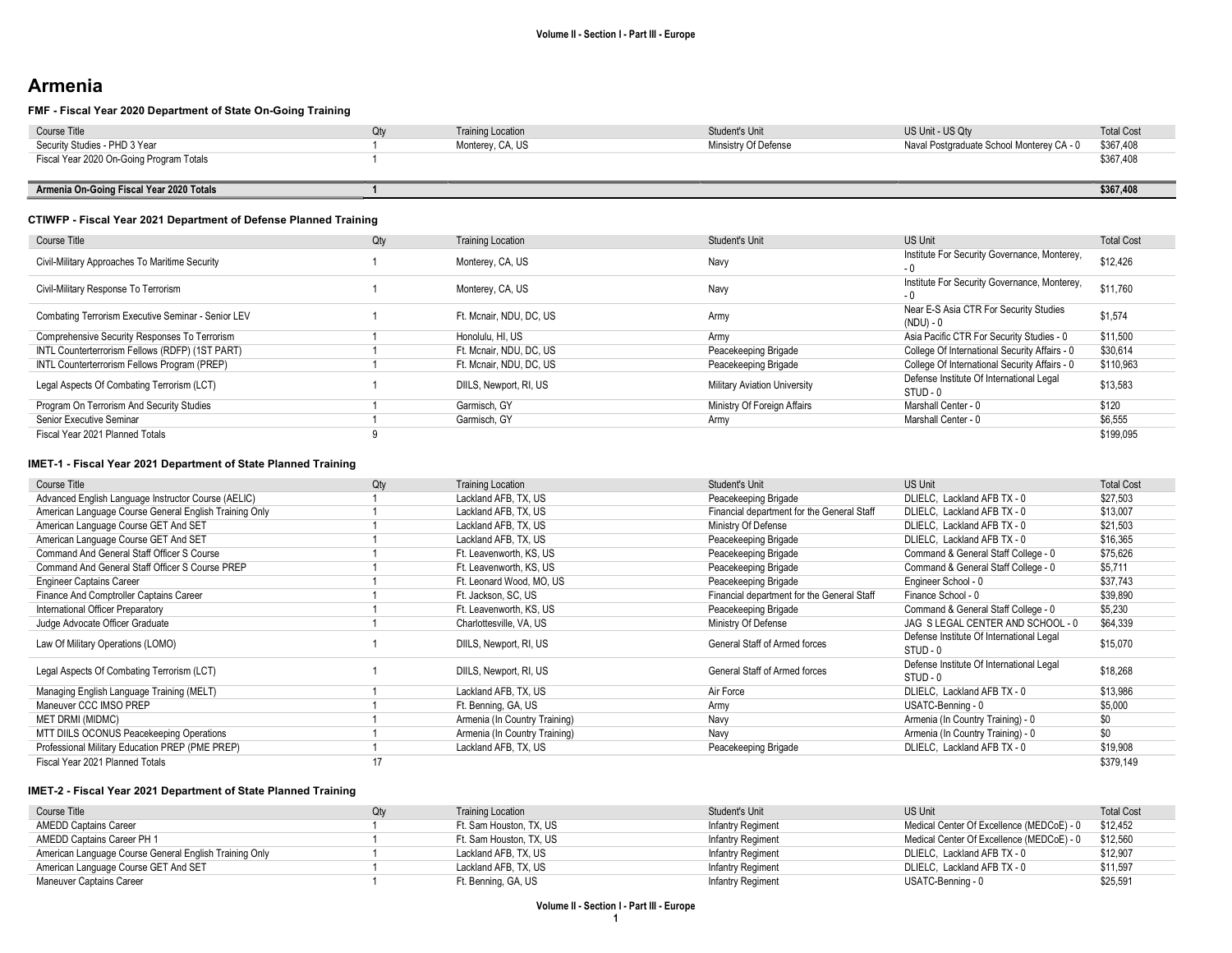| Course Title                            | Qty | <b>Training Location</b> | Student's Unit    | <b>US Unit</b>    | <b>Total Cost</b> |
|-----------------------------------------|-----|--------------------------|-------------------|-------------------|-------------------|
| Maneuver CCC IMSO PREP                  |     | Ft. Benning, GA, US      | Infantry Regiment | USATC-Benning - 0 | \$4,709           |
| Fiscal Year 2021 Planned Totals         |     |                          |                   |                   | \$79,816          |
|                                         |     |                          |                   |                   |                   |
| Armenia Fiscal Year 2021 Planned Totals | 32  |                          |                   |                   | \$658,060         |
|                                         |     |                          |                   |                   |                   |
|                                         |     |                          |                   |                   |                   |

# Austria

| 0.0005<br>$\sim$<br>$\mathbf{v}$<br>$- - - -$<br><b>Austria On-</b><br>-<br>13La<br>ι υιακ |  |
|--------------------------------------------------------------------------------------------|--|
|                                                                                            |  |

## CTIWFP - Fiscal Year 2021 Department of Defense Planned Training

| Course Title                                       | Qtv | <b>Training Location</b> | Student's Unit | <b>US Unit</b>                                      | <b>Total Cost</b> |
|----------------------------------------------------|-----|--------------------------|----------------|-----------------------------------------------------|-------------------|
| Combating Terrorism Executive Seminar - Senior LEV |     | Ft. Mcnair. NDU. DC. US  | Army           | Near E-S Asia CTR For Security Studies<br>(NDU) - 0 | \$1,574           |
| Program On Terrorism And Security Studies          |     | Garmisch, GY             | Army           | Marshall Center - 0                                 | \$19,913          |
| Fiscal Year 2021 Planned Totals                    |     |                          |                |                                                     | \$21,487          |

#### FMS - Fiscal Year 2021 Host Nation Planned Training

| Course Title                                        | Qty | <b>Training Location</b>  | Student's Unit                      | <b>US Unit</b>                 | <b>Total Cost</b> |
|-----------------------------------------------------|-----|---------------------------|-------------------------------------|--------------------------------|-------------------|
| 1A2 INT Loadmaster Refresher Course (C-130E/H Only) |     | ANG LITTLE ROCK AFB. AR   | Navv                                | ANG Little Rock AFB, AR - 0    | \$280             |
| Army War College (Resident Course)                  |     | Carlisle Barracks, PA, US | MOD/personnel and logistics Section | Army War College - 0           | \$17,240          |
| Flight Safety Officer (SATP/FSO)                    |     | Kirtland AFB, NM 87117    | Navv                                | AFSEC/SET - 0                  | \$5,520           |
| International Fellows Orientation                   |     | Carlisle Barracks, PA, US | MOD/personnel and logistics Section | Army War College - 0           | \$3,323           |
| Joint Air Operation Planning Course                 |     | Maxwell AFB, AL, US       | Navv                                | Maxwell AFB, AL - 0            | \$360             |
| Joint And Combined Warfighting School               |     | Norfolk, VA, US           | Army                                | Joint Forces Staff College - 0 | \$9,748           |
| Joint Transition Course                             |     | Norfolk, VA, US           | Army                                | Joint Forces Staff College - 0 | \$922             |
| Sergeants Major                                     |     | Ft. Bliss, TX, US         | 4th mechInfBDE                      | Sergeants Major Academy - 0    | \$20,624          |
| SGM International MIL Students Pre-Course           |     | Ft. Bliss, TX, US         | 4th mechInfBDE                      | Sergeants Major Academy - 0    | \$4,542           |
| Fiscal Year 2021 Planned Totals                     | 13  |                           |                                     |                                | \$62,559          |
|                                                     |     |                           |                                     |                                |                   |
| Austria Fiscal Year 2021 Planned Totals             | 15  |                           |                                     |                                | \$84.046          |
|                                                     |     |                           |                                     |                                |                   |
| <b>Austria Total</b>                                | 15  |                           |                                     |                                | \$84,046          |

# Azerbaijan

## ALP - Fiscal Year 2020 Department of Defense On-Going Training

| Course Title                                                     | Qty | <b>Training Location</b> | Student's Unit                      | US Unit - US Qtv                                    | <b>Total Cost</b> |
|------------------------------------------------------------------|-----|--------------------------|-------------------------------------|-----------------------------------------------------|-------------------|
| Aviation Leadership PRG (T-6A) (SATP)                            |     | Columbus AFB, MS, US     | Air Force Unit #411                 | Columbus AFB MS - 0                                 | \$36,861          |
| Fiscal Year 2020 On-Going Program Totals                         |     |                          |                                     |                                                     | \$36,861          |
| IMET-1 - Fiscal Year 2020 Department of State On-Going Training  |     |                          |                                     |                                                     |                   |
| Course Title                                                     | Qty | <b>Training Location</b> | Student's Unit                      | US Unit - US Qty                                    | <b>Total Cost</b> |
| Maneuver CCC IMSO PREP                                           |     | Ft. Benning, GA, US      | Peacekeeping Brigade, OCC Battalion | USATC-Benning - 0                                   | \$2,960           |
| Fiscal Year 2020 On-Going Program Totals                         |     |                          |                                     |                                                     | \$2,960           |
|                                                                  |     |                          |                                     |                                                     |                   |
| Azerbaijan On-Going Fiscal Year 2020 Totals                      |     |                          |                                     |                                                     | \$39,821          |
| CTIWFP - Fiscal Year 2021 Department of Defense Planned Training |     |                          |                                     |                                                     |                   |
|                                                                  |     |                          |                                     |                                                     |                   |
| Course Title                                                     | Qty | <b>Training Location</b> | Student's Unit                      | <b>US Unit</b>                                      | <b>Total Cost</b> |
| Combating Terrorism Executive Seminar - Senior LEV               |     | Ft. Mcnair, NDU, DC, US  | Army                                | Near E-S Asia CTR For Security Studies<br>(NDU) - 0 | \$1,400           |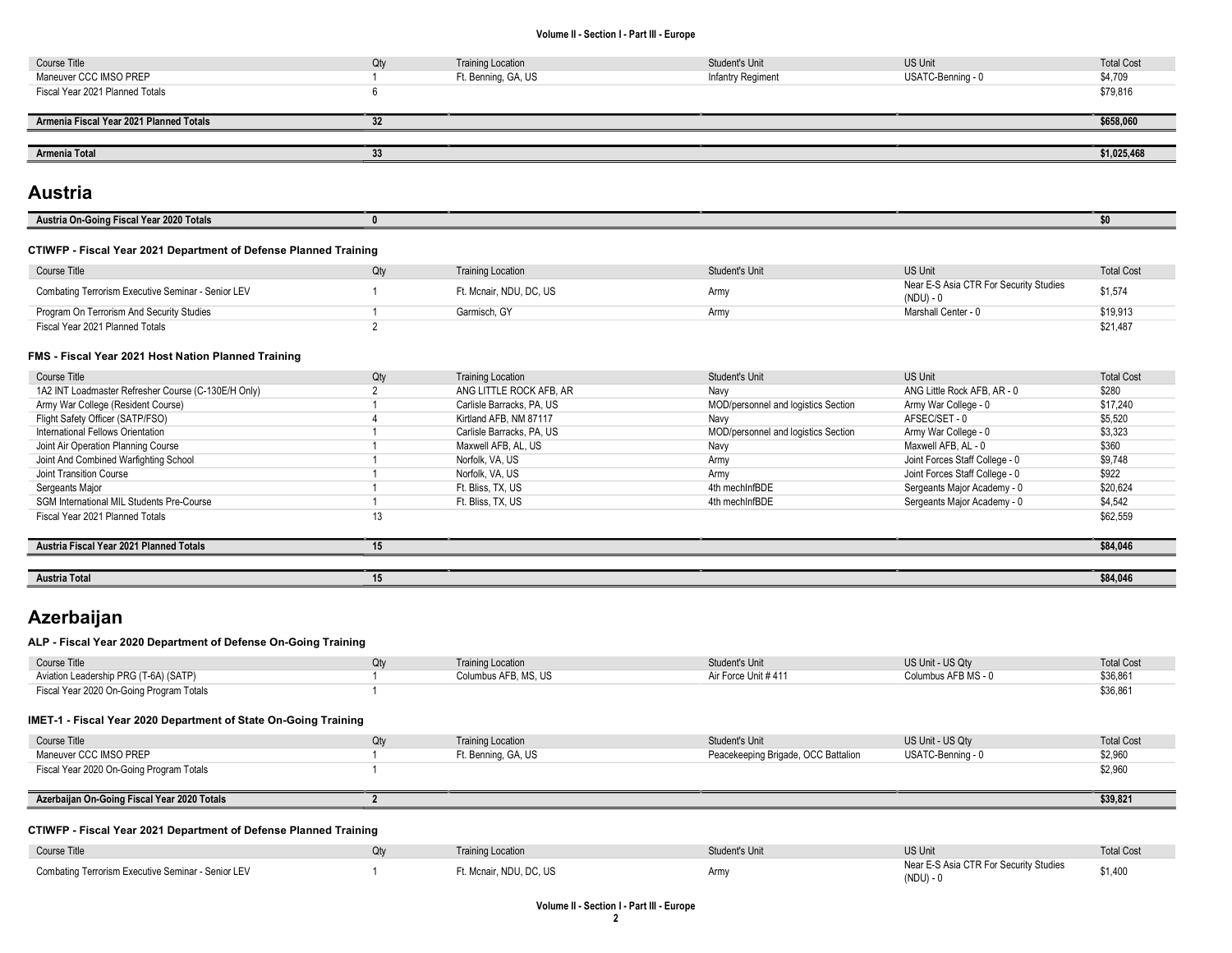| Course Title                              | $\gamma$ tv | <b>Training Location</b>    | Student's Unit | US Unit                                       | <b>Total Cost</b> |
|-------------------------------------------|-------------|-----------------------------|----------------|-----------------------------------------------|-------------------|
| CTFP Homeland Defense Short Course        |             | Ft. Mcnair. NDU. DC. US     | Armv           | College Of International Security Affairs - 0 | \$123,866         |
| International INTELL Fellows Program      |             | DIA, Washington, DC, DC, US | Air Force      | Defense Intelligence Agency - 0               | \$13,445          |
| Program On Terrorism And Security Studies |             | Garmisch, GY                | Army           | Marshall Center - 0                           | \$19,913          |
| Senior Executive Seminar                  |             | Garmisch, GY                | Army           | Marshall Center - 0                           | \$6,555           |
| Fiscal Year 2021 Planned Totals           |             |                             |                |                                               | \$165,179         |

### IMET-1 - Fiscal Year 2021 Department of State Planned Training

| Course Title                                      | Qty | <b>Training Location</b>  | <b>Student's Unit</b>                         | US Unit                                     | <b>Total Cost</b> |
|---------------------------------------------------|-----|---------------------------|-----------------------------------------------|---------------------------------------------|-------------------|
| <b>ACSC Preparatory Course</b>                    |     | Maxwell AFB, AL, US       | Air Force                                     | Maxwell AFB, AL - 0                         | \$22,080          |
| Air Command & Staff College (ACSC) Resident       |     | Maxwell AFB, AL, US       | Air Force                                     | Maxwell AFB, AL - 0                         | \$56,153          |
| American Language Course GET And SET              |     | Lackland AFB, TX, US      | Army                                          | DLIELC, Lackland AFB TX - 0                 | \$64,724          |
| Army War College (Resident Course)                |     | Carlisle Barracks, PA, US | Army                                          | Army War College - 0                        | \$66,938          |
| Basic American Language Instructor Course (BALIC) |     | Lackland AFB, TX, US      | Military Academy                              | DLIELC, Lackland AFB TX - 0                 | \$47,300          |
| Basic American Language Instructor Course (BALIC) |     | Lackland AFB, TX, US      | Military High School                          | DLIELC, Lackland AFB TX - 0                 | \$47,300          |
| Command And General Staff Officer S Course        |     | Ft. Leavenworth, KS, US   | Army                                          | Command & General Staff College - 0         | \$75,626          |
| Command And General Staff Officer S Course PREP   |     | Ft. Leavenworth, KS, US   | Army                                          | Command & General Staff College - 0         | \$5,711           |
| Eisenhower School (SEV) (1ST Part)                |     | Ft. Mcnair, NDU, DC, US   | Army                                          | Eisenhower School For National Security - 0 | \$9,973           |
| IF American Studies (SEV) (1ST Part)              |     | Ft. Mcnair, NDU, DC, US   | Army                                          | National War College - 0                    | \$3,064           |
| IF Preparatory Course                             |     | Ft. Mcnair, NDU, DC, US   | Army                                          | National War College - 0                    | \$134,158         |
| Infantry Basic Officer Leader-Branch              |     | Ft. Benning, GA, US       | Army                                          | Infantry School - 0                         | \$29,856          |
| International Defense Management Course           |     | Monterey, CA, US          | <b>MOD International Military Cooperation</b> | Defense Resources Management Institute      | \$42,901          |
|                                                   |     |                           | Department                                    | NPS MO-0                                    |                   |
| International Fellows Academic Preperation        |     | Carlisle Barracks, PA, US | Army                                          | Army War College - 0                        | \$17,503          |
| International Fellows Orientation                 |     | Carlisle Barracks, PA, US | Army                                          | Army War College - 0                        | \$9,917           |
| International Officer Preparatory                 |     | Ft. Leavenworth, KS, US   | Army                                          | Command & General Staff College - 0         | \$5,230           |
| Maneuver Captains Career                          |     | Ft. Benning, GA, US       | Peacekeeping Brigade, OCC Battalion           | USATC-Benning - 0                           | \$26,855          |
| Maneuver CCC IMSO PREP                            |     | Ft. Benning, GA, US       | Army                                          | USATC-Benning - 0                           | \$5,703           |
| Naval Staff College                               |     | Newport, RI, US           | Navy                                          | Naval Staff College Newport RI - 0          | \$131,434         |
| Professional Military Education PREP (PME PREP)   |     | Lackland AFB, TX, US      | Army                                          | DLIELC, Lackland AFB TX - 0                 | \$20,058          |
| Fiscal Year 2021 Planned Totals                   | 22  |                           |                                               |                                             | \$822,484         |

### Section 333 - Fiscal Year 2021 Department of Defense Planned Training

| Course Title                               | Qty | <b>Training Location</b>         | Student's Unit | <b>US Unit</b>                       | <b>Total Cost</b> |
|--------------------------------------------|-----|----------------------------------|----------------|--------------------------------------|-------------------|
| <b>Other Training Support</b>              |     | Azerbaijan (In Country Training) | Army           | Azerbaijan (In Country Training) - 0 | \$51,096          |
| Fiscal Year 2021 Planned Totals            |     |                                  |                |                                      | \$51,096          |
|                                            |     |                                  |                |                                      |                   |
| Azerbaijan Fiscal Year 2021 Planned Totals | 28  |                                  |                |                                      | \$1,038,759       |
|                                            |     |                                  |                |                                      |                   |
| Azerbaijan Total                           | 30  |                                  |                |                                      | \$1,078,580       |

# Bosnia & Herzegovina

### FMF - Fiscal Year 2020 Department of State On-Going Training

| Course Title                                        | <b>Training Location</b>     | Student's Unit | US Unit - US Qtv                 | <b>Total Cost</b> |
|-----------------------------------------------------|------------------------------|----------------|----------------------------------|-------------------|
| Contractor Furnished Training To Standing Committee | Bosnia (In Country Training) |                | Bosnia (In Country Training) - 0 |                   |
| Fiscal Year 2020 On-Going Program Totals            |                              |                |                                  |                   |

## IMET-1 - Fiscal Year 2020 Department of State On-Going Training

| Course Title                                        | Qtv | <b>Training Location</b> | Student's Unit                           | US Unit - US Qtv                    | <b>Total Cost</b> |
|-----------------------------------------------------|-----|--------------------------|------------------------------------------|-------------------------------------|-------------------|
| Advanced English Language Instructor Course (AELIC) |     | Lackland AFB, TX, US     | TRADOC, Language Center                  | DLIELC. Lackland AFB TX - 0         | \$34.645          |
| Advanced English Language Instructor Course (AELIC) |     | Lackland AFB, TX, US     | TRADOC, Language Instructor              | DLIELC, Lackland AFB TX - 0         | \$34,645          |
| Air Command & Staff College (ACSC) Resident         |     | Maxwell AFB. AL. US      | Joint Staff, DCHOD CABINET               | Maxwell AFB. AL - 0                 | \$54.449          |
| Command And General Staff Officer S Course          |     | Ft. Leavenworth. KS. US  | Operations Command, Tactical Support BDE | Command & General Staff College - 0 | \$69.665          |
| Maneuver CCC IMSO PREP                              |     | Ft. Benning, GA, US      | 5TH INF BDE, Operations CDE              | USATC-Benning - 0                   | \$2,960           |
| Sergeants Major                                     |     | Ft. Bliss. TX. US        | <b>EOD Company</b>                       | Sergeants Major Academy - 0         | \$65,682          |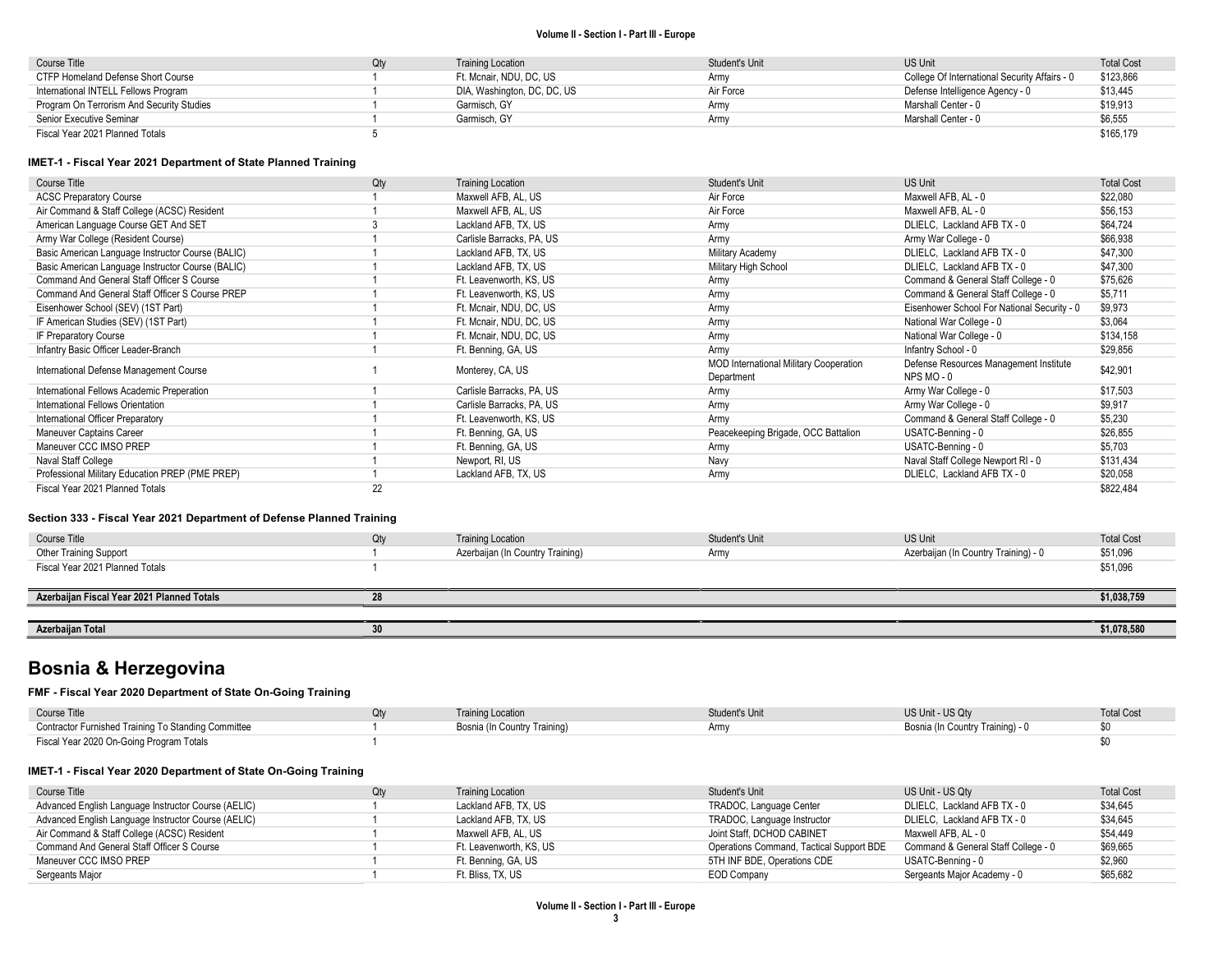| Course Title                                                                 | Qty            | <b>Training Location</b>     | Student's Unit                    | US Unit - US Qty                            | <b>Total Cost</b> |
|------------------------------------------------------------------------------|----------------|------------------------------|-----------------------------------|---------------------------------------------|-------------------|
| Fiscal Year 2020 On-Going Program Totals                                     | 6              |                              |                                   |                                             | \$262.046         |
|                                                                              |                |                              |                                   |                                             |                   |
| PKO - Fiscal Year 2020 Department of State On-Going Training                 |                |                              |                                   |                                             |                   |
|                                                                              |                |                              |                                   |                                             |                   |
| Course Title                                                                 | Qty            | <b>Training Location</b>     | <b>Student's Unit</b>             | US Unit - US Qty                            | <b>Total Cost</b> |
| SATMO OCONUS Training/Advisory Support                                       | -1             | Bosnia (In Country Training) | Army                              | Bosnia (In Country Training) - 0            | \$0               |
| Fiscal Year 2020 On-Going Program Totals                                     | $\overline{1}$ |                              |                                   |                                             | \$0               |
|                                                                              |                |                              |                                   |                                             |                   |
| Service Academies - Fiscal Year 2020 Department of Defense On-Going Training |                |                              |                                   |                                             |                   |
|                                                                              |                |                              |                                   |                                             |                   |
| Course Title                                                                 | Qty            | <b>Training Location</b>     | Student's Unit                    | US Unit - US Qty                            | <b>Total Cost</b> |
| United States Military Academy (4th Year)                                    | $\mathbf{1}$   | <b>USMA</b>                  | <b>USMA</b>                       | USMA-0                                      | \$321,010         |
| Fiscal Year 2020 On-Going Program Totals                                     | $\mathbf{1}$   |                              |                                   |                                             | \$321,010         |
|                                                                              |                |                              |                                   |                                             |                   |
| Bosnia & Herzegovina On-Going Fiscal Year 2020 Totals                        | 9              |                              |                                   |                                             | \$583,056         |
|                                                                              |                |                              |                                   |                                             |                   |
| CTIWFP - Fiscal Year 2021 Department of Defense Planned Training             |                |                              |                                   |                                             |                   |
| Course Title                                                                 | Qty            | <b>Training Location</b>     | <b>Student's Unit</b>             | <b>US Unit</b>                              | <b>Total Cost</b> |
| Comprehensive Security Responses To Terrorism                                | -1             | Honolulu, HI, US             | Army                              | Asia Pacific CTR For Security Studies - 0   | \$11,500          |
| Program On Terrorism And Security Studies                                    | $\mathbf{1}$   | Garmisch, GY                 | Army                              | Marshall Center - 0                         | \$11,500          |
| Fiscal Year 2021 Planned Totals                                              | $\overline{2}$ |                              |                                   |                                             | \$23,000          |
|                                                                              |                |                              |                                   |                                             |                   |
|                                                                              |                |                              |                                   |                                             |                   |
| IMET-1 - Fiscal Year 2021 Department of State Planned Training               |                |                              |                                   |                                             |                   |
| Course Title                                                                 | Qty            | <b>Training Location</b>     | Student's Unit                    | <b>US Unit</b>                              | <b>Total Cost</b> |
| <b>ACSC Preparatory Course</b>                                               | $\mathbf{1}$   | Maxwell AFB, AL, US          | Air Force                         | Maxwell AFB, AL - 0                         | \$22,930          |
| Air Command & Staff College (ACSC) Resident                                  | $\mathbf{1}$   | Maxwell AFB, AL, US          | Air Force                         | Maxwell AFB, AL - 0                         | \$56,153          |
| Armor Basic Officer Leader-Branch                                            | $\mathbf{1}$   | Ft. Benning, GA, US          | Army                              | Armor School - 0                            | \$29,210          |
| Army War College (Resident Course)                                           | $\mathbf{1}$   | Carlisle Barracks, PA, US    | 6TH INF BDE                       | Army War College - 0                        | \$66,938          |
| Aviation Basic Officer Leader-Branch (PH1)                                   | $\overline{1}$ | Ft. Rucker, AL, US           | Army                              | Aviation School - 0                         | \$6,277           |
|                                                                              | $\mathbf{1}$   |                              |                                   |                                             | \$3,204           |
| Aviation Basic Officer Leader-Branch (PH2)                                   |                | Ft. Rucker, AL, US           | Army                              | Aviation School - 0                         |                   |
| Command And General Staff Officer S Course                                   | $\overline{1}$ | Ft. Leavenworth, KS, US      | JOINT STAFF AF BIH                | Command & General Staff College - 0         | \$75,626          |
| Command And General Staff Officer S Course PREP                              | $\mathbf{1}$   | Ft. Leavenworth, KS, US      | JOINT STAFF AF BIH                | Command & General Staff College - 0         | \$5,711           |
| Eisenhower School (SEV) (1ST Part)                                           | $\mathbf{1}$   | Ft. Mcnair, NDU, DC, US      | JOINT STAFF AF BIH, OFFICE OF THE | Eisenhower School For National Security - 0 | \$9,973           |
|                                                                              |                |                              | DCHOD FOR OPERATIONS              |                                             |                   |
| <b>Engineer Captains Career</b>                                              | $\overline{1}$ | Ft. Leonard Wood, MO, US     | DEMINING BTN, TACT Support BDE    | Engineer School - 0                         | \$41,040          |
| <b>Engineer Captains Career</b>                                              | $\mathbf{1}$   | Ft. Leonard Wood, MO, US     | <b>ENGINEER BTN</b>               | Engineer School - 0                         | \$37,743          |
| FA Basic Officer Leader-Branch                                               | $\mathbf{1}$   | Ft. Sill, OK, US             | Army                              | Field Artillery School - 0                  | \$42,743          |
| IF American Studies (SEV) (1ST Part)                                         | $\mathbf{1}$   | Ft. Mcnair, NDU, DC, US      | JOINT STAFF AF BIH, OFFICE OF THE | National War College - 0                    | \$3,064           |
|                                                                              |                |                              | DCHOD FOR OPERATIONS              |                                             |                   |
|                                                                              | $\mathbf{1}$   | Ft. Mcnair, NDU, DC, US      | JOINT STAFF AF BIH, OFFICE OF THE |                                             |                   |
| IF Preparatory Course                                                        |                |                              | DCHOD FOR OPERATIONS              | National War College - 0                    | \$135,068         |
| Infantry Basic Officer Leader-Branch                                         | -1             | Ft. Benning, GA, US          | Army                              | Infantry School - 0                         | \$31,020          |
| <b>Inspector General</b>                                                     | $\mathbf{1}$   | Ft. Belvoir, VA, US          | Army                              | Army Inspectors General School - 0          | \$8,807           |
| International Fellows Academic Preperation                                   | $\mathbf{1}$   | Carlisle Barracks, PA, US    | 6TH INF BDE                       | Army War College - 0                        | \$17,503          |
| International Fellows Orientation                                            | $\mathbf{1}$   | Carlisle Barracks, PA, US    | 6TH INF BDE                       | Army War College - 0                        | \$9,917           |
| International Officer Logistics Preparatory                                  | $\mathbf{1}$   | Ft. Lee. VA. US              | TRADOC, Center for Basic Training | Army Logistics Management College - 0       | \$4,912           |
| International Officer Preparatory                                            | $\mathbf{1}$   | Ft. Leavenworth, KS, US      | <b>JOINT STAFF AF BIH</b>         | Command & General Staff College - 0         | \$5,230           |
| Logistics Captains Career (LOG-C-3)                                          | $\mathbf{1}$   | Ft. Lee, VA, US              | TRADOC, Center for Basic Training | ALU - Leader Courses - 0                    | \$32,731          |
|                                                                              | -1             |                              |                                   |                                             |                   |
| <b>Maneuver Captains Career</b><br>Maneuver CCC IMSO PREP                    | $\mathbf{1}$   | Ft. Benning, GA, US          | 5TH INF BDE, Operations CDE       | USATC-Benning - 0                           | \$26,755          |
|                                                                              |                | Ft. Benning, GA, US          | Army                              | USATC-Benning - 0                           | \$5,000           |
| PA Course For International Students                                         | $\mathbf{1}$   | Ft. Meade, MD, US            | JOINT STAFF AF BIH, PAO OFFICE    | Defense Information School - 0              | \$10,012          |
| PA Course For International Students                                         | $\mathbf{1}$   | Ft. Meade, MD, US            | MINISTRY OF DEFENSE, PAO OFFICE   | Defense Information School - 0              | \$10,012          |
| Professional Military Education PREP (PME PREP)                              | $\mathbf{1}$   | Lackland AFB, TX, US         | JOINT STAFF AF BIH                | DLIELC, Lackland AFB TX - 0                 | \$20,908          |
| Sergeants Major                                                              | $\mathbf{1}$   | Ft. Bliss, TX, US            | <b>PSOTC</b>                      | Sergeants Major Academy - 0                 | \$74,154          |
| SGM International MIL Students Pre-Course                                    | $\mathbf{1}$   | Ft. Bliss, TX, US            | <b>PSOTC</b>                      | Sergeants Major Academy - 0                 | \$21,012          |
| USA Flight Surgeon (Primary)                                                 | $\mathbf{1}$   | Ft. Rucker, AL, US           | <b>Medical Company</b>            | USA School Of Aviation Medicine - 0         | \$8,573           |
| Fiscal Year 2021 Planned Totals                                              | 29             |                              |                                   |                                             | \$822,226         |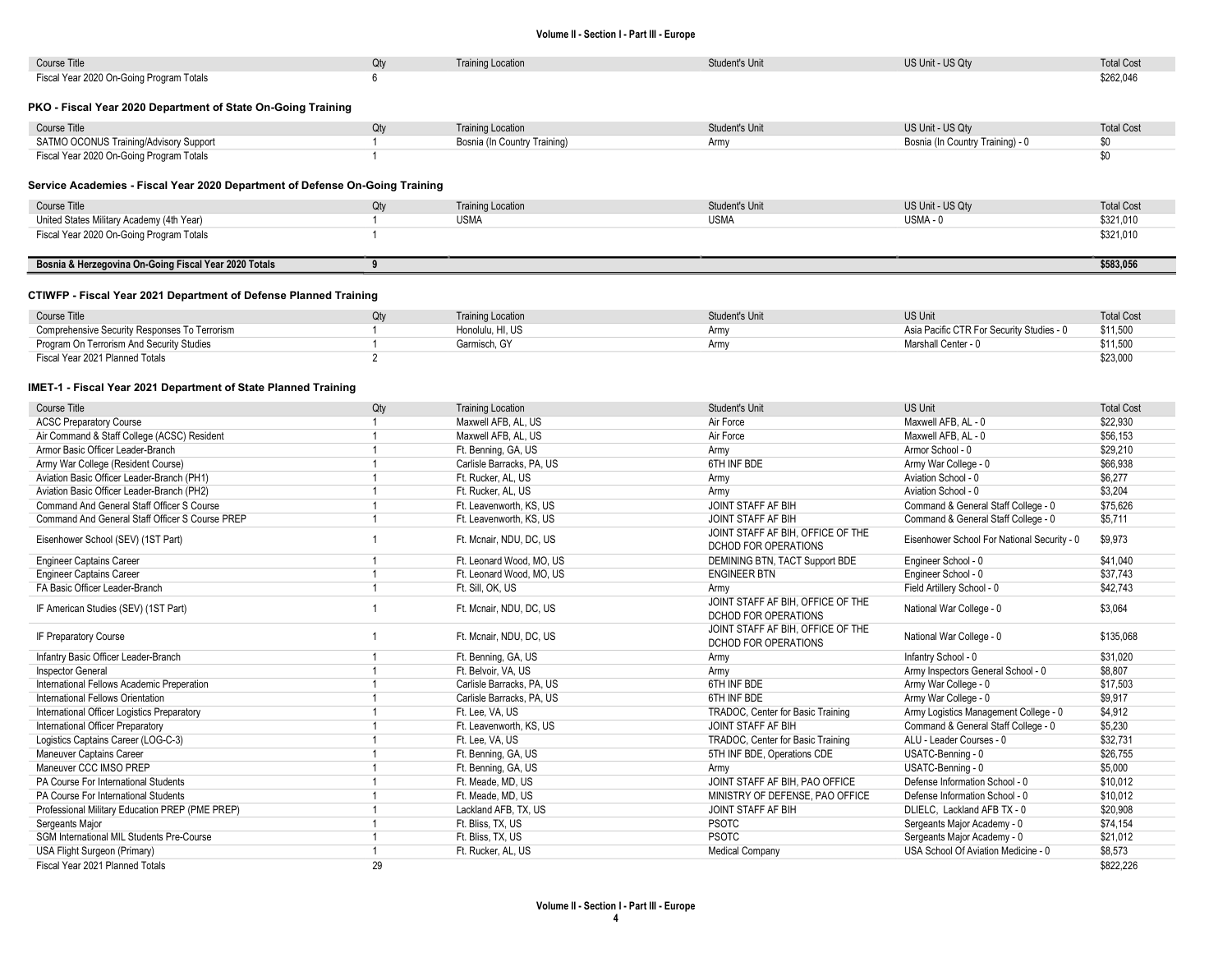#### IMET-2 - Fiscal Year 2021 Department of State Planned Training

| Course Title                                         | Qty | <b>Training Location</b> | Student's Unit                           | US Unit                                     | <b>Total Cost</b> |
|------------------------------------------------------|-----|--------------------------|------------------------------------------|---------------------------------------------|-------------------|
| <b>Aviation Maintenance Officer</b>                  |     | Ft. Rucker, AL, US       | AVUM, Air Force And Air Defense BDE      | Aviation School - 0                         | \$1,678           |
| <b>Aviation Maintenance Officers</b>                 |     | Ft. Rucker, AL, US       | AVUM, Air Force And Air Defense BDE      | Aviation School - 0                         | \$9,676           |
| Eisenhower School (SEV) (2ND Part)                   |     | Ft. Mcnair, NDU, DC, US  | Peace Support Operations Training Center | Eisenhower School For National Security - 0 | \$35,035          |
| FA Off Advanced Preparatory-Allied Officer           |     | Ft. Sill. OK. US         | 4TH INF BDE, OPS COMMAND                 | Field Artillery School - 0                  | \$6,715           |
| Field Artillery Captains Career                      |     | Ft. Sill. OK. US         | 4TH INF BDE, OPS COMMAND                 | Field Artillery School - 0                  | \$32.213          |
| IF American Studies (SEV) (2ND Part)                 |     | Ft. Mcnair, NDU, DC, US  | Peace Support Operations Training Center | National War College - 0                    | \$8,138           |
| Infantry Basic Officer Leader-Branch                 |     | Ft. Benning, GA, US      | 6TH INF BDE, OPS COMMAND                 | Infantry School - 0                         | \$58.545          |
| Fiscal Year 2021 Planned Totals                      |     |                          |                                          |                                             | \$152,000         |
|                                                      |     |                          |                                          |                                             |                   |
| Bosnia & Herzegovina Fiscal Year 2021 Planned Totals | 39  |                          |                                          |                                             | \$997.226         |
|                                                      |     |                          |                                          |                                             |                   |
| Bosnia & Herzegovina Total                           | 48  |                          |                                          |                                             | \$1,580,282       |
|                                                      |     |                          |                                          |                                             |                   |

# Cyprus

| . .<br>CVDI |  |  |  |
|-------------|--|--|--|
|             |  |  |  |

## CTIWFP - Fiscal Year 2021 Department of Defense Planned Training

| Course Title                                    | Qty | <b>Training Location</b> | Student's Unit                | US Unit                                       | <b>Total Cost</b> |
|-------------------------------------------------|-----|--------------------------|-------------------------------|-----------------------------------------------|-------------------|
| INTL Counterterrorism Fellows (RDFP) (1ST PART) |     | Ft. Mcnair, NDU, DC, US  | Army                          | College Of International Security Affairs - 0 | \$30,664          |
| INTL Counterterrorism Fellows Program (PREP)    |     | Ft. Mcnair, NDU, DC, US  | Army                          | College Of International Security Affairs - 0 | \$99,763          |
| Program On Terrorism And Security Studies       |     | Garmisch, GY             | <b>Cyprus National Police</b> | Marshall Center - 0                           | \$120             |
| Fiscal Year 2021 Planned Totals                 |     |                          |                               |                                               | \$130.547         |
|                                                 |     |                          |                               |                                               |                   |
| <b>Cyprus Fiscal Year 2021 Planned Totals</b>   |     |                          |                               |                                               | \$130,547         |
|                                                 |     |                          |                               |                                               |                   |
| <b>Cyprus Total</b>                             |     |                          |                               |                                               | \$130,547         |

# Finland

### FMS - Fiscal Year 2020 Host Nation On-Going Training

| Course Title                                        | Qtv | <b>Training Location</b> | Student's Unit                           | US Unit - US Qty                          | <b>Total Cost</b> |
|-----------------------------------------------------|-----|--------------------------|------------------------------------------|-------------------------------------------|-------------------|
| Air War College(AWC)Resident Masters Degree Program |     | Maxwell AFB, AL, US      | Defense Command Finland                  | Maxwell AFB. AL - 0                       | \$12.560          |
| MBA Curr 818                                        |     | Monterey, CA, US         | Army Research Center                     | Naval Postgraduate School Monterey CA - 0 | \$49,599          |
| Ranger                                              |     | Ft. Benning, GA, US      | Karelia Brigade / Finnish Defense Forces | Infantry School - 0                       | \$6,072           |
| Fiscal Year 2020 On-Going Program Totals            |     |                          |                                          |                                           | \$68,231          |
|                                                     |     |                          |                                          |                                           |                   |
| Finland On-Going Fiscal Year 2020 Totals            |     |                          |                                          |                                           | \$68,231          |

#### FMS - Fiscal Year 2021 Host Nation Planned Training

| Course Title                                             | Qty | <b>Training Location</b>    | Student's Unit             | <b>US Unit</b>                                       | <b>Total Cost</b> |
|----------------------------------------------------------|-----|-----------------------------|----------------------------|------------------------------------------------------|-------------------|
| Aircrew INDOC NASTP Training For Class 1 A/C             |     | Patuxent River, MD, US      | Air Combat Center          | COMNAVAIRWARCENACDIV Patuxent<br>River - 0           | \$649             |
| Army War College (Resident Course)                       |     | Carlisle Barracks, PA, US   | Army Command               | Army War College - 0                                 | \$17,240          |
| CIC International Fellows (U)                            |     | Ft. Mcnair, NDU, DC, US     | Army                       | NDU College Of Information And<br>Cyberspace - 0     | \$52,032          |
| COMB STRAT INTEL Training Program                        |     | DIA, Washington, DC, DC, US | Air Force                  | Defense Intelligence Agency (CSITP) - 0              | \$6,080           |
| <b>CSCDEP Final Resident Seminar</b>                     |     | Quantico, VA, US            | Finnish Defense University | Commanding General, Education Command<br>QUANTIC - 0 | \$2,327           |
| DIST ED: Inter-European Aviation Safety PRGRM Management |     | Lackland AFB, TX, US        | Air Force                  | Inter-European Air Forces Academy - 0                | \$0               |
| Fixed Wing Flight Test Engineer                          |     | Patuxent River, MD, US      | Air Combat Center          | COMNAVAIRWARCENACDIV Patuxent<br>River - 0           | \$553,694         |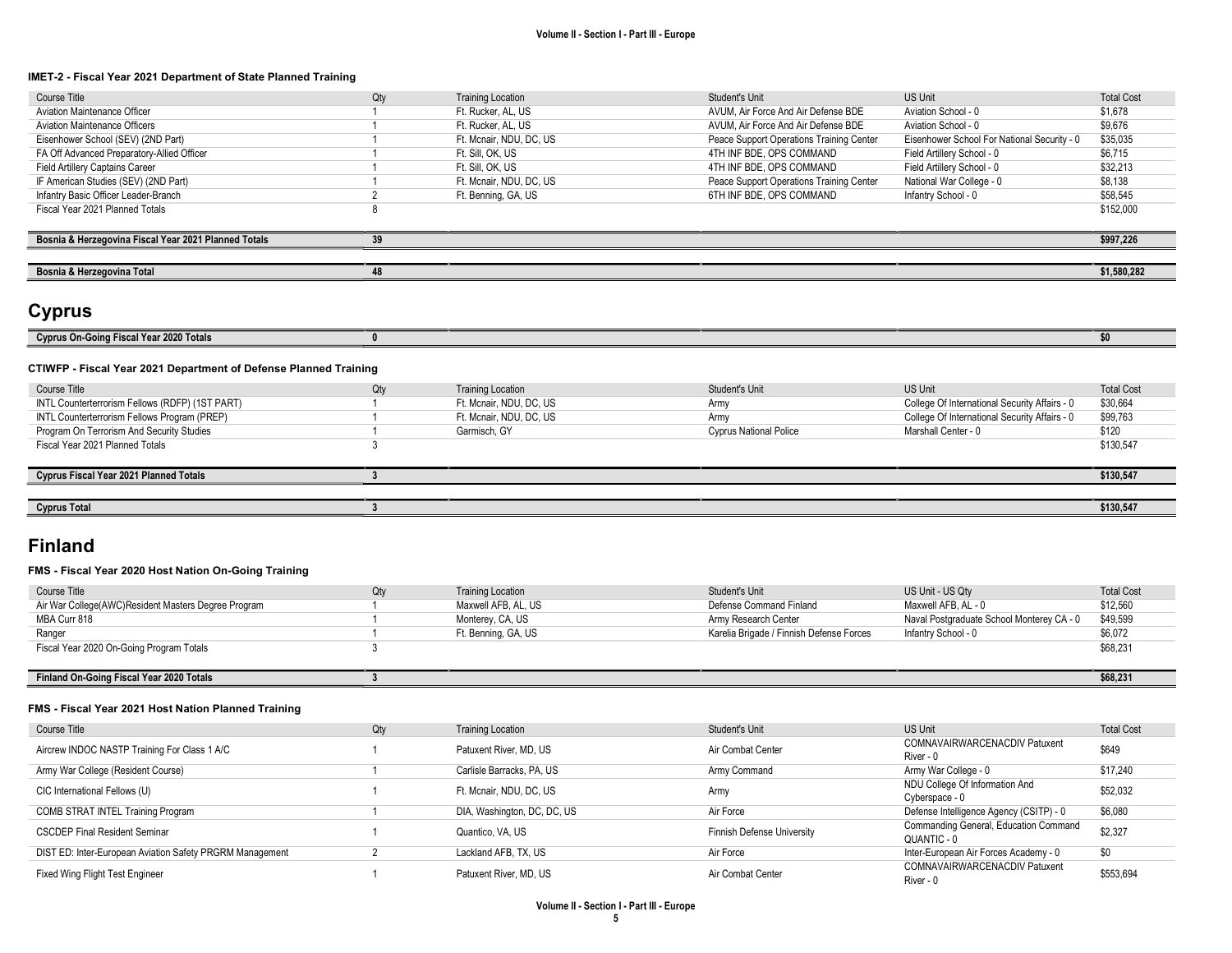| Course Title                                             | Qty | <b>Training Location</b>  | Student's Unit                           | US Unit                                   | <b>Total Cost</b> |
|----------------------------------------------------------|-----|---------------------------|------------------------------------------|-------------------------------------------|-------------------|
| International Fellows Orientation                        |     | Carlisle Barracks, PA, US | Army Command                             | Army War College - 0                      | \$3,323           |
| Joint And Combined Warfighting School                    |     | Norfolk, VA, US           | Army Command Finland                     | Joint Forces Staff College - 0            | \$9,748           |
| Joint Transition Course                                  |     | Norfolk, VA, US           | Army Command Finland                     | Joint Forces Staff College - 0            | \$922             |
| Ranger                                                   |     | Ft. Benning, GA, US       | Karelia Brigade / Finnish Defense Forces | Infantry School - 0                       | \$3,632           |
| Special Operations Irregular Warfare MS                  |     | Monterey, CA, US          | <b>Guard Jaeger Regiment</b>             | Naval Postgraduate School Monterey CA - 0 | \$50,183          |
| USAFE Joint Fires Observer(JFO)                          |     | Einsiedlehof AS, GY       | Air Force                                | Kaiserslautern. Einsiedlehof AS. GY - 0   | \$1.272           |
| USAFE Joint Fires Observer(JFO)                          |     | Einsiedlehof AS, GY       | <b>Guard Jaeger Regiment</b>             | Kaiserslautern, Einsiedlehof AS, GY - 0   | \$212             |
| USAFE Joint Fires Observer(JFO)                          |     | Einsiedlehof AS, GY       | Pori Brigade                             | Kaiserslautern. Einsiedlehof AS. GY - 0   | \$212             |
| USAFE Joint Terminal Attack Contractor Instructor Course |     | Einsiedlehof AS, GY       | Air Force                                | Kaiserslautern. Einsiedlehof AS. GY - 0   | \$282             |
| Fiscal Year 2021 Planned Totals                          | 22  |                           |                                          |                                           | \$701,808         |
|                                                          |     |                           |                                          |                                           |                   |
| Finland Fiscal Year 2021 Planned Totals                  | 22  |                           |                                          |                                           | \$701,808         |
|                                                          |     |                           |                                          |                                           |                   |
| <b>Finland Total</b>                                     | 25  |                           |                                          |                                           | \$770,039         |

# Georgia

# CRSP - Fiscal Year 2020 Department of Defense On-Going Training

| Course Title                                       | Training Location             | Student's Unit | US Unit - US Qtv                  | <b>Total Cost</b> |
|----------------------------------------------------|-------------------------------|----------------|-----------------------------------|-------------------|
| GDP-RSM ROTO 12 Contract Support And Reimbursables | Georgia (In Country Training) | Navy           | Georgia (In Country Training) - 0 | \$1,779,720       |
| GTT ROTO 12 Supplies And Materials                 | Georgia (In Country Training) | Navv           | Georgia (In Country Training) - 0 | \$45,000          |
| Fiscal Year 2020 On-Going Program Totals           |                               |                |                                   | \$1,824,720       |

## CTIWFP - Fiscal Year 2020 Department of Defense On-Going Training

| Course Title                             | <b>Training Location</b> | Student's Unit                                 | US Unit - US Qtv                          | <b>Total Cost</b> |
|------------------------------------------|--------------------------|------------------------------------------------|-------------------------------------------|-------------------|
|                                          |                          | Information - Analytical Department/Division   |                                           |                   |
| Special Operations Irregular Warfare MS  | Monterey, CA, US         | Of Monitoring And Analysis Of Occupied         | Naval Postgraduate School Monterey CA - 0 | \$156,659         |
|                                          |                          | Territories, State Security Service Of Georgia |                                           |                   |
| Special Operations Irregular Warfare MS  | Monterey, CA, US         | State Security Service Of Georgia              | Naval Postgraduate School Monterey CA - 0 | \$127,074         |
| Fiscal Year 2020 On-Going Program Totals |                          |                                                |                                           | \$283,733         |

## FMF - Fiscal Year 2020 Department of State On-Going Training

| Course Title                                | <b>Training Location</b>      | Student's Unit | US Unit - US Qty                  | <b>Total Cost</b> |
|---------------------------------------------|-------------------------------|----------------|-----------------------------------|-------------------|
| <b>CGSC Contract Advisors</b>               | Georgia (In Country Training) | Army           | Georgia (In Country Training) - 0 | \$0               |
| Defense Advisor                             | Georgia (In Country Training) | Army           | Georgia (In Country Training) - 0 |                   |
| Defense Transformation Contract Trainer     | Georgia (In Country Training) | Army           | Georgia (In Country Training) - 0 | \$0               |
| Military SAT To JTEC Combat Training Center | Georgia (In Country Training) | Army           | Georgia (In Country Training) - 0 |                   |
| Fiscal Year 2020 On-Going Program Totals    |                               |                |                                   |                   |

## IMET-1 - Fiscal Year 2020 Department of State On-Going Training

| Course Title                               | Qty | <b>Training Location</b>  | Student's Unit                                                                                                                       | US Unit - US Qty                            | <b>Total Cost</b> |
|--------------------------------------------|-----|---------------------------|--------------------------------------------------------------------------------------------------------------------------------------|---------------------------------------------|-------------------|
| Aircraft Powertrain Repairer               |     | Ft. Eustis, VA, US        | Aviation adn Air Defense Command                                                                                                     | Aviation Logistics School - 0               | \$26,367          |
| American Language Course GET And SET       |     | Lackland AFB, TX, US      | Mixed Aviation Squadron, Aviation And Air<br>Defense Command.                                                                        | DLIELC, Lackland AFB TX - 0                 | \$18,249          |
| Army War College (Resident Course)         |     | Carlisle Barracks, PA, US | General Giorgi Kvinitadze Cadets Military<br>Lyceum ?679, National Defense Academy.                                                  | Army War College - 0                        | \$65.044          |
| Avionic Mechanic                           |     | Ft. Eustis, VA, US        | Aviation And Air Defense Command.<br>Georgia Defense Forces                                                                          | Aviation Logistics School - 0               | \$27.018          |
| Command And General Staff Officer S Course |     | Ft. Leavenworth, KS, US   | Combat Training Center, NATO-Georgian<br>Joint Training And Evaluation Center<br>(JTEC), Training And Military Education<br>Command. | Command & General Staff College - 0         | \$69,665          |
| Eisenhower School                          |     | Ft. Mcnair, NDU, DC, US   | J-5 Strategy And Planning Department,<br>General Staff. Georgia Defense Forces.                                                      | Eisenhower School For National Security - 0 | \$149.234         |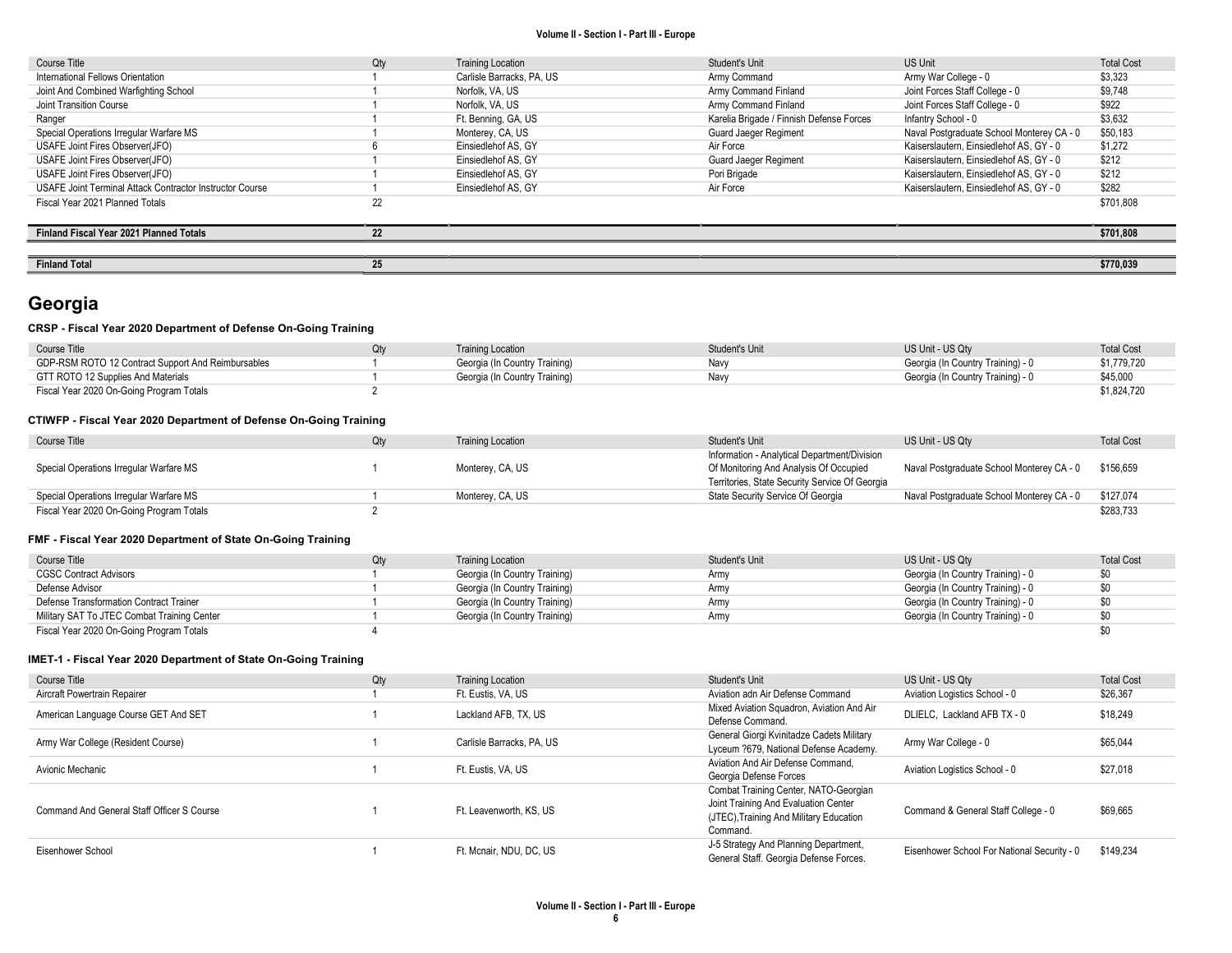| Course Title                              | Qty | <b>Training Location</b> | Student's Unit                                                                                          | US Unit - US Qty                                     | <b>Total Cost</b> |
|-------------------------------------------|-----|--------------------------|---------------------------------------------------------------------------------------------------------|------------------------------------------------------|-------------------|
| <b>Expeditionary Warfare School</b>       |     | Quantico, VA, US         | Combat Training Center at Nato - Georgia<br>Joint Training And Evaluation Center,<br>Krtsanisi, Georgia | Commanding General, Education Command<br>QUANTIC - 0 | \$61,074          |
| <b>Field Artillery Captains Career</b>    |     | Ft. Sill, OK, US         | 44th Artillery BN, 4th Mechanized Brigade,<br>Georgia Defense Focrses                                   | Field Artillery School - 0                           | \$30,735          |
| Infantry Basic Officer Leader-Branch      |     | Ft. Benning, GA, US      | 31st BN, 3rd Infantry Brigade, Western<br><b>Operational Command</b>                                    | Infantry School - 0                                  | \$29,908          |
| INTL Counterterrorism Fellows Program     |     | Ft. Mcnair, NDU, DC, US  | NATO-Georgia Joint Training Evaluation<br>Center, Training And Military Education<br>Command            | College Of International Security Affairs - 0        | \$147,200         |
| Logistics Captains Career (LOG-C-3)       |     | Ft. Lee, VA, US          | Combat Training Center, NATO Joint<br>Training And Evaluation Center                                    | ALU - Leader Courses - 0                             | \$33,539          |
| Maneuver CCC IMSO PREP                    |     | Ft. Benning, GA, US      | Combat Training Center at NATO-Georgian<br>Joint Training Evaluation Center, Krtsanisi,<br>Georgia      | USATC-Benning - 0                                    | \$2,960           |
| Naval Command College                     |     | Newport, RI, US          | Coast Guard Department, Border Police,<br>Ministry Of Internal Affairs                                  | Naval Command College Newport RI - 0                 | \$78,683          |
| <b>NWC International Fellows</b>          |     | Ft. Mcnair, NDU, DC, US  | Georgia National Guard                                                                                  | National War College - 0                             | \$144,231         |
| Sergeants Major                           |     | Ft. Bliss, TX, US        | Georgian Special Operations Forces                                                                      | Sergeants Major Academy - 0                          | \$65,682          |
| Sergeants Major                           |     | Ft. Bliss, TX, US        | Joint Training And Evaluation Center,<br>Training And Military Education Department                     | Sergeants Major Academy - 0                          | \$65,682          |
| USMC Command And Staff College (USMC CSC) |     | Quantico, VA, US         | <b>Special Operation Forces</b>                                                                         | Commanding General, Education Command<br>QUANTIC - 0 | \$60,803          |
| Fiscal Year 2020 On-Going Program Totals  | 17  |                          |                                                                                                         |                                                      | \$1,076,074       |

### IMET-2 - Fiscal Year 2020 Department of State On-Going Training

| Course Title                             | <b>Training Location</b> | Student's Unit                  | US Unit - US Qtv                                    | <b>Total Cost</b> |
|------------------------------------------|--------------------------|---------------------------------|-----------------------------------------------------|-------------------|
| Civil-Military Relations-MA              | Monterey, CA, US         | Human Resources Department, MOD | Naval Postgraduate School Monterey CA - 0 \$130,856 |                   |
| Fiscal Year 2020 On-Going Program Totals |                          |                                 |                                                     | \$130,856         |

## Service Academies - Fiscal Year 2020 Department of Defense On-Going Training

| Course Title                              | Qty | <b>Training Location</b> | Student's Unit                           | US Unit - US Qty | <b>Total Cost</b> |
|-------------------------------------------|-----|--------------------------|------------------------------------------|------------------|-------------------|
| United States Air Force Academy           |     | Colorado Springs, CO     | <b>USAFA</b>                             | USAFA - 0        | \$174,672         |
| United States Coast Guard Academy         |     | New London, CT           | Ministry Of the Interior/Georgian Border | <b>USCG - 24</b> | \$194,000         |
|                                           |     |                          | Police                                   |                  |                   |
| United States Military Academy (4th Year) |     | <b>USMA</b>              | <b>USMA</b>                              | USMA-0           | \$1,284,040       |
| United States Naval Academy (1 Year)      |     | Annapolis, MD            | USNA                                     | USNA - 0         | \$262,008         |
| Fiscal Year 2020 On-Going Program Totals  |     |                          |                                          |                  | \$1,914,720       |
|                                           |     |                          |                                          |                  |                   |
| Georgia On-Going Fiscal Year 2020 Totals  | 37  |                          |                                          |                  | \$5,230,103       |

# ALP - Fiscal Year 2021 Department of Defense Planned Training

| Course Title                                                  | Qty | <b>Training Location</b> | Student's Unit                                                  | US Unit                     | <b>Total Cost</b> |
|---------------------------------------------------------------|-----|--------------------------|-----------------------------------------------------------------|-----------------------------|-------------------|
| Aviation Leadership PRG (T-6A) (SATP)                         |     | Columbus AFB, MS, US     | Squadron D Flight Objects, UH-1H<br>Helicopter Maintenance Team | Columbus AFB MS - 0         | \$37,867          |
| Aviation Leadership Program Initial Flight Training (ALP IFT) |     | PUEBLO, CO 81001         | Squadron D Flight Objects, UH-1H<br>Helicopter Maintenance Team | DOSS Aviation - 0           | \$9,717           |
| High Risk/Specialty Physical (ALP)                            |     | Lackland AFB, TX, US     | Squadron D Flight Objects, UH-1H<br>Helicopter Maintenance Team | DLIELC. Lackland AFB TX - 0 | \$0               |
| IFT SUPT Pre IFT Admin                                        |     | Columbus AFB, MS, US     | Squadron D Flight Objects, UH-1H<br>Helicopter Maintenance Team | Columbus AFB MS - 0         | \$876             |
| Oral Proficiency AV ALP Scholarship                           |     | Lackland AFB, TX, US     | Squadron D Flight Objects, UH-1H<br>Helicopter Maintenance Team | DLIELC. Lackland AFB TX - 0 | \$21,406          |
| Fiscal Year 2021 Planned Totals                               |     |                          |                                                                 |                             | \$69,866          |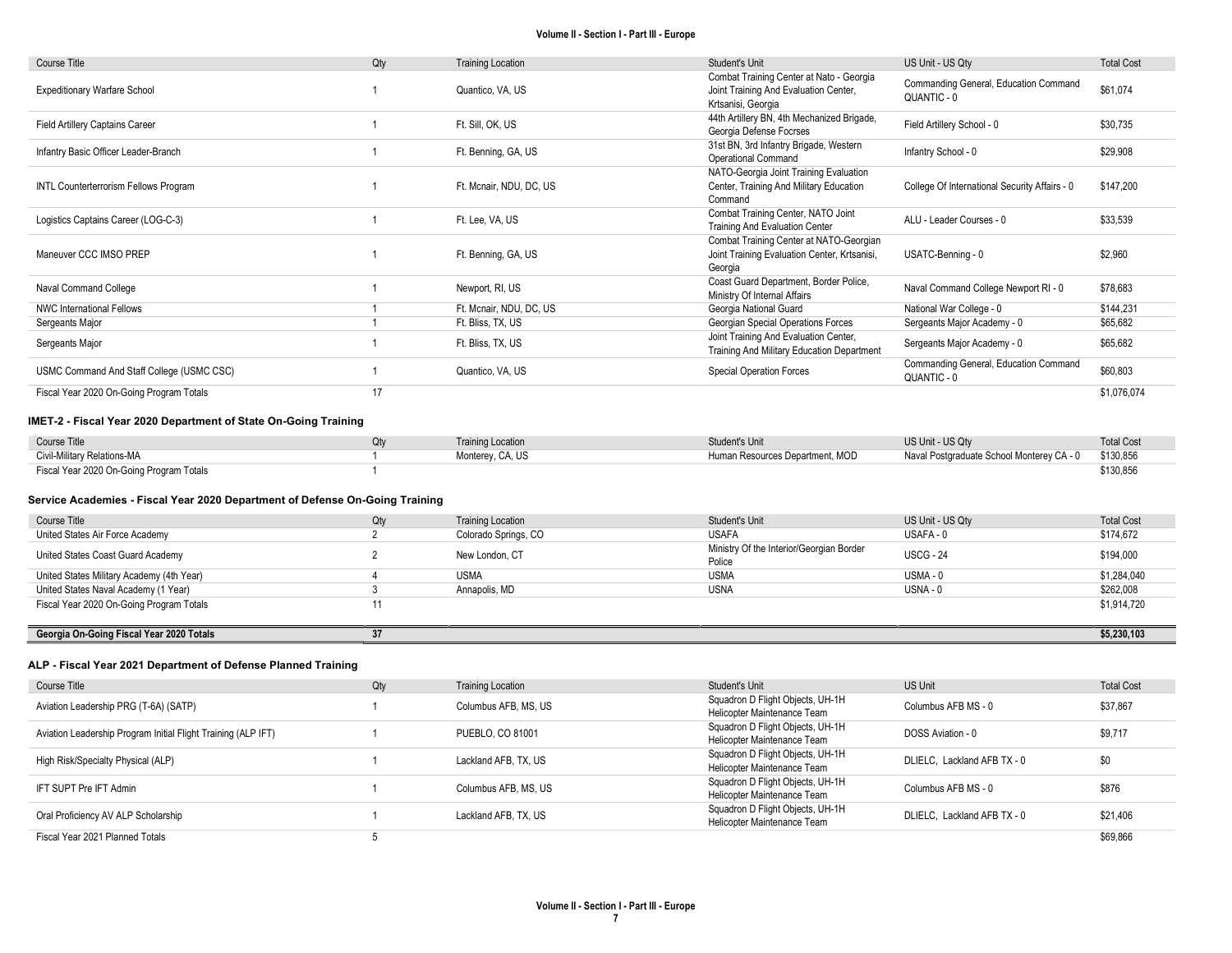#### CRSP - Fiscal Year 2021 Department of Defense Planned Training

| <b>Course Title</b>                       | <b>Training Location</b> | Student's Unit | US Unit                                                   | <b>Total Cost</b> |
|-------------------------------------------|--------------------------|----------------|-----------------------------------------------------------|-------------------|
| Mission Rehearsal Exercise (JMRC Germany) | Hohenfels, GY            | Nav\           | Hohenfels Jnt Multinational Readiness Ctr - 0 \$5,645,000 |                   |
| Fiscal Year 2021 Planned Totals           |                          |                |                                                           | \$5,645,000       |

### CTIWFP - Fiscal Year 2021 Department of Defense Planned Training

| Course Title                                          | Qty | <b>Training Location</b> | Student's Unit                                                             | US Unit                                              | <b>Total Cost</b> |
|-------------------------------------------------------|-----|--------------------------|----------------------------------------------------------------------------|------------------------------------------------------|-------------------|
| Combating Terrorism Policy And Strategy - MA          |     | Monterey, CA, US         | Counterintelligence Department Of the State<br>Security Service Of Georgia | Naval Postgraduate School Monterey CA - 0            | \$24,197          |
| INTL Counterterrorism Fellows (RDFP) (1ST PART)       |     | Ft. Mcnair, NDU, DC, US  | Army                                                                       | College Of International Security Affairs - 0        | \$30,614          |
| INTL Counterterrorism Fellows Program (PREP)          |     | Ft. Mcnair, NDU, DC, US  | Army                                                                       | College Of International Security Affairs - 0        | \$103,463         |
| Law Of Military Operations (LOMO)                     |     | DIILS, Newport, RI, US   | Navy                                                                       | Defense Institute Of International Legal<br>STUD - 0 | \$13,567          |
| Legal Aspects Of Maritime Security Operations (LAMSO) |     | DIILS, Newport, RI, US   | Navy                                                                       | Defense Institute Of International Legal<br>STUD - 0 | \$13,835          |
| Program On Terrorism And Security Studies             |     | Garmisch, GY             | Counterterrorism Department, State Security<br>Service of Georgia          | Marshall Center - 0                                  | \$120             |
| Fiscal Year 2021 Planned Totals                       |     |                          |                                                                            |                                                      | \$185.796         |

#### FMF - Fiscal Year 2021 Department of State Planned Training

| Course Title                              | Qty | <b>Training Location</b> | Student's Unit                              | US Unit                     | <b>Total Cost</b> |
|-------------------------------------------|-----|--------------------------|---------------------------------------------|-----------------------------|-------------------|
| American Language Course GET And SET      |     | Lackland AFB, TX, US     | Western Operational Command                 | DLIELC. Lackland AFB TX - 0 | \$18,464          |
|                                           |     |                          | Headquarters                                |                             |                   |
| Sergeants Major                           |     | Ft. Bliss. TX. US        | Western Operational Command<br>Headquarters | Sergeants Major Academy - 0 | \$74,154          |
|                                           |     |                          | Western Operational Command                 |                             |                   |
| SGM International MIL Students Pre-Course |     | Ft. Bliss. TX. US        | Headquarters                                | Sergeants Major Academy - 0 | \$16,852          |
| Fiscal Year 2021 Planned Totals           |     |                          |                                             |                             | \$109,470         |

#### FMS - Fiscal Year 2021 Host Nation Planned Training

| Course Title                    | <b>Training Location</b>      | tudent's Unit | <b>US Unit</b>                    | <b>Total Cost</b> |
|---------------------------------|-------------------------------|---------------|-----------------------------------|-------------------|
| Maintenance Level 2             | Georgia (In Country Training) | <b>Arm</b>    | Georgia (In Country Training) - 0 | ູບບ               |
| Fiscal Year 2021 Planned Totals |                               |               |                                   |                   |

#### IMET-1 - Fiscal Year 2021 Department of State Planned Training

| Course Title                                           | Qty | <b>Training Location</b> | Student's Unit                                                    | <b>US Unit</b>                   | <b>Total Cost</b> |
|--------------------------------------------------------|-----|--------------------------|-------------------------------------------------------------------|----------------------------------|-------------------|
| ADA Captains Career Preparatory International          |     | Ft. Sill, OK, US         | Army                                                              | Air Defense Artillery School - 0 | \$3,751           |
| Air Defense Artillery Captains Career                  |     | Ft. Sill, OK, US         | Army                                                              | Air Defense Artillery School - 0 | \$29,208          |
| Aircraft Powerplant Repairer                           |     | Ft. Eustis, VA, US       | Mixed Aviation Squadron, Aviation And Air<br>Defense Command.     | Aviation Logistics School - 0    | \$24.172          |
| American Language Course General English Training Only |     | Lackland AFB, TX, US     | 2nd Aviation and Air Defense Battalion.<br>Georgia Defense Forces | DLIELC. Lackland AFB TX - 0      | \$22.503          |
| American Language Course General English Training Only |     | Lackland AFB, TX, US     | 5th Artillery Brigade                                             | DLIELC, Lackland AFB TX - 0      | \$25,861          |
| American Language Course General English Training Only |     | Lackland AFB, TX, US     | A Company, 11th BN, 1st Infantry Brigade                          | DLIELC, Lackland AFB TX - 0      | \$23,000          |
| American Language Course General English Training Only |     | Lackland AFB, TX, US     | Ammunition Company. Engineer Battalion                            | DLIELC, Lackland AFB TX - 0      | \$20,858          |
| American Language Course General English Training Only |     | Lackland AFB, TX, US     | Army                                                              | DLIELC, Lackland AFB TX - 0      | \$74,565          |
| American Language Course General English Training Only |     | Lackland AFB, TX, US     | Cadet Training Battalion, National Defense<br>Academy             | DLIELC, Lackland AFB TX - 0      | \$22.065          |
| American Language Course General English Training Only |     | Lackland AFB, TX, US     | <b>Combined Arms Center</b>                                       | DLIELC. Lackland AFB TX - 0      | \$49.030          |
| American Language Course GET And SET                   |     | Lackland AFB, TX, US     | Army                                                              | DLIELC, Lackland AFB TX - 0      | \$44,701          |
| American Language Course GET And SET                   |     | Lackland AFB, TX, US     | G3, Logistics Support Command                                     | DLIELC, Lackland AFB TX - 0      | \$21,058          |
| American Language Course GET And SET                   |     | Lackland AFB, TX, US     | Military Personnel Management Center, GS                          | DLIELC. Lackland AFB TX - 0      | \$24,212          |
| American Language Course GET And SET                   |     | Lackland AFB, TX, US     | <b>Monitoring Division</b>                                        | DLIELC, Lackland AFB TX - 0      | \$19,179          |
| American Language Course GET And SET                   |     | Lackland AFB, TX, US     | <b>Special Operations Forces</b>                                  | DLIELC, Lackland AFB TX - 0      | \$18,464          |
| <b>Aviation Captains Career</b>                        |     | Ft. Rucker, AL, US       | Army                                                              | Aviation School - 0              | \$29,246          |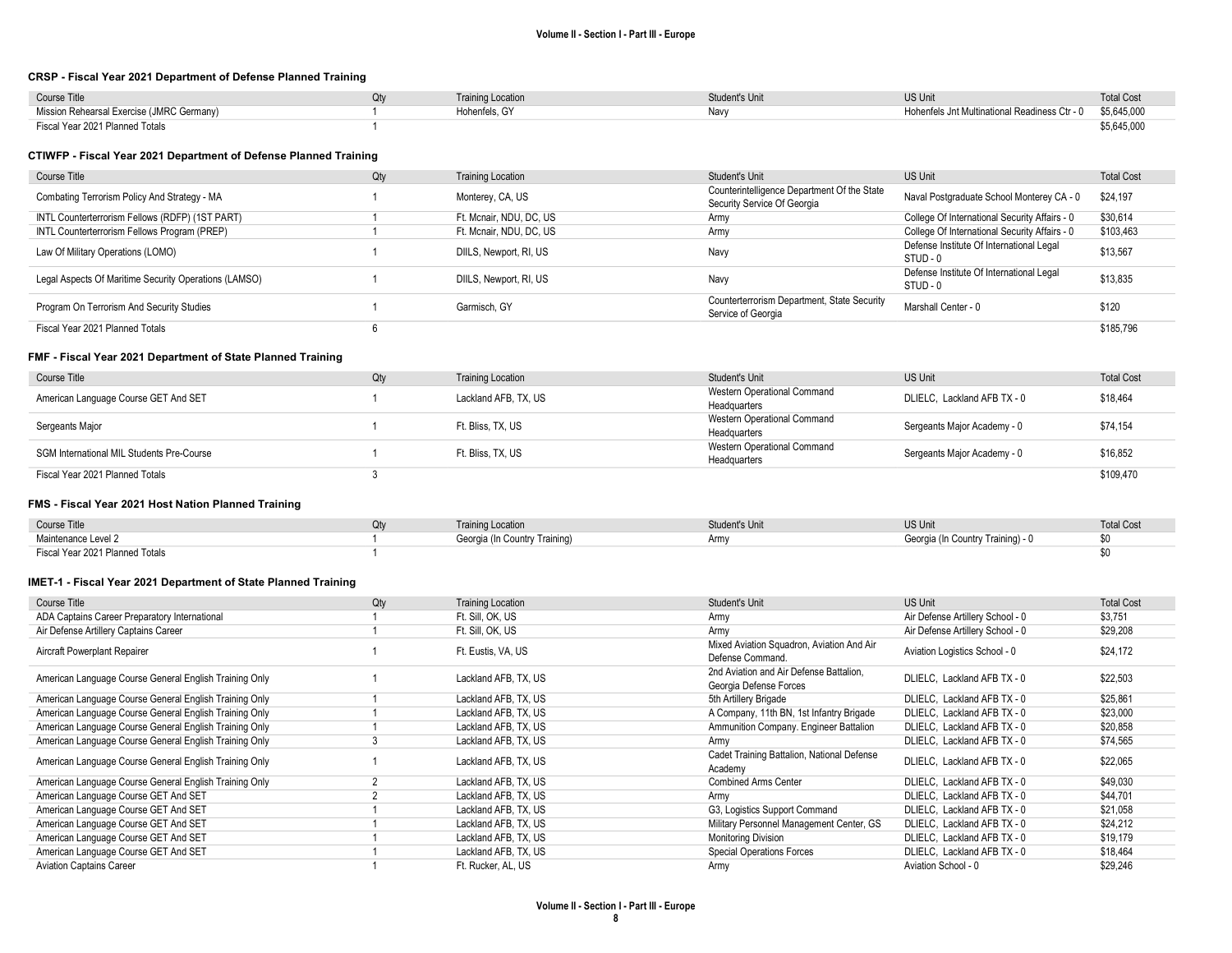| <b>Course Title</b>                             | Qty                     | <b>Training Location</b>               | Student's Unit                                                                                     | <b>US Unit</b>                                           | <b>Total Cost</b> |
|-------------------------------------------------|-------------------------|----------------------------------------|----------------------------------------------------------------------------------------------------|----------------------------------------------------------|-------------------|
| Command And General Staff Officer S Course      |                         | Ft. Leavenworth, KS, US                | Engineer Capabilities Planning Setion, J-3<br><b>Operational Planning Department</b>               | Command & General Staff College - 0                      | \$75,626          |
| Command And General Staff Officer S Course      | $\overline{1}$          | Ft. Leavenworth, KS, US                | Resources Management Section in J5                                                                 | Command & General Staff College - 0                      | \$75,626          |
| Command And General Staff Officer S Course PREP |                         | Ft. Leavenworth, KS, US                | Engineer Capabilities Planning Setion, J-3<br><b>Operational Planning Department</b>               | Command & General Staff College - 0                      | \$5,711           |
| Command And General Staff Officer S Course PREP | 1                       | Ft. Leavenworth, KS, US                | Resources Management Section in J5                                                                 | Command & General Staff College - 0                      | \$5,711           |
| Defense Resources Management Course             | $\overline{2}$          | Monterey, CA, US                       | Navy                                                                                               | Defense Resources Management Institute<br>NPS MO-0       | \$37,154          |
| Eisenhower School                               |                         | Ft. Mcnair, NDU, DC, US                | Military Personnel Management Center, GS                                                           | Eisenhower School For National Security - 0              | \$153,019         |
| <b>Engineer Captains Career</b>                 | $\overline{1}$          | Ft. Leonard Wood, MO, US               | Ammunition Company. Engineer Battalion                                                             | Engineer School - 0                                      | \$37,743          |
| <b>Expeditionary Warfare School</b>             |                         | Quantico, VA, US                       | Navy                                                                                               | Commanding General, Education Command<br>QUANTIC - 0     | \$66,431          |
| FA Off Advanced Preparatory-Allied Officer      |                         | Ft. Sill. OK. US                       | 5th Artillery Brigade                                                                              | Field Artillery School - 0                               | \$7,103           |
| Field Artillery Captains Career                 | $\overline{1}$          | Ft. Sill, OK, US                       | 5th Artillery Brigade                                                                              | Field Artillery School - 0                               | \$33,963          |
| IF American Studies                             |                         | Ft. Mcnair, NDU, DC, US                | Military Personnel Management Center, GS                                                           | National War College - 0                                 | \$17,277          |
| IF Preparatory Course                           |                         | Ft. Mcnair, NDU, DC, US                | Military Personnel Management Center, GS                                                           | National War College - 0                                 | \$18,198          |
| Infantry Basic Officer Leader-Branch            | $\overline{1}$          | Ft. Benning, GA, US                    | A Company, 11th BN, 1st Infantry Brigade                                                           | Infantry School - 0                                      | \$29,462          |
| Infantry Basic Officer Leader-Branch            | $\overline{2}$          | Ft. Benning, GA, US                    | <b>Combined Arms Center</b>                                                                        | Infantry School - 0                                      | \$60,185          |
| Infantry Mortar Leader                          |                         | Ft. Benning, GA, US                    | A Company, 11th BN, 1st Infantry Brigade                                                           | Infantry School - 0                                      | \$11,922          |
| International Officer Logistics Preparatory     |                         | Ft. Lee. VA. US                        | 45th Support Battalion, 4th Brigadze Combat<br>Team                                                | Army Logistics Management College - 0                    | \$4,202           |
| International Officer Logistics Preparatory     | $\overline{1}$          | Ft. Lee. VA. US                        | <b>Monitoring Division</b>                                                                         | Army Logistics Management College - 0                    | \$4,628           |
| International Officer Preparatory               |                         | Ft. Leavenworth, KS, US                | Engineer Capabilities Planning Setion, J-3<br><b>Operational Planning Department</b>               | Command & General Staff College - 0                      | \$5,230           |
| International Officer Preparatory               |                         | Ft. Leavenworth, KS, US                | Resources Management Section in J5                                                                 | Command & General Staff College - 0                      | \$5,230           |
| Joint Advance Warfighting School                |                         | Norfolk, VA, US                        | G3, Logistics Support Command                                                                      | Joint Forces Staff College - 0                           | \$93,280          |
| Joint Advance Warfighting School Prep           |                         | Norfolk, VA, US                        | G3, Logistics Support Command                                                                      | Joint Forces Staff College - 0                           | \$6,943           |
| Logistics Captains Career (LOG-C-3)             |                         | Ft. Lee, VA, US                        | 45th Support Battalion, 4th Brigadze Combat<br>Team                                                | ALU - Leader Courses - 0                                 | \$35,526          |
| Logistics Captains Career (LOG-C-3)             | $\overline{1}$          | Ft. Lee, VA, US                        | <b>Monitoring Division</b>                                                                         | ALU - Leader Courses - 0                                 | \$32,447          |
| Maneuver Captains Career                        |                         | Ft. Benning, GA, US                    | Combat Training Center at NATO-Georgian<br>Joint Training Evaluation Center, Krtsanisi,<br>Georgia | USATC-Benning - 0                                        | \$26,855          |
| Maneuver CCC IMSO PREP                          | 3                       | Ft. Benning, GA, US                    | Army                                                                                               | USATC-Benning - 0                                        | \$15.703          |
| Manpower Personnel Training Education (MPT&E)   | 3                       | Pensacola, FL, US                      | Navy                                                                                               | NITC, NAS Pensacola, FL - 0                              | \$22,044          |
| Professional Military Education PREP (PME PREP) | $\overline{1}$          | Lackland AFB, TX, US                   | Engineer Capabilities Planning Setion, J-3<br><b>Operational Planning Department</b>               | DLIELC, Lackland AFB TX - 0                              | \$20,908          |
| Professional Military Education PREP (PME PREP) | $\overline{1}$          | Lackland AFB, TX, US                   | Resources Management Section in J5                                                                 | DLIELC, Lackland AFB TX - 0                              | \$20,908          |
| Sergeants Major                                 |                         | Ft. Bliss, TX, US                      | <b>Special Operations Forces</b>                                                                   | Sergeants Major Academy - 0                              | \$74,154          |
| SGM International MIL Students Pre-Course       | $\overline{\mathbf{1}}$ | Ft. Bliss, TX, US                      | <b>Special Operations Forces</b>                                                                   | Sergeants Major Academy - 0                              | \$16,852          |
| USMC Command And Staff College (USMC CSC)       |                         | EDUCATION COMMAND FOR TLA. QUANTICO VA | Cadet Training Battalion, National Defense<br>Academy                                              | Education Command For TLA. Quantico VA -<br>$\mathbf{0}$ | \$74,673          |
| Fiscal Year 2021 Planned Totals                 | 57                      |                                        |                                                                                                    |                                                          | \$1,546,587       |

IMET-2 - Fiscal Year 2021 Department of State Planned Training

| Course Title                                           | Qty | <b>Training Location</b> | Student's Unit                                                             | US Unit                          | <b>Total Cost</b> |
|--------------------------------------------------------|-----|--------------------------|----------------------------------------------------------------------------|----------------------------------|-------------------|
| ADA Basic Officer Leader-Branch (FMS)                  |     | Ft. Sill. OK. US         | 1st Fire Battery, Air Defense Brigade                                      | Air Defense Artillery School - 0 | \$9,849           |
| Adjutant General Captains Career                       |     | Ft. Jackson, SC, US      | 14th Mixed Armored Battalion Headquarters                                  | Adjutant General School - 0      | \$37,666          |
| ALC Specialized English Training Only                  |     | Lackland AFB, TX, US     | 45th Support Battalion Headquarters, 4th<br><b>BDE</b>                     | DLIELC. Lackland AFB TX - 0      | \$20.742          |
| American Language Course General English Training Only |     | Lackland AFB, TX, US     | 14th Mixed Armored Battalion Headquarters                                  | DLIELC, Lackland AFB TX - 0      | \$20.724          |
| American Language Course General English Training Only |     | Lackland AFB, TX, US     | <b>Combined Arms Center</b>                                                | DLIELC, Lackland AFB TX - 0      | \$44,637          |
| American Language Course General English Training Only |     | Lackland AFB, TX, US     | Combined Arms Center, Training And<br><b>Military Education Center</b>     | DLIELC. Lackland AFB TX - 0      | \$19,179          |
| American Language Course General English Training Only |     | Lackland AFB, TX, US     | Combined Arms Center, Training And<br><b>Military Education Department</b> | DLIELC. Lackland AFB TX - 0      | \$25.861          |
| American Language Course GET And SET                   |     | Lackland AFB, TX, US     | Eastern Operational Command, Georgia<br>Defense Forces                     | DLIELC. Lackland AFB TX - 0      | \$26,763          |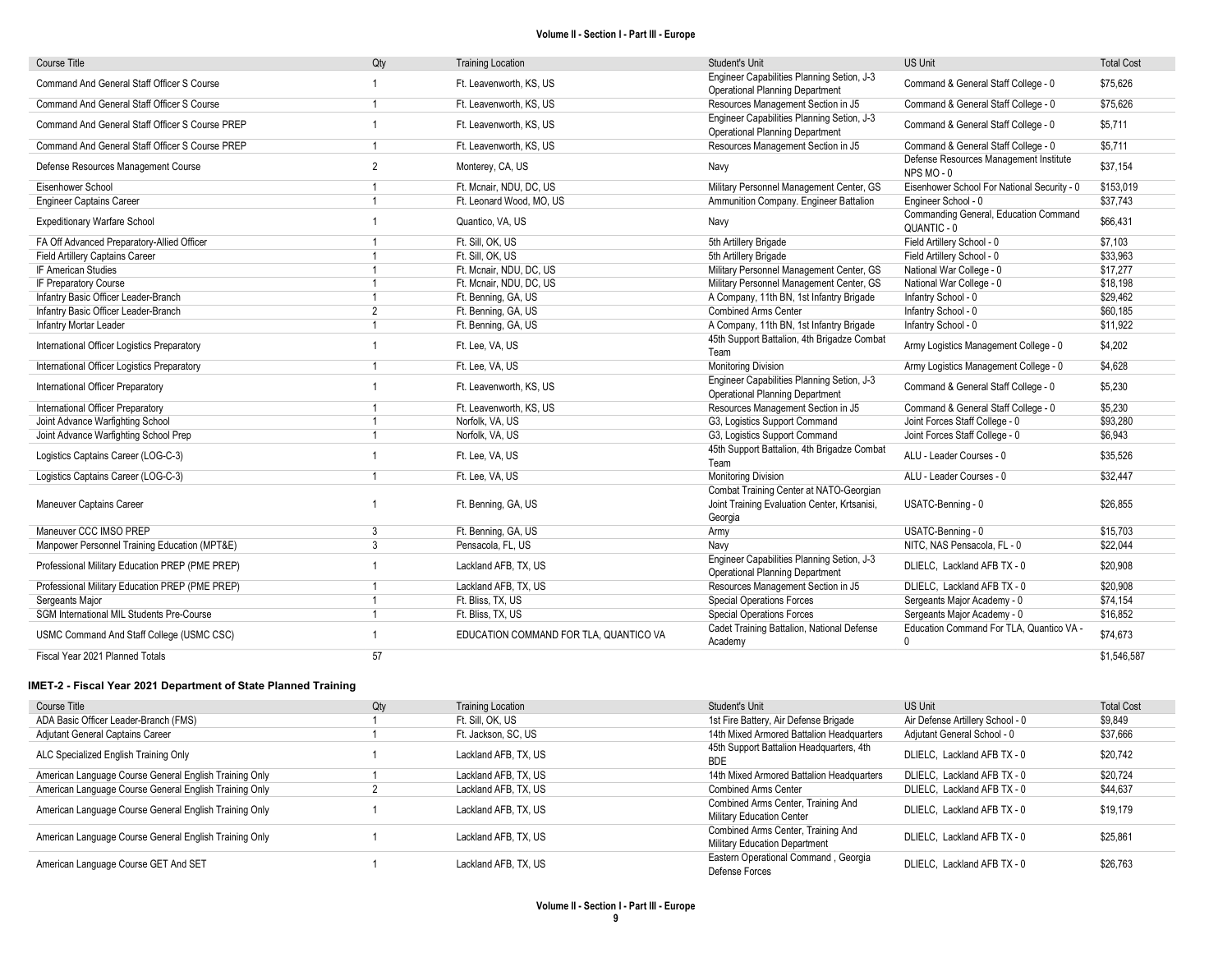| <b>Course Title</b>                                                   | Qty            | <b>Training Location</b>                                  | Student's Unit                                                                                | <b>US Unit</b>                                                | <b>Total Cost</b> |
|-----------------------------------------------------------------------|----------------|-----------------------------------------------------------|-----------------------------------------------------------------------------------------------|---------------------------------------------------------------|-------------------|
| Army War College (Resident Course)                                    |                | Carlisle Barracks, PA, US                                 | Eastern Operational Command, Georgia<br>Defense Forces                                        | Army War College - 0                                          | \$66,938          |
| Basic Officer Course USMC                                             |                | Quantico, VA, US                                          | Combined Arms Center, Training And<br>Military Education Department                           | Commanding General, Education Command<br>QUANTIC - 0          | \$52,240          |
| Engineer Basic Officer Leader-Branch                                  |                | Ft. Leonard Wood, MO, US                                  | <b>Combined Arms Center</b>                                                                   | Engineer School - 0                                           | \$32,370          |
| FA Basic Officer Leader-Branch                                        |                | Ft. Sill. OK. US                                          | Combined Arms Center, Training And<br>Military Education Center                               | Field Artillery School - 0                                    | \$40.899          |
| International Fellows Academic Preperation                            |                | Carlisle Barracks, PA, US                                 | Eastern Operational Command, Georgia<br>Defense Forces                                        | Army War College - 0                                          | \$17,346          |
| International Fellows Orientation                                     |                | Carlisle Barracks, PA, US                                 | Eastern Operational Command, Georgia<br>Defense Forces                                        | Army War College - 0                                          | \$9.917           |
| International Officer INTEL Captains Career                           |                | Ft. Huachuca, AZ, US                                      | Special Operations 1st Company, Special<br>Operations Battalion, Special Operations<br>Forces | Intelligence School - 0                                       | \$29,755          |
| International Officer Intelligence CCC PREP                           |                | Ft. Huachuca, AZ, US                                      | Special Operations 1st Company, Special<br>Operations Battalion, Special Operations<br>Forces | Intelligence School - 0                                       | \$3,518           |
| Military Police Captains Career                                       |                | Ft. Leonard Wood, MO, US                                  | <b>Combined Arms Center</b>                                                                   | Military Police School - 0                                    | \$35,387          |
| MP CCC INT L Student Preparation                                      | $\mathbf{1}$   | Ft. Leonard Wood, MO. US                                  | <b>Combined Arms Center</b>                                                                   | Manscen Army Training Center - 0                              | \$3,407           |
| Signal Basic Officer Leader-Branch                                    | $\mathbf{1}$   | Ft. Gordon, GA, US                                        | <b>Combined Arms Center</b>                                                                   | Signal School - 0                                             | \$19,743          |
| Signal Captains Career                                                |                | Ft. Gordon, GA, US                                        | 45th Support Battalion Headquarters, 4th<br><b>BDE</b>                                        | Signal School - 0                                             | \$14.732          |
| Strategic Studies - MA                                                |                | Monterey, CA, US                                          | Defense Policy And Development<br>Department, Ministry Of Defense.                            | Naval Postgraduate School Monterey CA - 0                     | \$107,670         |
| Fiscal Year 2021 Planned Totals                                       | 22             |                                                           |                                                                                               |                                                               | \$639,343         |
| Section 333 - Fiscal Year 2021 Department of Defense Planned Training |                |                                                           |                                                                                               |                                                               |                   |
| Course Title                                                          | Qty            | <b>Training Location</b>                                  | Student's Unit                                                                                | <b>US Unit</b>                                                | <b>Total Cost</b> |
| International Maritime Staff Officer Course (I-MSOC)                  |                | NAVAL WAR COLLEGE INTL MARITIME STAFF<br>OPERATORS COURSE | Operations Management Main Division, the<br><b>Coast Guard Department</b>                     | Naval War College International Maritime<br>Staff OPERATO - 0 | \$47,195          |
| USCG International Maritime Domain Awareness (MDA)                    |                | Yorktown, VA, US                                          | Navy                                                                                          | COGARD Training Center Yorktown VA - 0                        | \$8,219           |
| Fiscal Year 2021 Planned Totals                                       | $\overline{2}$ |                                                           |                                                                                               |                                                               | \$55.414          |
| Georgia Fiscal Year 2021 Planned Totals                               | 97             |                                                           |                                                                                               |                                                               | \$8,251,476       |
|                                                                       |                |                                                           |                                                                                               |                                                               |                   |
| Georgia Total                                                         | 134            |                                                           |                                                                                               |                                                               | \$13,481,579      |

# Ireland

# FMS - Fiscal Year 2020 Host Nation On-Going Training

| Course Title                             | <b>Training Location</b> | Student's Unit       | US Unit - US Qtv    | <b>Total Cost</b> |
|------------------------------------------|--------------------------|----------------------|---------------------|-------------------|
| IERW AVR (COMM Core) (UH-72A)            | Ft. Rucker, AL, US       | Irish Defense Forces | Aviation School - 0 | \$690,860         |
| Fiscal Year 2020 On-Going Program Totals |                          |                      |                     | \$690,860         |
|                                          |                          |                      |                     |                   |
| Ireland On-Going Fiscal Year 2020 Totals |                          |                      |                     | \$690,860         |

#### FMS - Fiscal Year 2021 Host Nation Planned Training

| Course Title                                            | Training Location              | Student's Unit       | <b>US Unit</b>                          | <b>Total Cost</b> |
|---------------------------------------------------------|--------------------------------|----------------------|-----------------------------------------|-------------------|
| COMB STRAT INTEL Training Program                       | DIA, Washington, DC, DC, US    | Air Force            | Defense Intelligence Agency (CSITP) - 0 | \$27,864          |
| Phase 1 - CONUS Contract Training -UPT In Support Of C- | Tampa, FL, US                  | Irish Defense Forces | CAE USA. INC - 0                        |                   |
| Phase 2 - UPT In Support Of C-172 Aircraft              | CAE USA Dothan Training Center | Irish Defense Forces | CAE USA Dothan Training Center - 0      | \$0               |
| Fiscal Year 2021 Planned Totals                         |                                |                      |                                         | \$27.864          |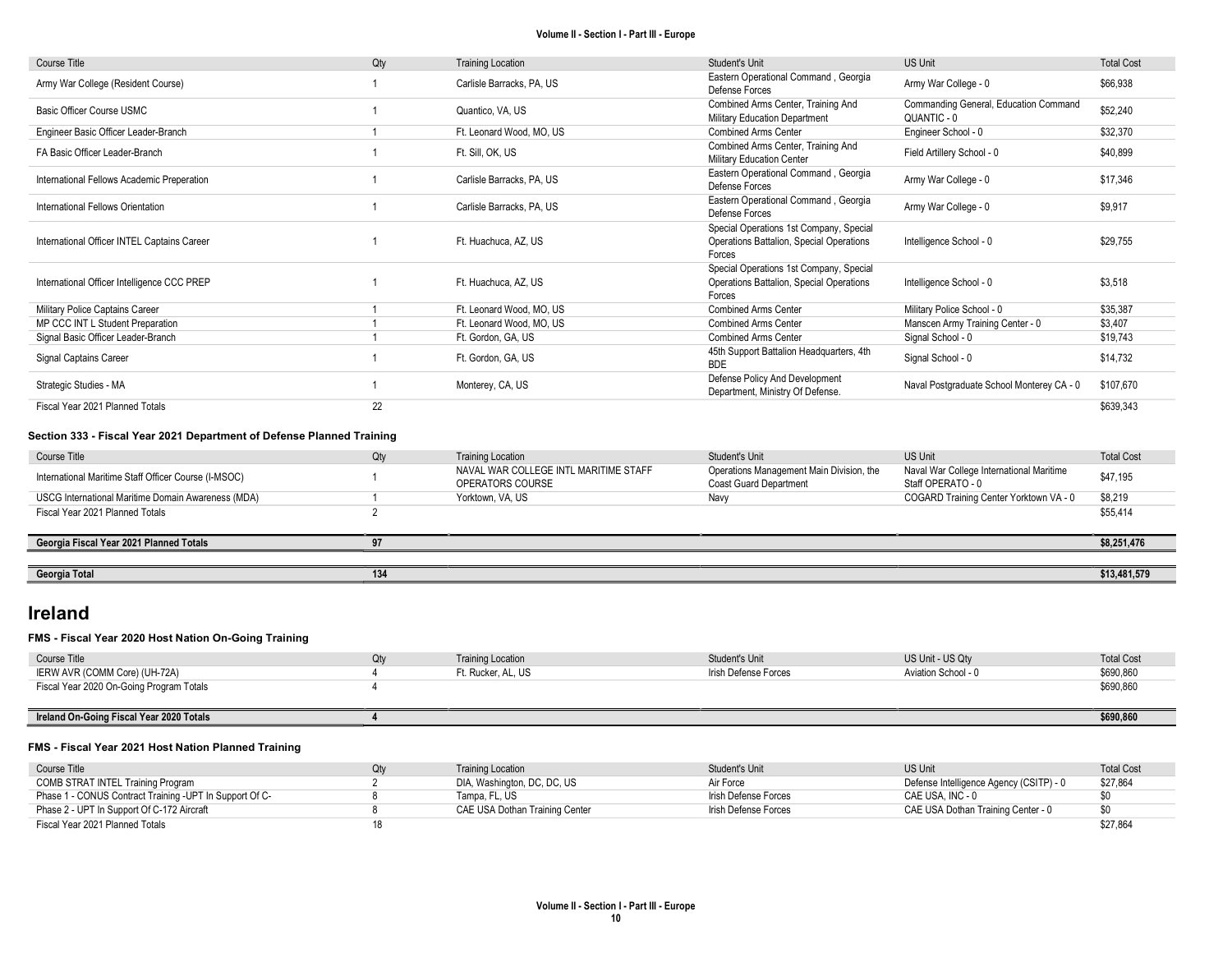#### PME - Fiscal Year 2021 Department of Defense Planned Training

| Course Title                                    | Qty | <b>Training Location</b> | Student's Unit | <b>US Unit</b>                      | <b>Total Cost</b> |
|-------------------------------------------------|-----|--------------------------|----------------|-------------------------------------|-------------------|
| Command And General Staff Officer S Course      |     | Ft. Leavenworth, KS, US  | Army           | Command & General Staff College - 0 | \$0               |
| Command And General Staff Officer S Course PREP |     | Ft. Leavenworth, KS, US  | Army           | Command & General Staff College - 0 | \$0               |
| International Officer Preparatory               |     | Ft. Leavenworth, KS, US  | Army           | Command & General Staff College - 0 | \$0               |
| Fiscal Year 2021 Planned Totals                 |     |                          |                |                                     | \$0               |
|                                                 |     |                          |                |                                     |                   |
| Ireland Fiscal Year 2021 Planned Totals         |     |                          |                |                                     | \$27,864          |
|                                                 |     |                          |                |                                     |                   |
| <b>Ireland Total</b>                            | 25  |                          |                |                                     | \$718,724         |

# Kosovo

## IMET-1 - Fiscal Year 2020 Department of State On-Going Training

| Course Title                                        | Qty | <b>Training Location</b> | Student's Unit                        | US Unit - US Qtv            | <b>Total Cost</b> |
|-----------------------------------------------------|-----|--------------------------|---------------------------------------|-----------------------------|-------------------|
| Advanced English Language Instructor Course (AELIC) |     | Lackland AFB, TX, US     | TRADOC, Language Department           | DLIELC, Lackland AFB TX - 0 | \$32,837          |
| Engineer Basic Officer Leader-Branch                |     | Ft. Leonard Wood, MO. US | Kosovo Security Force, Land Forces    | Engineer School - 0         | \$30,709          |
|                                                     |     |                          | Command                               |                             |                   |
| Quartermaster Basic Officer Leader-Branch           |     | Ft. Lee. VA. US          | Kosovo Security Force/National        | ALU - Leader Courses - 0    | \$26.017          |
|                                                     |     |                          | Guard/Support Company                 |                             |                   |
| Sergeants Major                                     |     | Ft. Bliss. TX. US        | Center For University Studies, KSF    | Sergeants Major Academy - 0 | \$65,722          |
| Sergeants Major                                     |     | Ft. Bliss, TX, US        | TRADOC, Training Center, KSF          | Sergeants Major Academy - 0 | \$65,722          |
| Transportation Basic Officer Leader-Branch          |     | Ft. Lee. VA. US          | KSF, Platoon Leader, Support Company, | ALU - Leader Courses - 0    | \$21,402          |
|                                                     |     |                          | Logistics Battalion, OSB              |                             |                   |
| Fiscal Year 2020 On-Going Program Totals            |     |                          |                                       |                             | \$242.409         |

#### Service Academies - Fiscal Year 2020 Department of Defense On-Going Training

| Course Title                              | Otv | <b>Training Location</b> | Student's Unit | US Unit - US Qty | <b>Total Cost</b> |
|-------------------------------------------|-----|--------------------------|----------------|------------------|-------------------|
| United States Air Force Academy           |     | Colorado Springs, CO     | <b>USAFA</b>   | USAFA-           | \$87,336          |
| United States Military Academy (4th Year) |     | <b>USMA</b>              | <b>USMA</b>    | USMA-0           | \$963,030         |
| Fiscal Year 2020 On-Going Program Totals  |     |                          |                |                  | \$1,050,366       |
|                                           |     |                          |                |                  |                   |

| Kosovo On-Going Fiscal<br>0.222222<br>Totals<br>r ea<br>I ZUZU |  |  | <br>.492.77<br>2. I I J<br>$\cdots$ |
|----------------------------------------------------------------|--|--|-------------------------------------|
|                                                                |  |  |                                     |

## CTIWFP - Fiscal Year 2021 Department of Defense Planned Training

| Course Title                                    | Qty | <b>Training Location</b> | Student's Unit | <b>US Unit</b>                                | <b>Total Cost</b> |
|-------------------------------------------------|-----|--------------------------|----------------|-----------------------------------------------|-------------------|
| College Of International Security Affairs       |     | Ft. Mcnair, NDU, DC, US  | Army           | College Of International Security Affairs - 0 | \$33,373          |
| INTL Counterterrorism Fellows (RDFP) (1ST PART) |     | Ft. Mcnair, NDU, DC, US  | Army           | College Of International Security Affairs - 0 | \$30,634          |
| INTL Counterterrorism Fellows Program (PREP)    |     | Ft. Mcnair, NDU, DC, US  | Army           | College Of International Security Affairs - 0 | \$102,673         |
| Legal Aspects Of Combating Terrorism (LCT)      |     | DIILS, Newport, RI, US   | MP COY. KSF    | Defense Institute Of International Legal      | \$13,583          |
|                                                 |     |                          |                | STUD - 0                                      |                   |
| Program On Terrorism And Security Studies       |     | Garmisch, GY             | Army           | Marshall Center - 0                           | \$19,913          |
| Senior Executive Seminar                        |     | Garmisch, GY             | Army           | Marshall Center - 0                           | \$6,555           |
| Fiscal Year 2021 Planned Totals                 |     |                          |                |                                               | \$206,731         |

### FMF - Fiscal Year 2021 Department of State Planned Training

| <b>Course Title</b>                | <b>Training Location</b>     | Student's Unit | <b>US Unit</b>                   | <b>Total Cost</b> |
|------------------------------------|------------------------------|----------------|----------------------------------|-------------------|
| Harris OCONUS Maintenance Training | Kosovo (In Country Training) | Army           | Kosovo (In Country Training) - 0 |                   |
| Fiscal Year 2021 Planned Totals    |                              |                |                                  |                   |

### IMET-1 - Fiscal Year 2021 Department of State Planned Training

| Course Title                     | <b>Training Location</b> | Student's Unit                    | <b>US Unit</b>              | <b>Total Cost</b> |
|----------------------------------|--------------------------|-----------------------------------|-----------------------------|-------------------|
| Adjutant General Captains Career | Jackson, SC, US          | Kosovo Security Force, TRADOC, HQ | Adiutant General School - 0 | \$36,266          |
| Adjutant General Captains Career | '. Jackson. SC. US       | KSF, Land Force Command           | Adjutant General School - 0 | \$37,314          |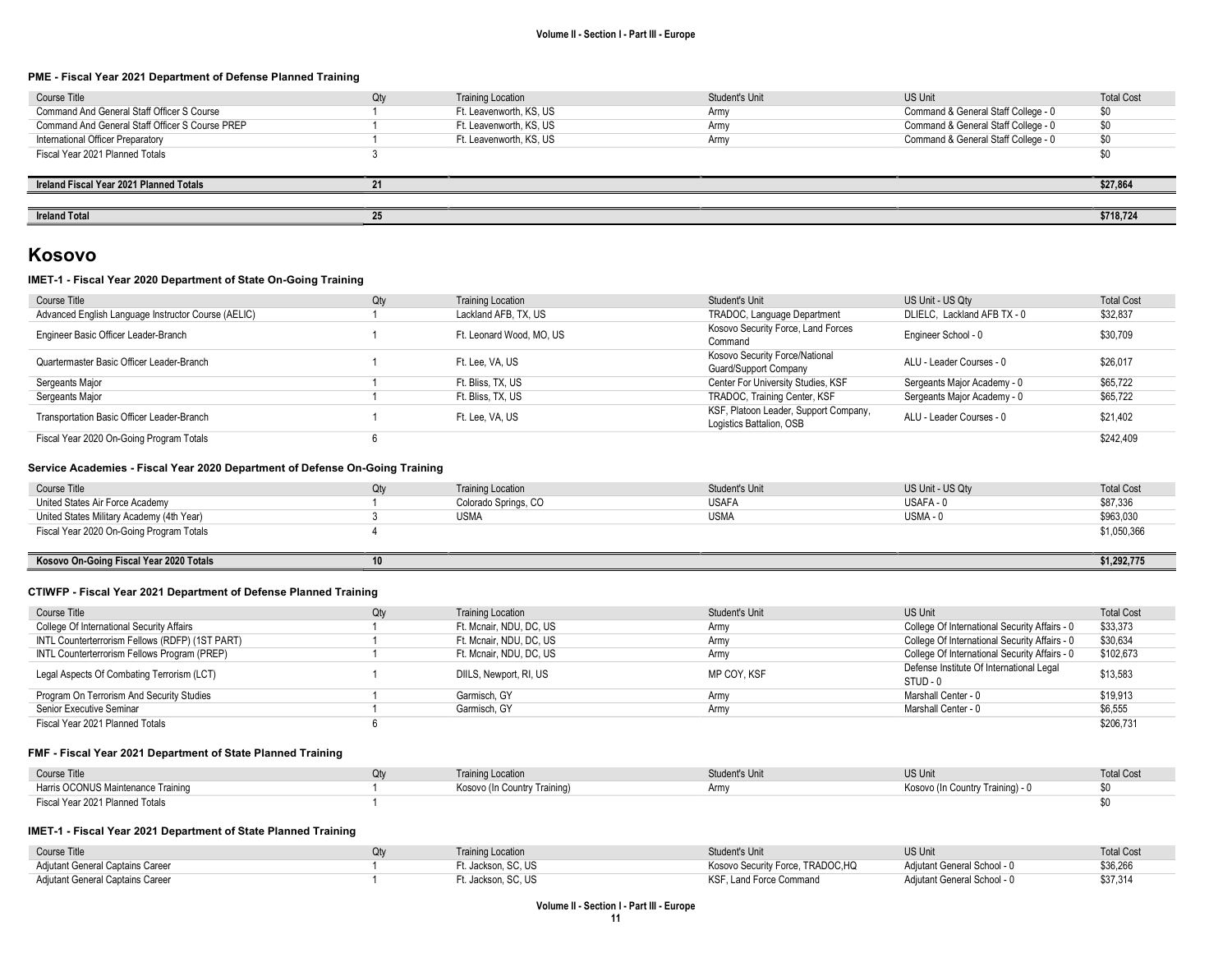| <b>Course Title</b>                                    | Qty            | <b>Training Location</b> | Student's Unit                                        | <b>US Unit</b>                                       | <b>Total Cost</b> |
|--------------------------------------------------------|----------------|--------------------------|-------------------------------------------------------|------------------------------------------------------|-------------------|
| Advanced English Language Instructor Course (AELIC)    |                | Lackland AFB, TX, US     | Operations Support Brigade, KSF                       | DLIELC. Lackland AFB TX - 0                          | \$30,323          |
| Advanced Infantry Marine Course (AIMC)                 | $\overline{2}$ | Camp Lejeune, NC, US     | Navy                                                  | School Of Infantry Camp Lejeune NC - 0               | \$18,433          |
| Advanced Infantryman                                   | $\overline{1}$ | Camp Pendleton, CA, US   | Kosovo Security Force, Land Forces<br>Command         | School Of Infantry West Camp Pendleton CA<br>$-0$    | \$9,677           |
| Basic Officer Course USMC                              | $\overline{1}$ | Quantico, VA, US         | Land Forces Command, 1st Regiment, KSF                | Commanding General, Education Command<br>QUANTIC - 0 | \$49,437          |
| Command And General Staff Officer Course - CC PH 2 (A) |                | Grafenwöhr, DE           | Ministry For the Kosovo Security Force                | 7th ILE Detachment - 0                               | \$2,020           |
| Command And General Staff Officer Course - CC PH 2 (A) |                | Grafenwöhr. DE           | Univeristy Studies Center, KSF                        | 7th ILE Detachment - 0                               | \$2,020           |
| Command And General Staff Officer Course - CC PH 2 (B) |                | Grafenwöhr. DE           | Ministry For the Kosovo Security Force                | 7th ILE Detachment - 0                               | \$2.020           |
| Command And General Staff Officer Course - CC PH 2 (B) | 1              | Grafenwöhr, DE           | Univeristy Studies Center, KSF                        | 7th ILE Detachment - 0                               | \$2,020           |
| Command And General Staff Officer S Course             |                | Ft. Leavenworth, KS, US  | Army                                                  | Command & General Staff College - 0                  | \$75,666          |
| Command And General Staff Officer S Course PREP        |                | Ft. Leavenworth, KS, US  | Army                                                  | Command & General Staff College - 0                  | \$5,711           |
| Engineer Basic Officer Leader-Branch                   |                | Ft. Leonard Wood, MO, US | 2nd Regiment, LFC, KSF                                | Engineer School - 0                                  | \$32,123          |
| Infantry Basic Officer Leader-Branch                   |                | Ft. Benning, GA, US      | 3rd Regiment, LFC, KSF                                | Infantry School - 0                                  | \$29,184          |
| Infantry Basic Officer Leader-Branch                   |                | Ft. Benning, GA, US      | Army                                                  | Infantry School - 0                                  | \$31,040          |
| Intermediate Level Education Common Core               | $\overline{1}$ | Grafenwöhr. DE           | Ministry For the Kosovo Security Force                | 7th ILE Detachment - 0                               | \$2,052           |
| Intermediate Level Education Common Core               |                | Grafenwöhr. DE           | Univeristy Studies Center, KSF                        | 7th ILE Detachment - 0                               | \$2,052           |
| International Defense Management Course                |                | Monterey, CA, US         | G5 Chief, Logistics Command, Kosovo<br>Security Force | Defense Resources Management Institute<br>NPS MO-0   | \$43,144          |
| International Officer INTEL Captains Career            |                | Ft. Huachuca, AZ, US     | Kosovo Security Force, Land Forces<br>Command         | Intelligence School - 0                              | \$29.427          |
| International Officer Intelligence CCC PREP            | $\overline{1}$ | Ft. Huachuca, AZ, US     | Kosovo Security Force, Land Forces<br>Command         | Intelligence School - 0                              | \$5,142           |
| International Officer Logistics Preparatory            |                | Ft. Lee. VA. US          | Army                                                  | Army Logistics Management College - 0                | \$4.912           |
| International Officer Preparatory                      |                | Ft. Leavenworth, KS, US  | Army                                                  | Command & General Staff College - 0                  | \$5,230           |
| International Professional Advance Leadership (IPAL)   | $\overline{1}$ | Pensacola, FL, US        | Kosovo Security Force, HQ                             | NITC. NAS Pensacola, FL - 0                          | \$16,171          |
| Law Of Military Operations (LOMO)                      |                | DIILS, Newport, RI, US   | Deputy COMKSF, Cabinet                                | Defense Institute Of International Legal<br>STUD - 0 | \$13,567          |
| Legal Aspects Of Defense SUP Of Civil AUTH (LADSCA)    |                | DIILS, Newport, RI, US   | Navy                                                  | Defense Institute Of International Legal<br>STUD - 0 | \$13,253          |
| Logistics Captains Career (LOG-C-3)                    |                | Ft. Lee. VA. US          | Army                                                  | ALU - Leader Courses - 0                             | \$35,446          |
| Maneuver CCC IMSO PREP                                 | $\overline{2}$ | Ft. Benning, GA, US      | Army                                                  | USATC-Benning - 0                                    | \$10,000          |
| Methods & Culture Seminar (MACS)                       |                | Lackland AFB, TX, US     | Language Training Center, TRADOC, KSF                 | DLIELC. Lackland AFB TX - 0                          | \$17,953          |
| Military Intelligence BOLC-Branch                      |                | Ft. Huachuca, AZ, US     | Kosovo Security Force, HQ, 2nd Regiment               | Intelligence School - 0                              | \$24,157          |
| Professional Military Education PREP (PME PREP)        | $\overline{1}$ | Lackland AFB, TX, US     | Army                                                  | DLIELC, Lackland AFB TX - 0                          | \$20,098          |
| Quartermaster Basic Officer Leader-Branch              |                | Ft. Lee, VA, US          | Army                                                  | ALU - Leader Courses - 0                             | \$24,390          |
| Signal Basic Officer Leader-Branch                     |                | Ft. Gordon, GA, US       | LFC, 1st Regiment, KSF                                | Signal School - 0                                    | \$19,548          |
| Transportation Basic Officer Leader-Branch             | $\overline{1}$ | Ft. Lee, VA, US          | Army                                                  | ALU - Leader Courses - 0                             | \$27,194          |
| Fiscal Year 2021 Planned Totals                        | 35             |                          |                                                       |                                                      | \$676.990         |
| Kosovo Fiscal Year 2021 Planned Totals                 | 42             |                          |                                                       |                                                      | \$883,721         |
|                                                        |                |                          |                                                       |                                                      |                   |
| <b>Kosovo Total</b>                                    | 52             |                          |                                                       |                                                      | \$2,176,496       |

# Macedonia

## FMF - Fiscal Year 2020 Department of State On-Going Training

| Course Title                                 | <b>Training Location</b>        | Student's Unit | US Unit - US Qtv                    | <b>Total Cost</b> |
|----------------------------------------------|---------------------------------|----------------|-------------------------------------|-------------------|
| Contractor Furnished Training For the Global | Macedonia (In Country Training) |                | Macedonia (In Country Training) - 0 |                   |
| Fiscal Year 2020 On-Going Program Totals     |                                 |                |                                     |                   |

## IMET-1 - Fiscal Year 2020 Department of State On-Going Training

| Course Title                                | Qtv | <b>Training Location</b>  | Student's Unit                                       | US Unit - US Qtv              | <b>Total Cost</b> |
|---------------------------------------------|-----|---------------------------|------------------------------------------------------|-------------------------------|-------------------|
| Air Command & Staff College (ACSC) Resident |     | Maxwell AFB, AL, US       | Transport Helicopter Squadron, Air Brigade           | Maxwell AFB. AL - 0           | \$56,176          |
| Army War College (Resident Course)          |     | Carlisle Barracks, PA, US | Policy And Planning Department, MOD                  | Army War College - 0          | \$65,044          |
| NG Ranger Training Assessment               |     | Ft. Benning, GA, US       | Long Range Surveillance Company, Ranger<br>Battalion | ARNG Warrior Training CTR - 0 | \$1.794           |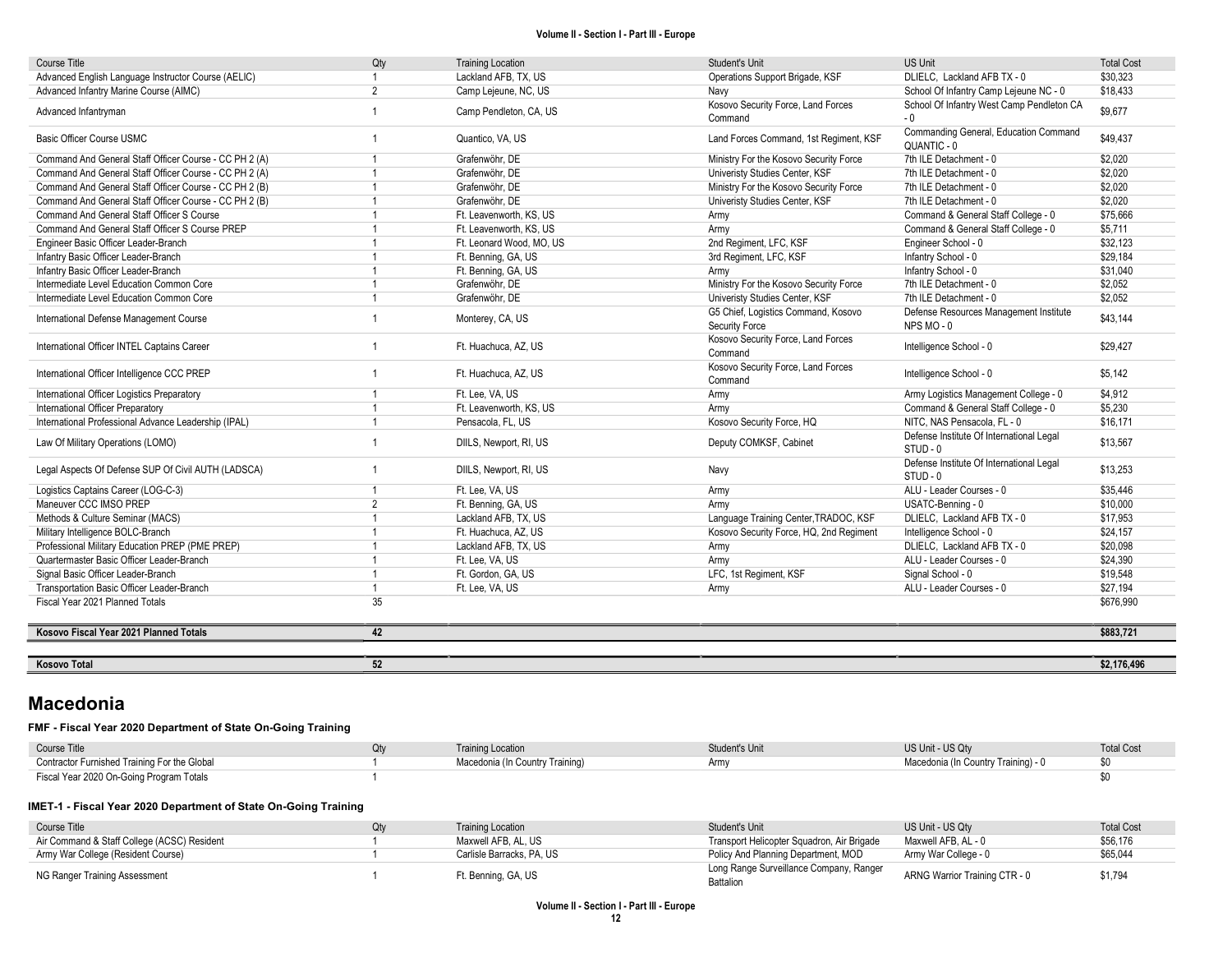| Course Title                                       | Otv | Training Location                      | Student's Unit                                      | US Unit - US Qtv                         | <b>Total Cost</b> |
|----------------------------------------------------|-----|----------------------------------------|-----------------------------------------------------|------------------------------------------|-------------------|
| Special Forces Qualification-Allied (Engineer SGT) |     | Ft. Bragg, NC, US                      | SF Battalion, Special Operations Regiment           | JFK Special Warfare Center - 0           | \$51,899          |
| USMC Command And Staff College (USMC CSC)          |     | EDUCATION COMMAND FOR TLA. QUANTICO VA | 3rd Battalion, 1st BDE, Joint Operations<br>Command | Education Command For TLA, Quantico VA - | \$70,000          |
| Fiscal Year 2020 On-Going Program Totals           |     |                                        |                                                     |                                          | \$244,913         |

### Service Academies - Fiscal Year 2020 Department of Defense On-Going Training

| Course Title                               | <b>Training Location</b> | Student's Unit | US Unit - US Qty | <b>Total Cost</b> |
|--------------------------------------------|--------------------------|----------------|------------------|-------------------|
| United States Air Force Academy            | Colorado Springs, CO     | <b>USAFA</b>   | USAFA - 0        | \$87,336          |
| Fiscal Year 2020 On-Going Program Totals   |                          |                |                  | \$87,336          |
|                                            |                          |                |                  |                   |
| Macedonia On-Going Fiscal Year 2020 Totals |                          |                |                  | \$332,249         |

# CTIWFP - Fiscal Year 2021 Department of Defense Planned Training

| Course Title                                        | Qty | <b>Training Location</b> | Student's Unit | US Unit                                              | <b>Total Cost</b> |
|-----------------------------------------------------|-----|--------------------------|----------------|------------------------------------------------------|-------------------|
| College Of International Security Affairs           |     | Ft. Mcnair, NDU, DC, US  | Army           | College Of International Security Affairs - 0        | \$33,373          |
| Legal Aspects Of Combating Terrorism (LCT)          |     | DIILS, Newport, RI, US   | Navv           | Defense Institute Of International Legal<br>STUD-0   | \$13,583          |
| Legal Aspects Of Defense SUP Of Civil AUTH (LADSCA) |     | DIILS, Newport, RI, US   | Navv           | Defense Institute Of International Legal<br>STUD - 0 | \$13,253          |
| Program On Terrorism And Security Studies           |     | Garmisch, GY             | Armv           | Marshall Center - 0                                  | \$19,913          |
| Senior Executive Seminar                            |     | Garmisch, GY             | Army           | Marshall Center - 0                                  | \$6,555           |
| Fiscal Year 2021 Planned Totals                     |     |                          |                |                                                      | \$86,677          |

#### FMF - Fiscal Year 2021 Department of State Planned Training

| Course Title                                 | Qty | <b>Training Location</b> | <b>Student's Unit</b> | <b>US Unit</b>              | <b>Total Cost</b> |
|----------------------------------------------|-----|--------------------------|-----------------------|-----------------------------|-------------------|
| Common Faculty Development Instructor Course |     | Vilseck. GY              | Army                  | 7th ATC-CATC Vilseck GE - 0 | \$8,608           |
| Counter-IED Course (Master)                  |     | Vilseck, GY              | Army                  | 7th ATC-CATC Vilseck GE - 0 | \$4,654           |
| European HAZMAT Certification (Road/Rail)    |     | Vilseck, GY              | Army                  | 7th ATC-CATC Vilseck GE - 0 | \$3,002           |
| Small Arms Trainer Course                    |     | Vilseck. GY              | Army                  | 7th ATC-CATC Vilseck GE - 0 | \$12,594          |
| Unit Movement Officer Deployment Planning    |     | Vilseck, GY              | Army                  | 7th ATC-CATC Vilseck GE - 0 | \$8,608           |
| Fiscal Year 2021 Planned Totals              |     |                          |                       |                             | \$37,466          |

#### IMET-1 - Fiscal Year 2021 Department of State Planned Training

| Course Title                                           | Qty | <b>Training Location</b>      | Student's Unit                                                    | <b>US Unit</b>                                     | <b>Total Cost</b> |
|--------------------------------------------------------|-----|-------------------------------|-------------------------------------------------------------------|----------------------------------------------------|-------------------|
| Army War College (Resident Course)                     |     | Carlisle Barracks, PA, US     | Cabinet of the Chief of General Staff                             | Army War College - 0                               | \$66,938          |
| Command And General Staff Officer Course - CC PH 2 (A) |     | Grafenwöhr. DE                | 2nd Infantry Battalion                                            | 7th ILE Detachment - 0                             | \$2,020           |
| Command And General Staff Officer Course - CC PH 2 (B) |     | Grafenwöhr. DE                | 2nd Infantry Battalion                                            | 7th ILE Detachment - 0                             | \$2,020           |
| Command And General Staff Officer S Course             |     | Ft. Leavenworth, KS, US       | S3, Ranger Battalion                                              | Command & General Staff College - 0                | \$75,626          |
| Command And General Staff Officer S Course PREP        |     | Ft. Leavenworth, KS, US       | S3, Ranger Battalion                                              | Command & General Staff College - 0                | \$5,711           |
| <b>CSCDEP Final Resident Seminar</b>                   | 3   | Quantico, VA, US              | Navy                                                              | Commanding General, Education Command              | \$30,477          |
|                                                        |     |                               |                                                                   | QUANTIC - 0                                        |                   |
| <b>CSCDEP INIT Resident Seminar</b>                    | 3   | Quantico, VA, US              | Navy                                                              | Commanding General, Education Command              | \$27.474          |
|                                                        |     |                               |                                                                   | QUANTIC - 0                                        |                   |
| <b>CSCDEP Non-Resident Seminar</b>                     |     | Croatia (In Country Training) | Navy                                                              | Croatia (In Country Training) - 0                  | \$7,161           |
| Intermediate Level Education Common Core               |     | Grafenwöhr. DE                | 2nd Infantry Battalion                                            | 7th ILE Detachment - 0                             | \$2,052           |
| Intermediate Level Education Common Core               |     | Grafenwöhr. DE                | Army                                                              | 7th ILE Detachment - 0                             | \$9,127           |
| International Defense Management Course                |     | Monterey, CA, US              | Section For Force Structure And Integration,<br>J5, General Staff | Defense Resources Management Institute<br>NPS MO-0 | \$42,658          |
| International Fellows Academic Preperation             |     | Carlisle Barracks, PA, US     | Cabinet of the Chief of General Staff                             | Army War College - 0                               | \$17,503          |
| International Fellows Orientation                      |     | Carlisle Barracks, PA, US     | Cabinet of the Chief of General Staff                             | Army War College - 0                               | \$9,917           |
| International Officer Preparatory                      |     | Ft. Leavenworth, KS, US       | S3, Ranger Battalion                                              | Command & General Staff College - 0                | \$5,230           |
| Maneuver CCC IMSO PREP                                 |     | Ft. Benning, GA, US           | MP Battalion, Joint Command                                       | USATC-Benning - 0                                  | \$5,194           |
| Manpower Personnel Training Education (MPT&E)          |     | Pensacola, FL, US             | HR Department, MOD                                                | NITC, NAS Pensacola, FL - 0                        | \$8,303           |
| Manpower Personnel Training Education (MPT&E)          |     | Pensacola, FL, US             | J1, General Staff                                                 | NITC, NAS Pensacola, FL - 0                        | \$8,303           |
| Manpower Personnel Training Education (MPT&E)          |     | Pensacola, FL, US             | Navy                                                              | NITC, NAS Pensacola, FL - 0                        | \$7,348           |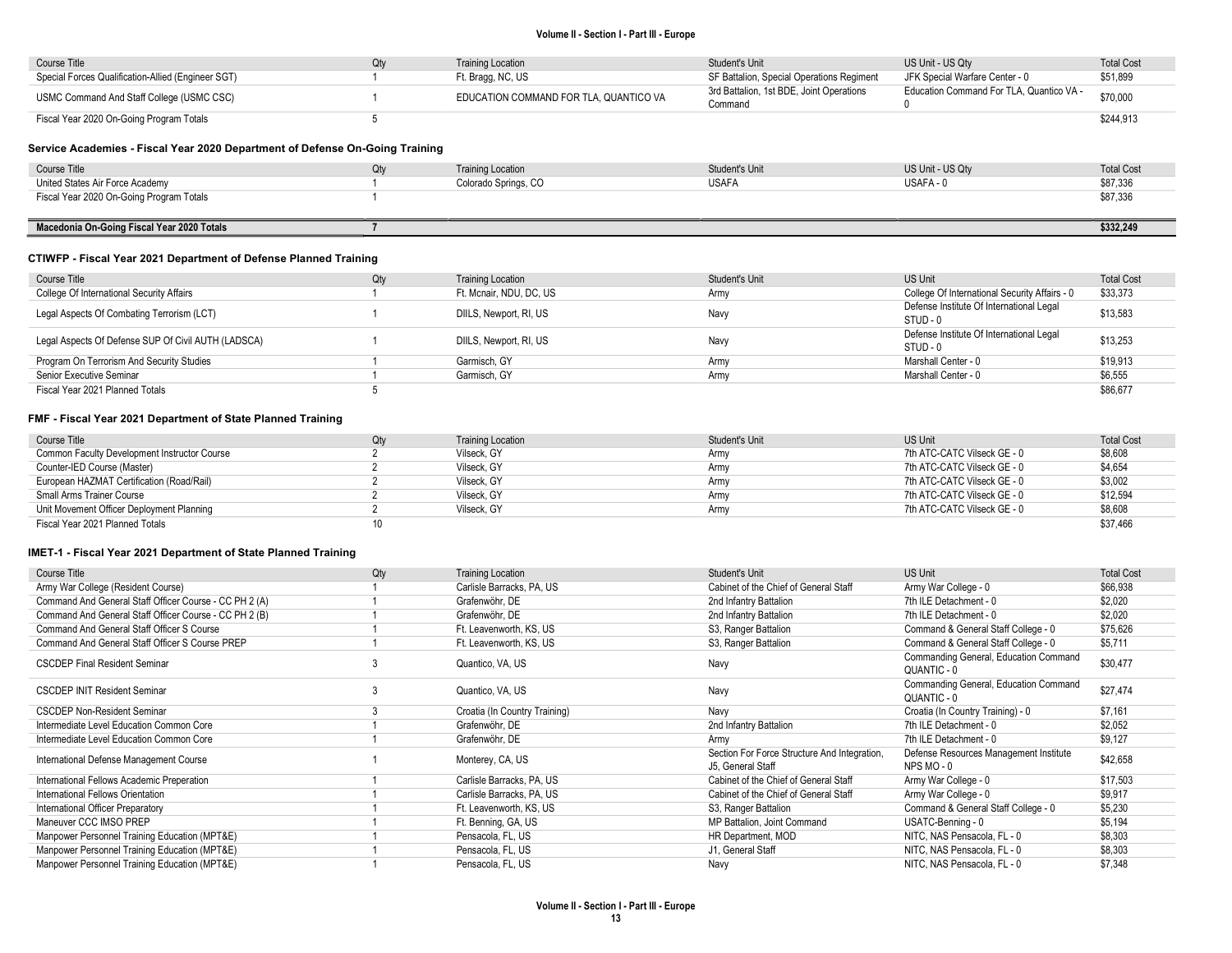| Course Title                                                    | Qty | <b>Training Location</b> | Student's Unit                                       | US Unit                                              | <b>Total Cost</b> |
|-----------------------------------------------------------------|-----|--------------------------|------------------------------------------------------|------------------------------------------------------|-------------------|
| Military Law DEVELPMENT Program                                 |     | DIILS, Newport, RI, US   | J1. General Staff                                    | Defense Institute Of International Legal<br>STUD - 0 | \$22,609          |
| Military Police Basic Officer Leader-Branch                     |     | Ft. Leonard Wood, MO, US | Army                                                 | Military Police School - 0                           | \$31.370          |
| Military Police Captains Career                                 |     | Ft. Leonard Wood, MO, US | Army                                                 | Military Police School - 0                           | \$33,089          |
| MP CCC INT L Student Preparation                                |     | Ft. Leonard Wood, MO. US | Army                                                 | Manscen Army Training Center - 0                     | \$3,721           |
| Professional Military Education PREP (PME PREP)                 |     | Lackland AFB, TX, US     | S3, Ranger Battalion                                 | DLIELC. Lackland AFB TX - 0                          | \$21,908          |
| Psychological Operations Training (A&SS)                        |     | Ft. Bragg, NC, US        | S2, Artillery Battalion                              | JFK Special Warfare Center - 0                       | \$16,511          |
| Ranger                                                          |     | Ft. Benning, GA, US      | Long Range Surveillance Company, Ranger<br>Battalion | Infantry School - 0                                  | \$8,137           |
| Securing the State: Building Institutions For National Security |     | Monterey, CA, US         | Navv                                                 | Institute For Security Governance, Monterey,<br>- 0  | \$22,908          |
| Special Forces Qualification-Allied (DET Off)                   |     | Ft. Bragg, NC, US        | <b>SF Battalion</b>                                  | JFK Special Warfare Center - 0                       | \$49,692          |
| Fiscal Year 2021 Planned Totals                                 | 33  |                          |                                                      |                                                      | \$543,007         |

## IMET-2 - Fiscal Year 2021 Department of State Planned Training

| Course Title                                      | Qty | <b>Training Location</b> | Student's Unit                                                          | <b>US Unit</b>                 | <b>Total Cost</b> |
|---------------------------------------------------|-----|--------------------------|-------------------------------------------------------------------------|--------------------------------|-------------------|
| FA Off Advanced Preparatory-Allied Officer        |     | Ft. Sill. OK. US         | 128mm Battery, 1st Coy, Field Artillery<br>Battalion, Joint Ops Command | Field Artillery School - 0     | \$6.715           |
| <b>Field Artillery Captains Career</b>            |     | Ft. Sill. OK. US         | 128mm Battery, 1st Coy, Field Artillery<br>Battalion, Joint Ops Command | Field Artillery School - 0     | \$32,213          |
| Infantry Basic Officer Leader-Branch              |     | Ft. Benning, GA, US      | Cadet Training Center, TRADOC                                           | Infantry School - 0            | \$29,268          |
| Infantry Mortar Leader                            |     | Ft. Benning, GA, US      | Cadet Training Center, TRADOC                                           | Infantry School - 0            | \$11,822          |
| International Officer INTEL Captains Career       |     | Ft. Huachuca, AZ, US     | Command Company, Ranger battalion                                       | Intelligence School - 0        | \$29,407          |
| International Officer Intelligence CCC PREP       |     | Ft. Huachuca, AZ, US     | Command Company, Ranger battalion                                       | Intelligence School - 0        | \$5,026           |
| Sergeants Major                                   |     | Ft. Bliss. TX. US        | SF Coy, SOF Battalion                                                   | Sergeants Major Academy - 0    | \$74,154          |
| <b>SGM International MIL Students Pre-Course</b>  |     | Ft. Bliss, TX, US        | SF Coy, SOF Battalion                                                   | Sergeants Major Academy - 0    | \$22,012          |
| Signal Basic Officer Leader-Branch                |     | Ft. Gordon, GA, US       | Signal Battalion                                                        | Signal School - 0              | \$19,853          |
| Signal Captains Career                            |     | Ft. Gordon, GA, US       | S6. MP Battalion                                                        | Signal School - 0              | \$14,737          |
| Special Forces Qualification-Allied (Weapons SGT) |     | Ft. Bragg, NC, US        | <b>SF Battalion</b>                                                     | JFK Special Warfare Center - 0 | \$46,531          |
| Fiscal Year 2021 Planned Totals                   |     |                          |                                                                         |                                | \$291,738         |
|                                                   |     |                          |                                                                         |                                |                   |
| Macedonia Fiscal Year 2021 Planned Totals         | 59  |                          |                                                                         |                                | \$958,888         |
|                                                   |     |                          |                                                                         |                                |                   |
| <b>Macedonia Total</b>                            | 66  |                          |                                                                         |                                | \$1,291,137       |

# Malta

## IMET-1 - Fiscal Year 2020 Department of State On-Going Training

| Course Title                             | Qty | <b>Training Location</b> | Student's Unit    | US Unit - US Qty                              | <b>Total Cost</b> |
|------------------------------------------|-----|--------------------------|-------------------|-----------------------------------------------|-------------------|
| Officer Candidate School                 |     | New London, CT, US       | Maritime Squadron | U.S. Coast Guard Academy New London<br>CT - 0 | \$11,834          |
| Fiscal Year 2020 On-Going Program Totals |     |                          |                   |                                               | \$11,834          |
|                                          |     |                          |                   |                                               |                   |
| Malta On-Going Fiscal Year 2020 Totals   |     |                          |                   |                                               | \$11,834          |
|                                          |     |                          |                   |                                               |                   |

## CTIWFP - Fiscal Year 2021 Department of Defense Planned Training

| Course Title                              | Qty | <b>Training Location</b> | Student's Unit                            | US Unit                    | <b>Total Cost</b> |
|-------------------------------------------|-----|--------------------------|-------------------------------------------|----------------------------|-------------------|
| DIST ED: Countering Violent Extremism     |     | Macdill ABF, FL, US      | Air Force                                 | JSOU Distance Learning - 0 | \$9,610           |
| Program On Terrorism And Security Studies |     | Garmisch, GY             | Armv                                      | Marshall Center - 0        | \$120             |
| Program On Terrorism And Security Studies |     | Garmisch, GY             | Malta Ministriy of Home Affairs, National | Marshall Center - 0        | \$120             |
|                                           |     |                          | Security & Law Enforcement                |                            |                   |
| Program On Terrorism And Security Studies |     | Garmisch, GY             | Malta Police Force/Counter Terrorism Unit | Marshall Center - 0        | \$120             |
| Senior Executive Seminar                  |     | Garmisch, GY             | Army                                      | Marshall Center - 0        | \$6,555           |
| Fiscal Year 2021 Planned Totals           |     |                          |                                           |                            | \$16,525          |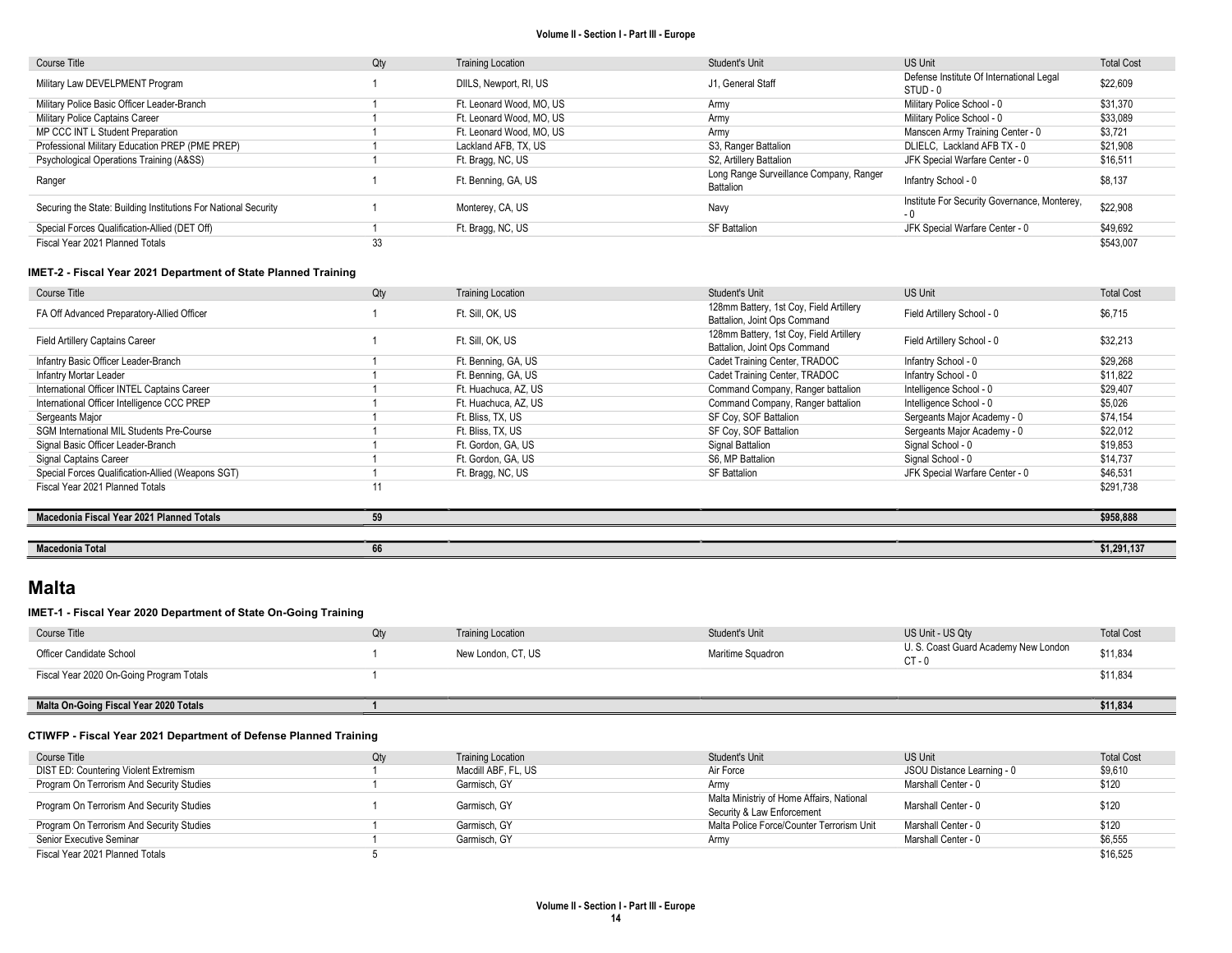#### IMET-1 - Fiscal Year 2021 Department of State Planned Training

| Course Title                                       | Qty | <b>Training Location</b>    | <b>Student's Unit</b> | US Unit                                             | <b>Total Cost</b> |
|----------------------------------------------------|-----|-----------------------------|-----------------------|-----------------------------------------------------|-------------------|
| COMB STRAT INTEL Training Program                  |     | DIA, Washington, DC, DC, US | Air Force             | Defense Intelligence Agency (CSITP) - 0             | \$6,476           |
| Electronics Technician A                           |     | Petaluma, CA, US            | Maritime Squadron     | US Coast Guard Training Center Petaluma<br>$CA - 0$ | \$8,866           |
| Infantry Basic Officer Leader-Branch               |     | Ft. Benning, GA, US         | Armv                  | Infantry School - 0                                 | \$15,390          |
| International Boarding Officer Course              |     | Charleston, SC, US          | Navy                  | USCG Maritime Law Enforcement ACAD<br>FLETC CHAR-0  | \$4,853           |
| Maneuver Captains Career                           |     | Ft. Benning, GA, US         | Army                  | USATC-Benning - 0                                   | \$18,368          |
| Maneuver CCC IMSO PREP                             |     | Ft. Benning, GA, US         | Army                  | USATC-Benning - 0                                   | \$3,014           |
| Officer Candidate School                           |     | Ft. Benning, GA, US         | Army                  | Infantry School - 0                                 | \$12,744          |
| Officer Candidate School                           |     | New London, CT, US          | Navy                  | U. S. Coast Guard Academy New London<br>$CT - 0$    | \$11,961          |
| Officer Candidate School                           |     | New London, CT, US          | <b>Training Unit</b>  | U. S. Coast Guard Academy New London<br>CT-0        | \$11,961          |
| SNCOA Sergeants School USMC                        |     | Jacksonville, NC, US        | Navy                  | Staff Non-Commissioned Officers Academy -           | \$5,496           |
| USCG International Maritime Domain Awareness (MDA) |     | Yorktown, VA, US            | Navy                  | COGARD Training Center Yorktown VA - 0              | \$14,488          |
| Fiscal Year 2021 Planned Totals                    | 19  |                             |                       |                                                     | \$113,617         |

## IMET-2 - Fiscal Year 2021 Department of State Planned Training

| Course Title                                    | <b>Training Location</b> | Student's Unit | <b>US Unit</b>              | <b>Total Cost</b> |
|-------------------------------------------------|--------------------------|----------------|-----------------------------|-------------------|
| International Anti-Terrorism/Anti Piracy (IATP) | Pensacola, FL, US        | <b>Navv</b>    | NITC. NAS Pensacola. FL - 0 | \$1,441           |
| Fiscal Year 2021 Planned Totals                 |                          |                |                             |                   |

## Misc DoD/DoS Non-SA - Fiscal Year 2021 Department of Defense Planned Training

| Course Title                                            | <b>Training Location</b> | Student's Unit | <b>US Unit</b>                        | <b>Total Cost</b> |
|---------------------------------------------------------|--------------------------|----------------|---------------------------------------|-------------------|
| DIST ED: Inter-European Noncommissioned Officer Academy | Lackland AFB, TX, US     | Airwing        | Inter-European Air Forces Academy - 0 |                   |
| Fiscal Year 2021 Planned Totals                         |                          |                |                                       |                   |

#### Section 333 - Fiscal Year 2021 Department of Defense Planned Training

| Course Title                                          | Qty | <b>Training Location</b>     | Student's Unit                                     | US Unit                                             | <b>Total Cost</b> |
|-------------------------------------------------------|-----|------------------------------|----------------------------------------------------|-----------------------------------------------------|-------------------|
| Countering IED In MIO & Maritime IED DIS (MT)         |     | Greece (In Country Training) | Armed Forces of Malta - Special Operations<br>Unit | Greece (In Country Training) - 0                    | \$14,676          |
| Countering IED In MIO & Maritime IED DIS (MT)         | 5   | Greece (In Country Training) | <b>Special Operations Unit</b>                     | Greece (In Country Training) - 0                    | \$18,345          |
| Maritime IED Disposal (MT)                            |     | Greece (In Country Training) | Armed Forces of Malta - Special Operations<br>Unit | Greece (In Country Training) - 0                    | \$1,855           |
| Maritime Sniper (MT)                                  | 3   | Ft. Rucker, AL, US           | Armed Forces of Malta - Special Operations<br>Unit | Aviation School - 0                                 | \$2,979           |
| Medical Combat Care In MIO (MT)                       |     | Greece (In Country Training) | Navy                                               | Greece (In Country Training) - 0                    | \$12,264          |
| MIO: CNTR ILLICT TRFCKG Sea & CMD ISS (MT)            |     | Greece (In Country Training) | Navy                                               | Greece (In Country Training) - 0                    | \$7,008           |
| TAILORED Training In VBSS & CQB/CUT & 10000/1000 (MT) | 6   | Greece (In Country Training) | Navv                                               | Greece (In Country Training) - 0                    | \$36,792          |
| TAILORED Training In VBSS & CQB/CUT (MT)              | 10  | Greece (In Country Training) | Navy                                               | Greece (In Country Training) - 0                    | \$37,960          |
| Urban Breachers Course                                | 3   | Camp Lejeune, NC, US         | Navy                                               | Marine Corps Engineer School Camp<br>Lejeune NC - 0 | \$12,342          |
| Urban Breachers Course                                |     | Camp Lejeune, NC, US         | <b>Special Operations Unit</b>                     | Marine Corps Engineer School Camp<br>Lejeune NC - 0 | \$12,342          |
| WMD In MIO (MT)                                       |     | Greece (In Country Training) | <b>Special Operations Unit</b>                     | Greece (In Country Training) - 0                    | \$1,460           |
| Fiscal Year 2021 Planned Totals                       | 48  |                              |                                                    |                                                     | \$158,023         |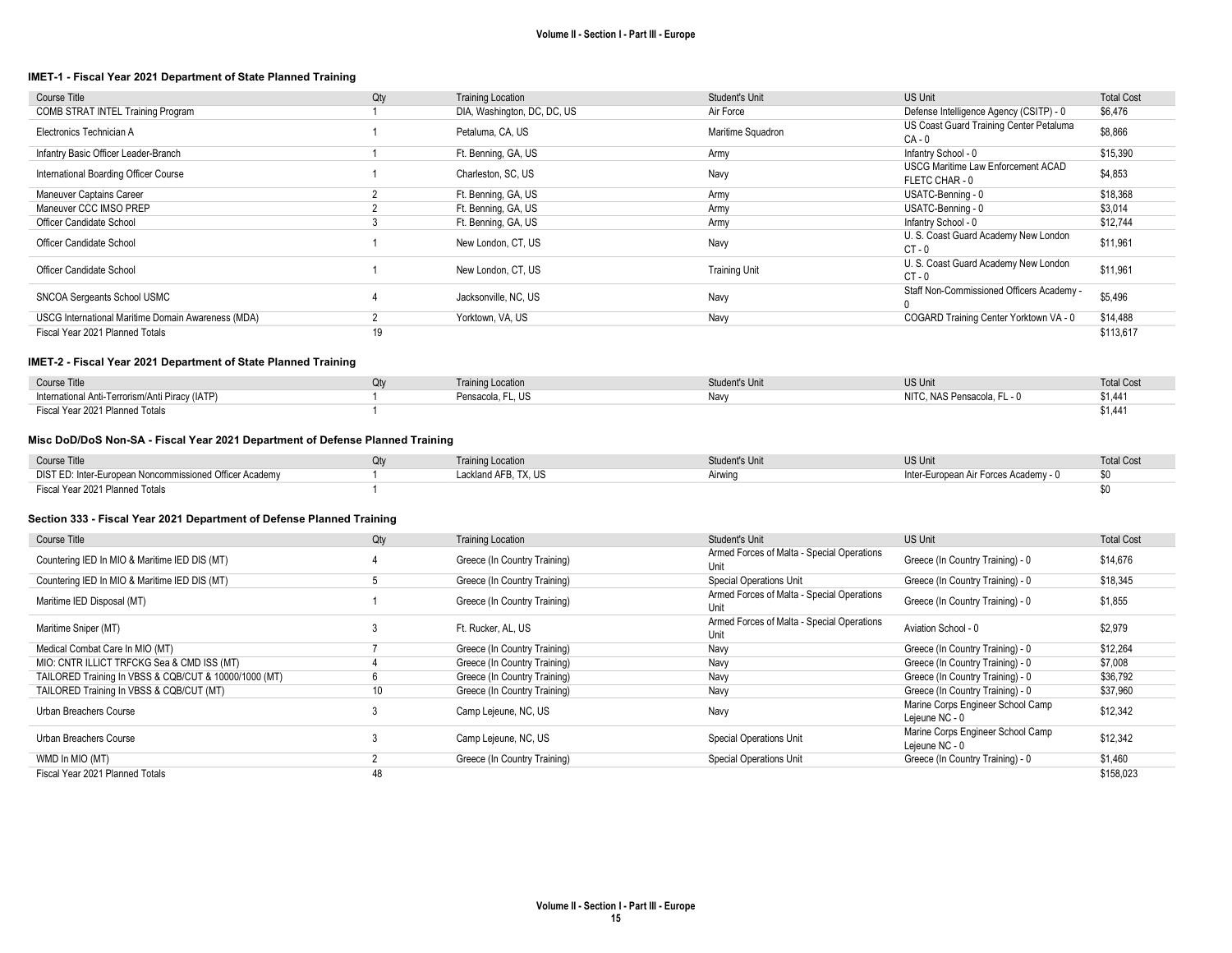-

| Malta Fiscal Year 2021 Planned Totals | \$289,606 |
|---------------------------------------|-----------|
|                                       |           |
| <b>Malta Total</b>                    | \$301,440 |

# Moldova

## IMET-1 - Fiscal Year 2020 Department of State On-Going Training

| Course Title                                          | Qty | <b>Training Location</b> | Student's Unit                                        | US Unit - US Qty                                     | <b>Total Cost</b> |
|-------------------------------------------------------|-----|--------------------------|-------------------------------------------------------|------------------------------------------------------|-------------------|
| Command And General Staff Officer S Course            |     | Ft. Leavenworth, KS, US  | Special Forces Battalion, Moldovan Army               | Command & General Staff College - 0                  | \$70,065          |
| Infantry Basic Officer Leader-Branch                  |     | Ft. Benning, GA, US      | 2nd Infantry Brigade, Moldovan Army                   | Infantry School - 0                                  | \$29,705          |
| International Defense Planning Certificate            |     | Monterey, CA, US         | Transformation Directorate, Ministry Of<br>Defense    | Naval Postgraduate School Monterey CA - 0            | \$30,232          |
| Legal Aspects Of Maritime Security Operations (LAMSO) |     | DIILS, Newport, RI, US   | Legal Directorate, General Staff                      | Defense Institute Of International Legal<br>STUD - 0 | \$14.053          |
| Maneuver CCC IMSO PREP                                |     | Ft. Benning, GA, US      | Signal And IT Center, General Staff,<br>Moldovan Army | USATC-Benning - 0                                    | \$2,960           |
| Naval Staff College                                   |     | Newport, RI, US          | J3 Operations, Moldovan Army                          | Naval Staff College Newport RI - 0                   | \$76.970          |
| NG Ranger Training Assessment                         |     | Ft. Benning, GA, US      | Special Forces Battalion, Moldovan Army               | ARNG Warrior Training CTR - 0                        | \$3,250           |
| Sergeants Major                                       |     | Ft. Bliss. TX. US        | Special Forces Battalion, Moldovan Army               | Sergeants Major Academy - 0                          | \$66,082          |
| Special Forces Qualification-Allied (DET Off)         |     | Ft. Bragg, NC, US        | Special Forces Battalion, Moldovan Army               | JFK Special Warfare Center - 0                       | \$52,357          |
| Fiscal Year 2020 On-Going Program Totals              |     |                          |                                                       |                                                      | \$345.674         |

### Service Academies - Fiscal Year 2020 Department of Defense On-Going Training

| Course Title                               | <b>Training Location</b> | Student's Unit                  | US Unit - US Qty | <b>Total Cost</b> |
|--------------------------------------------|--------------------------|---------------------------------|------------------|-------------------|
| United States Air Force Academy            | Colorado Springs, CO     | <b>USAFA</b>                    | USAFA - 0        | \$87,336          |
| United States Air Force Academy (1st Year) | Colorado Springs, CO     | Military Academy of the MD Army | USAFA - 1        | \$100,000         |
| United States Military Academy (4th Year)  | <b>USMA</b>              | <b>USMA</b>                     | USMA-0           | \$321,010         |
| Fiscal Year 2020 On-Going Program Totals   |                          |                                 |                  | \$508,346         |
|                                            |                          |                                 |                  |                   |

## Moldova On-Going Fiscal Year 2020 Totals 12 \$854,020

#### CTIWFP - Fiscal Year 2021 Department of Defense Planned Training

| Course Title                              | (Jtv | <b>Training Location</b> | Student's Unit | <b>US Unit</b>             | <b>Total Cost</b> |
|-------------------------------------------|------|--------------------------|----------------|----------------------------|-------------------|
| DIST ED: Countering Violent Extremism     |      | Macdill ABF, FL, US      | Air Force      | JSOU Distance Learning - 0 | \$9,610           |
| Program On Terrorism And Security Studies |      | Garmisch, GY             | Army           | Marshall Center - 0        | \$19,913          |
| Fiscal Year 2021 Planned Totals           |      |                          |                |                            | \$29,523          |

#### FMF - Fiscal Year 2021 Department of State Planned Training

| Course Title                               | Qty | <b>Training Location</b>  | Student's Unit                         | <b>US Unit</b>                | <b>Total Cost</b> |
|--------------------------------------------|-----|---------------------------|----------------------------------------|-------------------------------|-------------------|
| Army War College (Resident Course)         |     | Carlisle Barracks, PA, US | J3 Operations, General Staff, Moldovan | Army War College - 0          | \$67,338          |
|                                            |     |                           | Armv                                   |                               |                   |
| International Fellows Academic Preperation |     | Carlisle Barracks, PA, US | J3 Operations, General Staff, Moldovan | Army War College - 0          | \$17,189          |
|                                            |     |                           | Army                                   |                               |                   |
| International Fellows Orientation          |     | Carlisle Barracks, PA, US | J3 Operations, General Staff, Moldovan | Army War College - 0          | \$9,917           |
|                                            |     |                           | Army                                   |                               |                   |
| Military Intelligence BOLC-Branch          |     | Ft. Huachuca, AZ, US      | 22nd Peacekeeping Battalion, Moldovan  | Intelligence School - 0       | \$24,363          |
|                                            |     |                           | Army                                   |                               |                   |
| NG Ranger Training Assessment              |     | Ft. Benning, GA, US       | Army                                   | ARNG Warrior Training CTR - 0 | \$3,167           |
| Ranger                                     |     | Ft. Benning, GA, US       | Army                                   | Infantry School - 0           | \$13,481          |
| Fiscal Year 2021 Planned Totals            |     |                           |                                        |                               | \$135,455         |

### IMET-1 - Fiscal Year 2021 Department of State Planned Training

| Course Title                          | <b>Training Location</b> | <b>Student's Unit</b> | <b>US Unit</b>              | <b>Total Cost</b> |
|---------------------------------------|--------------------------|-----------------------|-----------------------------|-------------------|
| ALC Specialized English Training Only | Lackland AFB, TX, US     | Nav∖                  | DLIELC. Lackland AFB TX - 0 | \$20,242          |
| ALPS I (Advanced LANG PROF Skills)    | Lackland AFB, TX, US     | Air Force             | DLIELC. Lackland AFB TX - 0 | \$23,624          |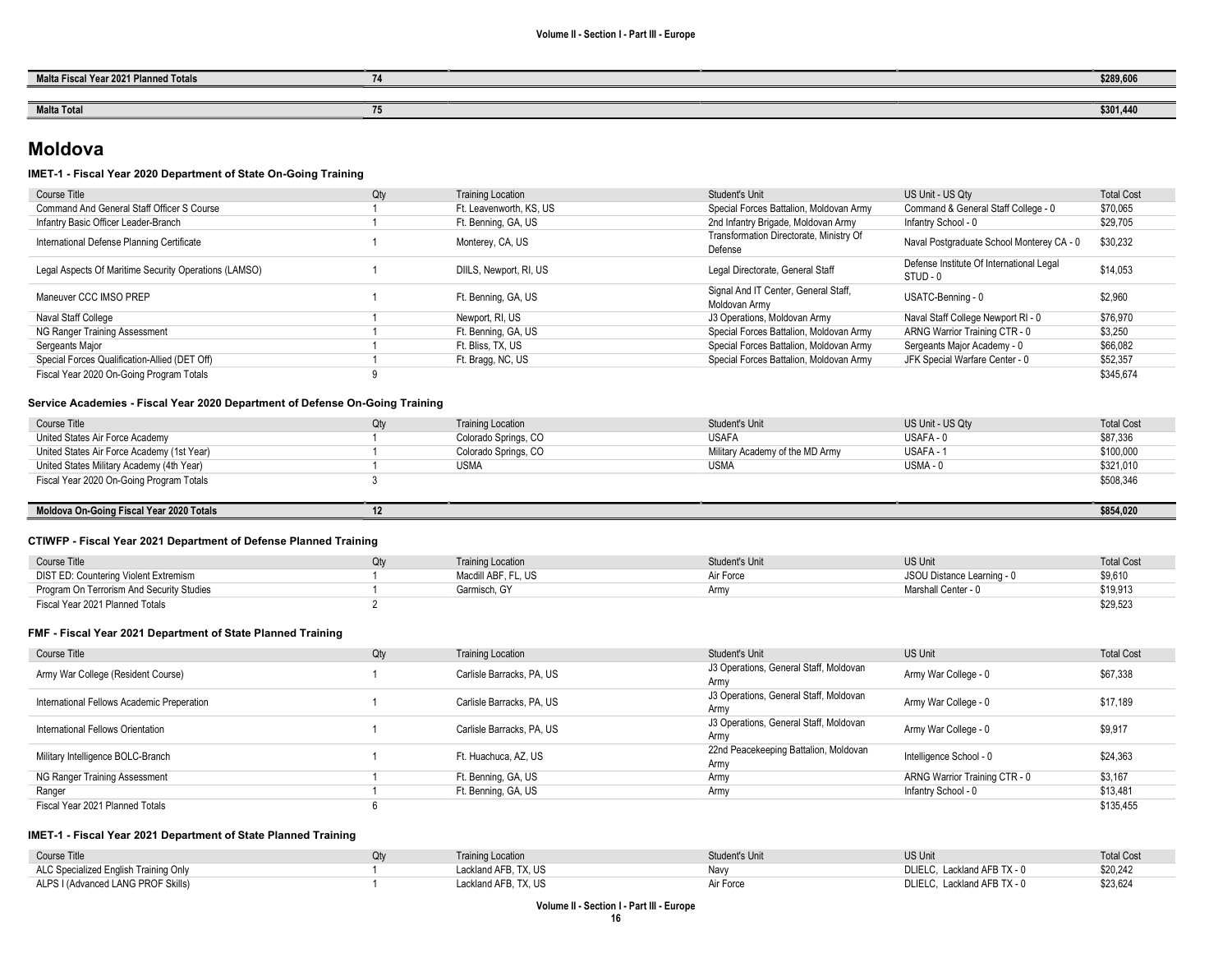| Course Title                                           | Qty            | <b>Training Location</b>    | Student's Unit                                               | <b>US Unit</b>                                       | <b>Total Cost</b> |
|--------------------------------------------------------|----------------|-----------------------------|--------------------------------------------------------------|------------------------------------------------------|-------------------|
| American Language Course General English Training Only | $\mathfrak{p}$ | Lackland AFB, TX, US        | 3rd Infantry Brigade, Moldovan Army                          | DLIELC, Lackland AFB TX - 0                          | \$43.649          |
| American Language Course General English Training Only | $\overline{1}$ | Lackland AFB, TX, US        | Engineer Battalion, Moldovan Army                            | DLIELC. Lackland AFB TX - 0                          | \$26.895          |
| American Language Course General English Training Only | $\overline{1}$ | Lackland AFB, TX, US        | SF Battalion, Moldovan Army                                  | DLIELC, Lackland AFB TX - 0                          | \$17,745          |
| American Language Course General English Training Only | $\overline{1}$ | Lackland AFB, TX, US        | Special Forces Battalion, Moldovan Army                      | DLIELC, Lackland AFB TX - 0                          | \$28,385          |
| American Language Course General English Training Only | $\overline{1}$ | Lackland AFB, TX, US        | Special Forces Battalion, Moldvan Army                       | DLIELC, Lackland AFB TX - 0                          | \$30,199          |
| American Language Course GET And SET                   | $\mathbf{1}$   | Lackland AFB, TX, US        | 2nd Infantry Brigade, Moldovan Army                          | DLIELC, Lackland AFB TX - 0                          | \$21,603          |
| American Language Course GET And SET                   | $\overline{1}$ | Lackland AFB, TX, US        | Army                                                         | DLIELC, Lackland AFB TX - 0                          | \$30,199          |
| Basic American Language Instructor Course (BALIC)      | $\mathbf{1}$   | Lackland AFB, TX, US        | 3rd Infantry Brigade                                         | DLIELC, Lackland AFB TX - 0                          | \$48,352          |
| Basic American Language Instructor Course (BALIC)      | $\overline{1}$ | Lackland AFB, TX, US        | Air Force                                                    | DLIELC, Lackland AFB TX - 0                          | \$48,081          |
| Basic Financial Management Course - Phase 1            | $\overline{1}$ | Keesler AFB, MS, US         | Engineer Battalion, Moldovan Army                            | Keesler AFB, MS - 0                                  | \$6,448           |
| Basic Financial Management Course - Phase 2            | $\overline{1}$ | Keesler AFB, MS, US         | Engineer Battalion, Moldovan Army                            | Keesler AFB, MS - 0                                  | \$7,608           |
| COMB STRAT INTEL Training Program                      | $\mathbf{1}$   | DIA, Washington, DC, DC, US | J2 Military Intelligence Directorate, Main<br>Staff, MD Army | Defense Intelligence Agency (CSITP) - 0              | \$14,245          |
| Command And General Staff Officer S Course             | $\mathbf{1}$   | Ft. Leavenworth, KS, US     | Army                                                         | Command & General Staff College - 0                  | \$76,026          |
| Command And General Staff Officer S Course PREP        | $\overline{1}$ | Ft. Leavenworth, KS, US     | Army                                                         | Command & General Staff College - 0                  | \$5,711           |
| DIST ED: Inter-European Basic Instructor Course        | $\overline{1}$ | Lackland AFB, TX, US        | 22nd Peacekeeping Battalion, Moldovan<br>Army                | Inter-European Air Forces Academy - 0                | \$0               |
| FA Off Advanced Preparatory-Allied Officer             | $\mathbf{1}$   | Ft. Sill. OK. US            | Army                                                         | Field Artillery School - 0                           | \$7,006           |
| Field Artillery Captains Career                        | $\mathbf{1}$   | Ft. Sill. OK. US            | Army                                                         | Field Artillery School - 0                           | \$34,063          |
| Infantry Basic Officer Leader-Branch                   | $\overline{2}$ | Ft. Benning, GA, US         | 3rd Infantry Brigade, Moldovan Army                          | Infantry School - 0                                  | \$58.759          |
| Infantry Basic Officer Leader-Branch                   | $\overline{1}$ | Ft. Benning, GA, US         | Army                                                         | Infantry School - 0                                  | \$29,868          |
|                                                        |                |                             | Defense Plans And Policy Directorate,                        | Defense Resources Management Institute               |                   |
| International Defense Management Course                | $\mathbf{1}$   | Monterey, CA, US            | Ministry Of Defense                                          | NPS MO-0                                             | \$43,101          |
| International INTELL Fellows Program                   | $\overline{1}$ | DIA, Washington, DC, DC, US | Air Force                                                    | Defense Intelligence Agency - 0                      | \$9,445           |
| International Officer Preparatory                      | $\overline{1}$ | Ft. Leavenworth, KS, US     | Army                                                         | Command & General Staff College - 0                  | \$5,230           |
| Maneuver Captains Career                               | $\mathbf{1}$   | Ft. Benning, GA, US         | Signal And IT Center, General Staff,<br>Moldovan Army        | USATC-Benning - 0                                    | \$26,955          |
| Maneuver CCC IMSO PREP                                 | $\overline{1}$ | Ft. Benning, GA, US         | Special Forces Battalion, Moldovan Army                      | USATC-Benning - 0                                    | \$5,703           |
| Materials Development Seminar (MDS)                    | $\mathbf{1}$   | Lackland AFB, TX, US        | Air Force                                                    | DLIELC, Lackland AFB TX - 0                          | \$18,236          |
| Military Intelligence BOLC-Branch                      | $\overline{1}$ | Ft. Huachuca, AZ, US        | Engineer Battalion, Moldovan Army                            | Intelligence School - 0                              | \$24,563          |
| Military Law DEVELPMENT Program                        | $\mathbf{1}$   | DIILS, Newport, RI, US      | Legal Directorate, General Staff                             | Defense Institute Of International Legal<br>STUD - 0 | \$24,044          |
| Military Police Basic Officer Leader-Branch            | $\overline{1}$ | Ft. Leonard Wood, MO. US    | 2nd Infantry Brigade, Moldovan Army                          | Military Police School - 0                           | \$31,670          |
| NG Ranger Training Assessment                          | $\overline{1}$ | Ft. Benning, GA, US         | 2nd Infantry Brigade, Moldovan Army                          | ARNG Warrior Training CTR - 0                        | \$3,264           |
| NITC EOD PREP                                          | $\overline{1}$ | Pensacola, FL, US           | Navy                                                         | NITC. NAS Pensacola. FL - 0                          | \$5,372           |
| Professional Military Education PREP (PME PREP)        | $\overline{1}$ | Lackland AFB, TX, US        | Army                                                         | DLIELC. Lackland AFB TX - 0                          | \$20,308          |
| Ranger                                                 | $\mathbf{1}$   | Ft. Benning, GA, US         | 2nd Infantry Brigade, Moldovan Army                          | Infantry School - 0                                  | \$13.881          |
| Ranger                                                 | $\overline{1}$ | Ft. Benning, GA, US         | Special Forces Battalion, Moldovan Army                      | Infantry School - 0                                  | \$13,281          |
| Senior International Defense Management                | $\overline{1}$ | Monterey, CA, US            | Navy                                                         | Defense Resources Management Institute<br>NPS MO-0   | \$21,697          |
| Sergeants Major                                        | $\overline{1}$ | Ft. Bliss, TX, US           | SF Battalion, Moldovan Army                                  | Sergeants Major Academy - 0                          | \$74,554          |
| <b>SGM International MIL Students Pre-Course</b>       | $\mathbf{1}$   | Ft. Bliss, TX, US           | SF Battalion, Moldovan Army                                  | Sergeants Major Academy - 0                          | \$16.852          |
| Signal Captains Career                                 | $\mathbf{1}$   | Ft. Gordon, GA, US          | Signal And IT Center, General Staff,<br>Moldovan Army        | Signal School - 0                                    | \$15,043          |
| Fiscal Year 2021 Planned Totals                        | 41             |                             |                                                              |                                                      | \$951,907         |
| Moldova Fiscal Year 2021 Planned Totals                | 49             |                             |                                                              |                                                      | \$1,116,885       |
|                                                        |                |                             |                                                              |                                                      |                   |
| <b>Moldova Total</b>                                   | 61             |                             |                                                              |                                                      | \$1,970,905       |

# Montenegro, Republic of

# IMET-1 - Fiscal Year 2020 Department of State On-Going Training

| Course Title                                | Qtv | <b>Training Location</b> | Student's Unit                             | US Unit - US Qty                   | <b>Total Cost</b> |
|---------------------------------------------|-----|--------------------------|--------------------------------------------|------------------------------------|-------------------|
| Air Command & Staff College (ACSC) Resident |     | Maxwell AFB, AL, US      | Air Force Section, General Staff (G-5)     | Maxwell AFB. AL - 0                | \$54.049          |
| Infantry Basic Officer Leader-Branch        |     | Ft. Benning, GA, US      | Section For Operations (G3), General Staff | Infantry School - 0                | \$29,608          |
| Naval Staff College                         |     | Newport, RI, US          | Navy Of Montenegro                         | Naval Staff College Newport RI - 0 | \$76,626          |
| Fiscal Year 2020 On-Going Program Totals    |     |                          |                                            |                                    | \$160,283         |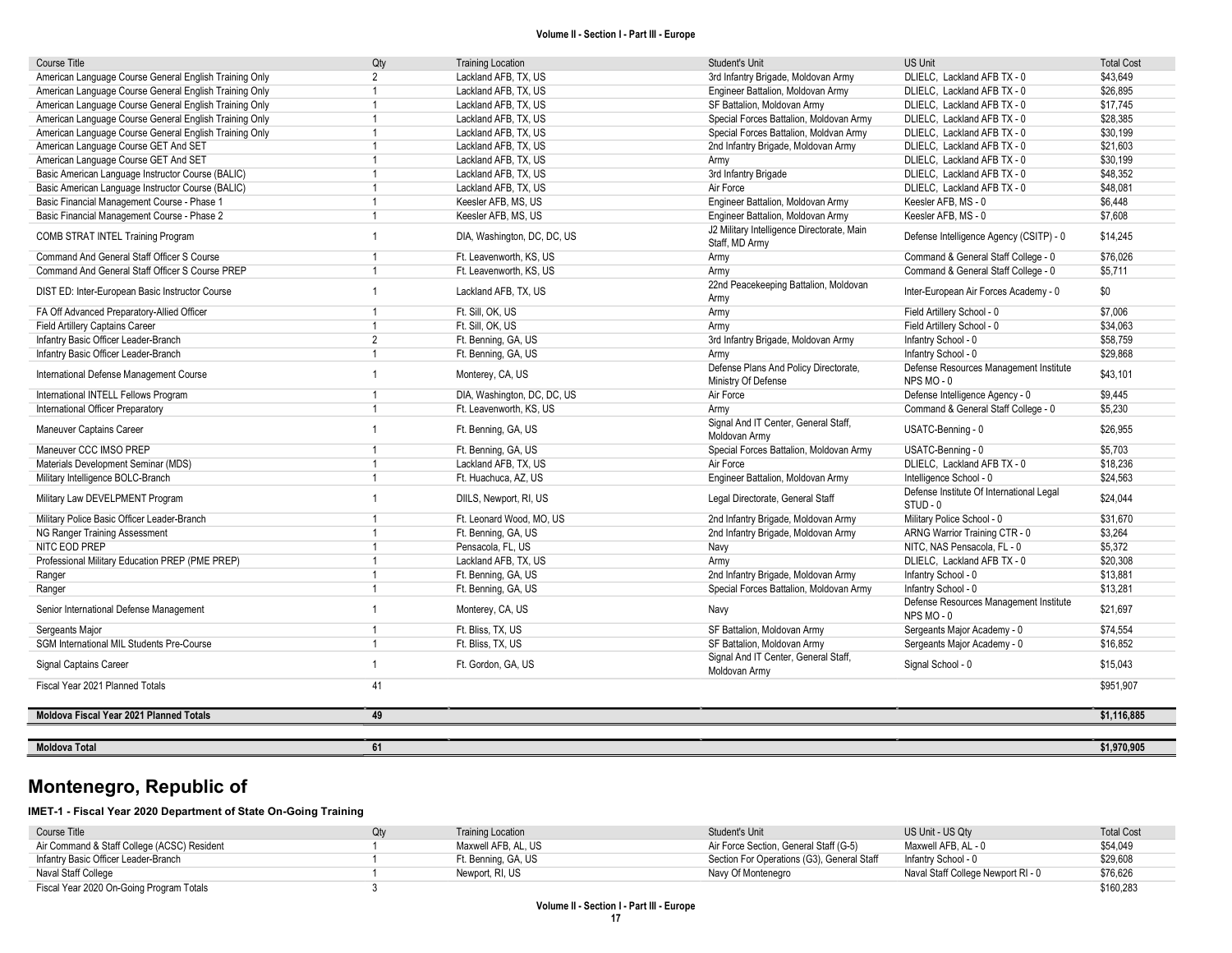#### Service Academies - Fiscal Year 2020 Department of Defense On-Going Training

| Course Title                             | Qtv | <b>Training Location</b> | <b>Student's Unit</b> | US Unit - US Qty | <b>Total Cost</b> |
|------------------------------------------|-----|--------------------------|-----------------------|------------------|-------------------|
| United States Naval Academy (1 Year)     |     | Annapolis, MD            | <b>USNA</b>           | USNA -           | \$174,672         |
| Fiscal Year 2020 On-Going Program Totals |     |                          |                       |                  | \$174,672         |
|                                          |     |                          |                       |                  |                   |

Montenegro, Republic of On-Going Fiscal Year 2020 Totals 5 \$334,955

### CTIWFP - Fiscal Year 2021 Department of Defense Planned Training

| Course Title                               | Qtv | <b>Training Location</b> | Student's Unit                                                | <b>US Unit</b>                                         | <b>Total Cost</b> |
|--------------------------------------------|-----|--------------------------|---------------------------------------------------------------|--------------------------------------------------------|-------------------|
| Legal Aspects Of Combating Terrorism (LCT) |     | DIILS, Newport, RI, US   | Directorate for Military Intelligence and<br>Security Affairs | Defense Institute Of International Legal<br>$STUD - v$ | \$13,583          |
| Fiscal Year 2021 Planned Totals            |     |                          |                                                               |                                                        | \$13,583          |

### FMF - Fiscal Year 2021 Department of State Planned Training

| Course Title                    | <b>Training Location</b>         | Student's Unit | <b>US Unit</b>                       | <b>Total Cost</b> |
|---------------------------------|----------------------------------|----------------|--------------------------------------|-------------------|
| Harris Radio Training           | Montenegro (In Country Training) | Army           | Montenegro (In Country Training) - 0 | \$0               |
| Training ISO RF-7800H Radios    | Montenegro (In Country Training) | Army           | Montenegro (In Country Training) - 0 | \$0               |
| Training ISO RF-7850M Radios    | Montenegro (In Country Training) | Army           | Montenegro (In Country Training) - 0 | \$0               |
| Fiscal Year 2021 Planned Totals |                                  |                |                                      |                   |

#### IMET-1 - Fiscal Year 2021 Department of State Planned Training

| Course Title                                     | Qty | <b>Training Location</b>    | <b>Student's Unit</b>                    | US Unit                                            | <b>Total Cost</b> |
|--------------------------------------------------|-----|-----------------------------|------------------------------------------|----------------------------------------------------|-------------------|
| American Language Course GET And SET             |     | Lackland AFB, TX, US        | Infantry Batalllion Command              | DLIELC, Lackland AFB TX - 0                        | \$25,397          |
| Army War College (Resident Course)               |     | Carlisle Barracks, PA, US   | Training Department (J-7), General Staff | Army War College - 0                               | \$67,338          |
| COMB STRAT INTEL Training Program                |     | DIA, Washington, DC, DC, US | Air Force                                | Defense Intelligence Agency (CSITP) - 0            | \$14,831          |
| Command And General Staff Officer S Course       |     | Ft. Leavenworth, KS, US     | Department for Operations (J-3)          | Command & General Staff College - 0                | \$76,026          |
| Command And General Staff Officer S Course PREP  |     | Ft. Leavenworth, KS, US     | Department for Operations (J-3)          | Command & General Staff College - 0                | \$5,711           |
| <b>Engineer Captains Career</b>                  |     | Ft. Leonard Wood, MO, US    | <b>Engineering Company</b>               | Engineer School - 0                                | \$37.943          |
| International Fellows Academic Preperation       |     | Carlisle Barracks, PA, US   | Training Department (J-7), General Staff | Army War College - 0                               | \$17,346          |
| International Fellows Orientation                |     | Carlisle Barracks, PA, US   | Training Department (J-7), General Staff | Army War College - 0                               | \$9,917           |
| International Officer Preparatory                |     | Ft. Leavenworth, KS, US     | Department for Operations (J-3)          | Command & General Staff College - 0                | \$5,230           |
| International Surface Warfare Officer School     |     | Newport, RI, US             | Navy                                     | Surface Warfare Officers School Command<br>NEWPO-0 | \$25,901          |
| Maneuver Captains Career                         |     | Ft. Benning, GA, US         | Army                                     | USATC-Benning - 0                                  | \$26,858          |
| Maneuver CCC IMSO PREP                           |     | Ft. Benning, GA, US         | Army                                     | USATC-Benning - 0                                  | \$4,903           |
| Military Police Basic Officer Leader-Branch      |     | Ft. Leonard Wood, MO, US    | Military Police Company                  | Military Police School - 0                         | \$32,683          |
| Naval Command College                            |     | Newport, RI, US             | Navy                                     | Naval Command College Newport RI - 0               | \$132,112         |
| Naval Staff College                              |     | Newport, RI, US             | Navy                                     | Naval Staff College Newport RI - 0                 | \$132,360         |
| Professional Military Education PREP (PME PREP)  |     | Lackland AFB, TX, US        | Department for Operations (J-3)          | DLIELC, Lackland AFB TX - 0                        | \$23,458          |
| Sergeants Major                                  |     | Ft. Bliss, TX, US           | Infantry Batalllion Command              | Sergeants Major Academy - 0                        | \$74,554          |
| <b>SGM International MIL Students Pre-Course</b> |     | Ft. Bliss, TX, US           | Infantry Batalllion Command              | Sergeants Major Academy - 0                        | \$16,852          |
| Signal Basic Officer Leader-Branch               |     | Ft. Gordon, GA, US          | Signal Platoon, Air Force                | Signal School - 0                                  | \$21,122          |
| Fiscal Year 2021 Planned Totals                  | 19  |                             |                                          |                                                    | \$750,542         |

#### IMET-2 - Fiscal Year 2021 Department of State Planned Training

| Course Title                                | Qtv | <b>Training Location</b>    | Student's Unit                                     | <b>US Unit</b>                              | <b>Total Cost</b> |
|---------------------------------------------|-----|-----------------------------|----------------------------------------------------|---------------------------------------------|-------------------|
| DIST ED: Human Capital Resources Management |     | NPS DISTANCE EDUCATION ONLY | Human Resources Department, Ministry of<br>Defense | NPS Distance Education Only - 0             | \$4,959           |
| Eisenhower School (SEV) (2ND Part)          |     | Ft. Mcnair, NDU, DC, US     | General Staff                                      | Eisenhower School For National Security - 0 | \$35,035          |
| IF American Studies (SEV) (2ND Part)        |     | Ft. Mcnair. NDU. DC. US     | General Staff                                      | National War College - 0                    | \$8,138           |
| Infantry Basic Officer Leader-Branch        |     | Ft. Benning, GA, US         | Honor Guard Company, Armed Forces                  | Infantry School - 0                         | \$29,365          |
| Fiscal Year 2021 Planned Totals             |     |                             |                                                    |                                             | \$77.497          |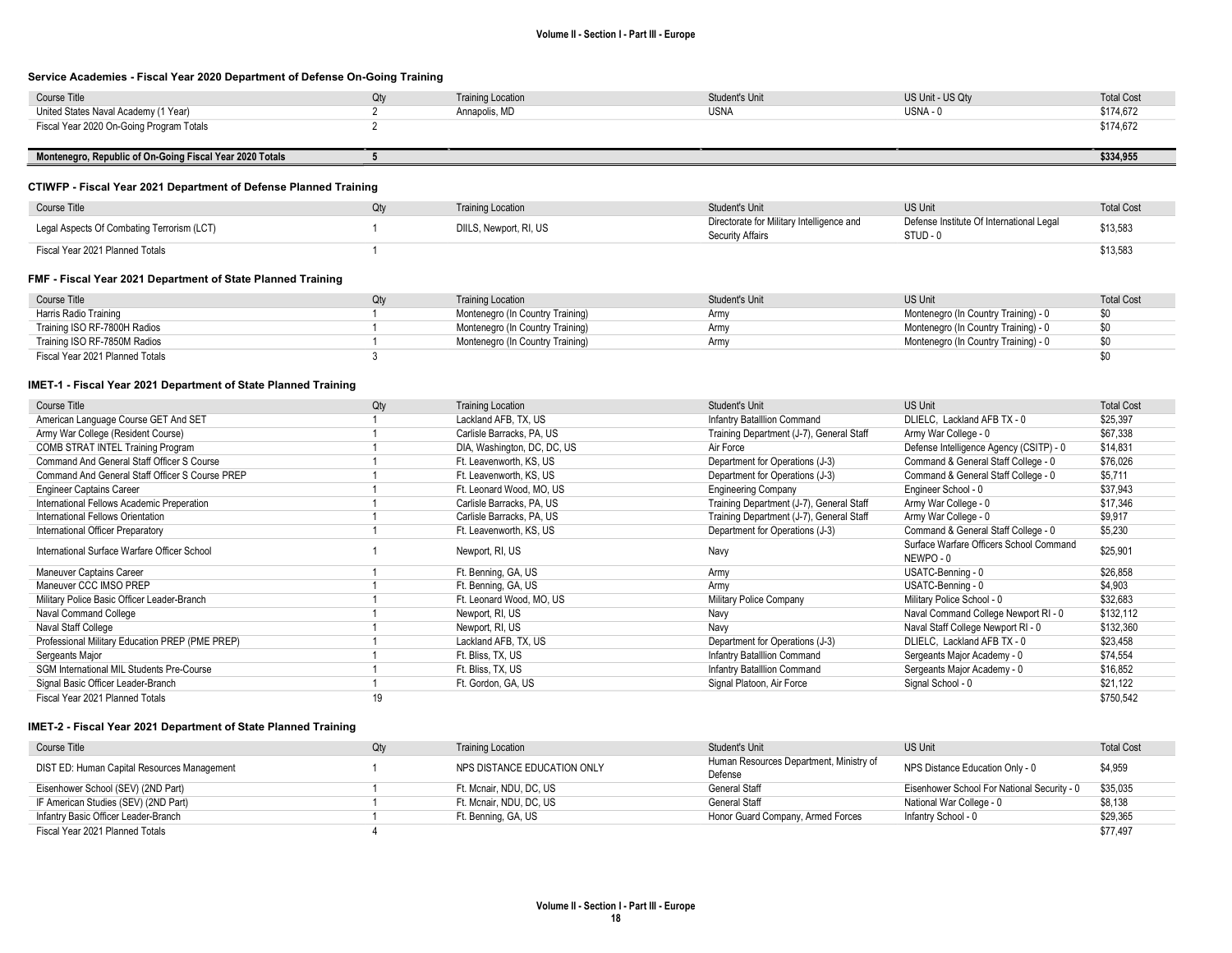| <b>Planned Totals</b><br>. Fiscal Year 2021 Plann<br>$\overline{\phantom{a}}$<br><b>Monte</b><br>Dani<br>dia av | 0.44.01<br>2041,04   |
|-----------------------------------------------------------------------------------------------------------------|----------------------|
|                                                                                                                 |                      |
| Monter.<br>a Danuhlia af<br>TULA                                                                                | 0.11707<br>\$1,1/6,5 |

# Serbia, Republic of

## IMET-1 - Fiscal Year 2020 Department of State On-Going Training

| Course Title                                         | Qty | <b>Training Location</b> | Student's Unit                                                                 | US Unit - US Qty    | <b>Total Cost</b> |
|------------------------------------------------------|-----|--------------------------|--------------------------------------------------------------------------------|---------------------|-------------------|
| Air Command & Staff College (ACSC) Resident          |     | Maxwell AFB, AL, US      | 119 Mixed Helicopter Squadron In the Air<br>Force Command Of the General Staff | Maxwell AFB, AL - 0 | \$54,849          |
| Fiscal Year 2020 On-Going Program Totals             |     |                          |                                                                                |                     | \$54,849          |
|                                                      |     |                          |                                                                                |                     |                   |
| Serbia, Republic of On-Going Fiscal Year 2020 Totals |     |                          |                                                                                |                     | \$54,849          |
|                                                      |     |                          |                                                                                |                     |                   |

## CTIWFP - Fiscal Year 2021 Department of Defense Planned Training

| Course Title                                       | Qty | <b>Training Location</b> | Student's Unit                                                                           | US Unit                                             | <b>Total Cost</b> |
|----------------------------------------------------|-----|--------------------------|------------------------------------------------------------------------------------------|-----------------------------------------------------|-------------------|
| Combating Terrorism Executive Seminar - Senior LEV |     | Ft. Mcnair, NDU, DC, US  | Army                                                                                     | Near E-S Asia CTR For Security Studies<br>(NDU) - 0 | \$1,574           |
| DIST ED: Countering Violent Extremism              |     | Macdill ABF, FL, US      | Air Force                                                                                | JSOU Distance Learning - 0                          | \$9,610           |
| Program On Cybersecurity Studies (PCSS)            |     | Garmisch, GY             | Regulatory Agency For Electronic<br><b>Communications And Postal Services</b><br>(RATEL) | Marshall Center - 0                                 | \$225             |
| Program On Terrorism And Security Studies          |     | Garmisch, GY             | Service for Combatting Terrorism and<br>Extremism, Mol                                   | Marshall Center - 0                                 | \$120             |
| Program On Terrorism And Security Studies          |     | Garmisch, GY             | Service for Combattng Terrorism, Mol                                                     | Marshall Center - 0                                 | \$120             |
| Fiscal Year 2021 Planned Totals                    |     |                          |                                                                                          |                                                     | \$11.649          |

#### IMET-1 - Fiscal Year 2021 Department of State Planned Training

| Course Title                                         | Qty | <b>Training Location</b>                                  | <b>Student's Unit</b>         | US Unit                                                       | <b>Total Cost</b> |
|------------------------------------------------------|-----|-----------------------------------------------------------|-------------------------------|---------------------------------------------------------------|-------------------|
| <b>ACSC Preparatory Course</b>                       |     | Maxwell AFB, AL, US                                       | Air Force                     | Maxwell AFB, AL - 0                                           | \$22,330          |
| Air Command & Staff College (ACSC) Resident          |     | Maxwell AFB, AL, US                                       | Air Force                     | Maxwell AFB, AL - 0                                           | \$56,553          |
| ALC Specialized English Training Only                |     | Lackland AFB, TX, US                                      | River Flotilla HQ             | DLIELC, Lackland AFB TX - 0                                   | \$20,242          |
| CBRN Basic Officer Leader-Branch                     |     | Ft. Leonard Wood, MO, US                                  | <b>CBRN Defense Battalion</b> | Chemical School - 0                                           | \$24,071          |
| <b>CBRN Captains Career</b>                          |     | Ft. Leonard Wood, MO, US                                  | Army                          | Chemical School - 0                                           | \$33,120          |
| Defense Resources Management Course                  |     | Monterey, CA, US                                          | Navy                          | Defense Resources Management Institute<br>NPS MO-0            | \$18,272          |
| Engineer Basic Officer Leader-Branch                 |     | Ft. Leonard Wood, MO, US                                  | Army                          | Engineer School - 0                                           | \$35,553          |
| <b>Engineer Captains Career</b>                      |     | Ft. Leonard Wood, MO, US                                  | <b>River Battalion B-3</b>    | Engineer School - 0                                           | \$37,943          |
| Infantry Basic Officer Leader-Branch                 |     | Ft. Benning, GA, US                                       | Army                          | Infantry School - 0                                           | \$29,468          |
| International Maritime Staff Officer Course (I-MSOC) |     | NAVAL WAR COLLEGE INTL MARITIME STAFF<br>OPERATORS COURSE | Navy                          | Naval War College International Maritime<br>Staff OPERATO - 0 | \$46,245          |
| International Officer INTEL Captains Career          |     | Ft. Huachuca, AZ, US                                      | Army                          | Intelligence School - 0                                       | \$31,811          |
| International Officer Intelligence CCC PREP          |     | Ft. Huachuca, AZ, US                                      | Army                          | Intelligence School - 0                                       | \$3,518           |
| Sergeants Major                                      |     | Ft. Bliss, TX, US                                         | Army                          | Sergeants Major Academy - 0                                   | \$74,554          |
| <b>SGM International MIL Students Pre-Course</b>     |     | Ft. Bliss, TX, US                                         | Army                          | Sergeants Major Academy - 0                                   | \$20,412          |
| Signal Basic Officer Leader-Branch                   |     | Ft. Gordon, GA, US                                        | Army                          | Signal School - 0                                             | \$19,743          |
| Fiscal Year 2021 Planned Totals                      | 15  |                                                           |                               |                                                               | \$473,835         |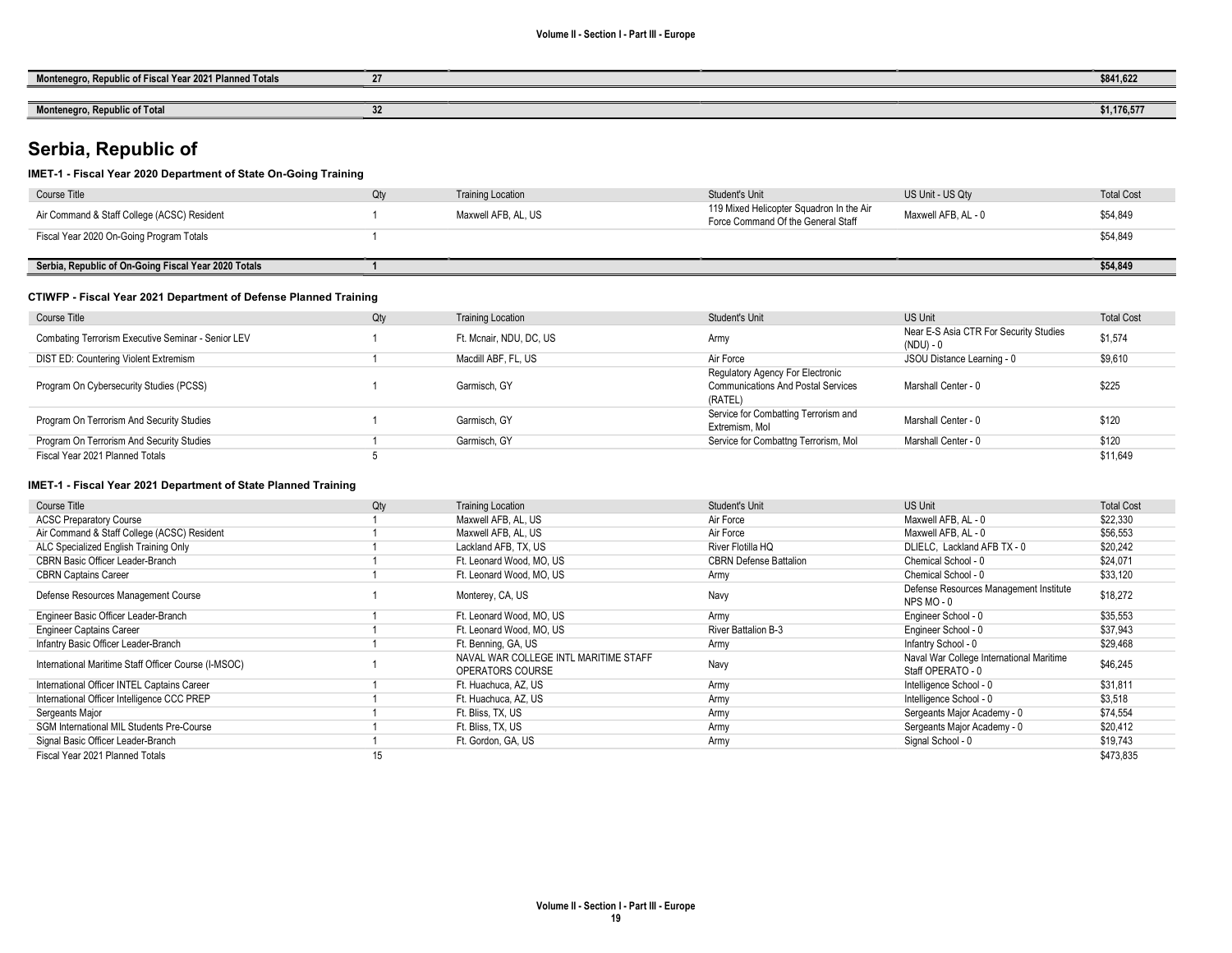| a, Republic of Fiscal Year 2021 Planned Totals<br>Serbia, | -- | \$485,484 |
|-----------------------------------------------------------|----|-----------|
|                                                           |    |           |
| Serbia, Republic of Total<br><b>NDIC OF FOLSE</b>         |    | \$540,333 |

# Sweden

## FMS - Fiscal Year 2020 Host Nation On-Going Training

| Course Title                                             | Qty | <b>Training Location</b> | Student's Unit             | US Unit - US Qty                                 | <b>Total Cost</b> |
|----------------------------------------------------------|-----|--------------------------|----------------------------|--------------------------------------------------|-------------------|
| CIC International Fellows (U)                            |     | Ft. Mcnair, NDU, DC, US  | Swedish Armed Forces HO    | NDU College Of Information And<br>Cyberspace - 0 | \$104,296         |
| Command And Staff College Regional Seminar CONUS         |     | Monterey, CA, US         | Swedish Armed Forces HQ    | Naval Postgraduate School Monterey CA - 0        | \$6,678           |
| Fixed Wing Flight Mechanical Pilot                       |     | Patuxent River, MD, US   | Norrbotten Wing (F21)      | COMNAVAIRWARCENACDIV Patuxent<br>River - 0       | \$1,471,183       |
| Information Sciences PHD (3 Year)                        |     | Monterey, CA, US         | Swedish Armed Forces HO    | Naval Postgraduate School Monterey CA - 0        | \$389,561         |
| Joint Advance Warfighting School                         |     | Norfolk, VA, US          | <b>Land Warfare Center</b> | Joint Forces Staff College - 0                   | \$104,838         |
| Network Operations And Technology - MA                   |     | Monterey, CA, US         | <b>FMTIS</b>               | Naval Postgraduate School Monterey CA - 0        | \$169,428         |
| Patriot Fire Control Enhanced OPR/Maintenance            |     | Ft. Sill. OK. US         | Air Defense Regiment       | Air Defense Artillery School - 0                 | \$107,316         |
| Patriot Missile System RPR (W/Basic ELECT Training)      |     | Ft. Sill. OK. US         | Air Defense Regiment       | Ordnance School at Ft Sill - 0                   | \$286,938         |
| Special Operations Irregular Warfare MS                  |     | Monterey, CA, US         | Swedish Armed Forces HO    | Naval Postgraduate School Monterey CA - 0        | \$296,416         |
| USAFE Joint Terminal Attack Contractor Instructor Course |     | Einsiedlehof AS, GY      | Swedish Armed Forces HQ    | Kaiserslautern, Einsiedlehof AS, GY - 0          | \$17,010          |
| Fiscal Year 2020 On-Going Program Totals                 | 15  |                          |                            |                                                  | \$2,953,664       |
|                                                          |     |                          |                            |                                                  |                   |
| Sweden On-Going Fiscal Year 2020 Totals                  | 15  |                          |                            |                                                  | \$2,953,664       |

#### FMS - Fiscal Year 2021 Host Nation Planned Training

| <b>Course Title</b>                                           | Qty            | <b>Training Location</b>     | <b>Student's Unit</b>   | <b>US Unit</b>                                         | <b>Total Cost</b> |
|---------------------------------------------------------------|----------------|------------------------------|-------------------------|--------------------------------------------------------|-------------------|
| <b>ACSC Preparatory Course</b>                                |                | Maxwell AFB, AL, US          | Air Combat School       | Maxwell AFB, AL - 0                                    | \$20.770          |
| ADA Captains Career Preparatory International                 |                | Ft. Sill, OK, US             | Air Defense Regiment    | Air Defense Artillery School - 0                       | \$3,311           |
| Air Command & Staff College (ACSC) Resident                   |                | Maxwell AFB, AL, US          | Air Combat School       | Maxwell AFB, AL - 0                                    | \$79.850          |
| Air Defense Artillery Captains Career                         |                | Ft. Sill, OK, US             | Air Defense Regiment    | Air Defense Artillery School - 0                       | \$28,656          |
| Allied Patriot Air Defense Operator                           | 16             | Ft. Sill, OK, US             | Air Defense Regiment    | Air Defense Artillery School - 0                       | \$344,416         |
| Allied Patriot Operator & SYS MECH                            | 3              | Ft. Sill. OK. US             | Air Defense Regiment    | Air Defense Artillery School - 0                       | \$142,242         |
| Allied Patriot System Maintainer                              | $\overline{2}$ | Ft. Sill, OK, US             | Air Defense Regiment    | Air Defense Artillery School - 0                       | \$166,470         |
| <b>COMB STRAT INTEL Training Program</b>                      |                | DIA, Washington, DC, DC, US  | Air Force               | Defense Intelligence Agency (CSITP) - 0                | \$13,932          |
| <b>Combatives Master Trainer</b>                              |                | Ft. Benning, GA, US          | Army                    | Infantry School - 0                                    | \$6,448           |
| Command And General Staff Officer S Course                    |                | Ft. Leavenworth, KS, US      | Life Guards             | Command & General Staff College - 0                    | \$59,190          |
| Command And General Staff Officer S Course PREP               |                | Ft. Leavenworth, KS, US      | Life Guards             | Command & General Staff College - 0                    | \$3,628           |
| Command And Staff College Regional Seminar CONUS              |                | Monterey, CA, US             | Swedish Armed Forces HQ | Naval Postgraduate School Monterey CA - 0              | \$2,777           |
| Defense Resources Management Course                           |                | Monterey, CA, US             | Navy                    | Defense Resources Management Institute<br>NPS MO-0     | \$13,092          |
| DIST ED: Inter-European Squadron Officer School               |                | Lackland AFB, TX, US         | Air Force               | Inter-European Air Forces Academy - 0                  | \$0               |
| Infantryman ALC                                               |                | Ft. Benning, GA, US          | Life Guards             | NCO Academy - Infantry - 0                             | \$8.520           |
| International EOD Phase I                                     |                | Eglin AFB, FL, US            | Armed Forces HQ         | Naval School Explosive Ordnance Disposal<br>$EGLI - 0$ | \$15,453          |
| International EOD Phase II Navy                               |                | Eglin AFB, FL, US            | Armed Forces HO         | Naval School Explosive Ordnance Disposal<br>$EGLI - 0$ | \$5,390           |
| International EOD Phase II Surface                            |                | Eglin AFB, FL, US            | Armed Forces HQ         | Naval School Explosive Ordnance Disposal<br>$EGLI - 0$ | \$26,594          |
| International EOD Specialized Missile                         |                | Eglin AFB, FL, US            | Armed Forces HQ         | Naval School Explosive Ordnance Disposal<br>$EGLI - 0$ | \$3,593           |
| International Officer Preparatory                             |                | Ft. Leavenworth, KS, US      | Life Guards             | Command & General Staff College - 0                    | \$2.446           |
| Interpreter                                                   |                | Stennis Space Center, MS, US | SwAFHQ                  | NAVSCIATTS, Stennis Space CTR, MS - 0                  | \$0               |
| Interpreter                                                   | 8              | Stennis Space Center, MS, US | Swedish Armed Forces HQ | NAVSCIATTS, Stennis Space CTR, MS - 0                  | \$0               |
| Joint Terminal Attack Controler Supplemental Upgrade Training | 3              | Einsiedlehof AS, GY          | Air Force               | Kaiserslautern. Einsiedlehof AS. GY - 0                | \$0               |
| Maneuver Captains Career                                      |                | Ft. Benning, GA, US          | Life Guards             | USATC-Benning - 0                                      | \$25.171          |
| Maneuver Captains Career                                      |                | Ft. Benning, GA, US          | Skaraborg Regiment      | USATC-Benning - 0                                      | \$25,171          |
| Maneuver CCC IMSO PREP                                        |                | Ft. Benning, GA, US          | Life Guards             | USATC-Benning - 0                                      | \$4,155           |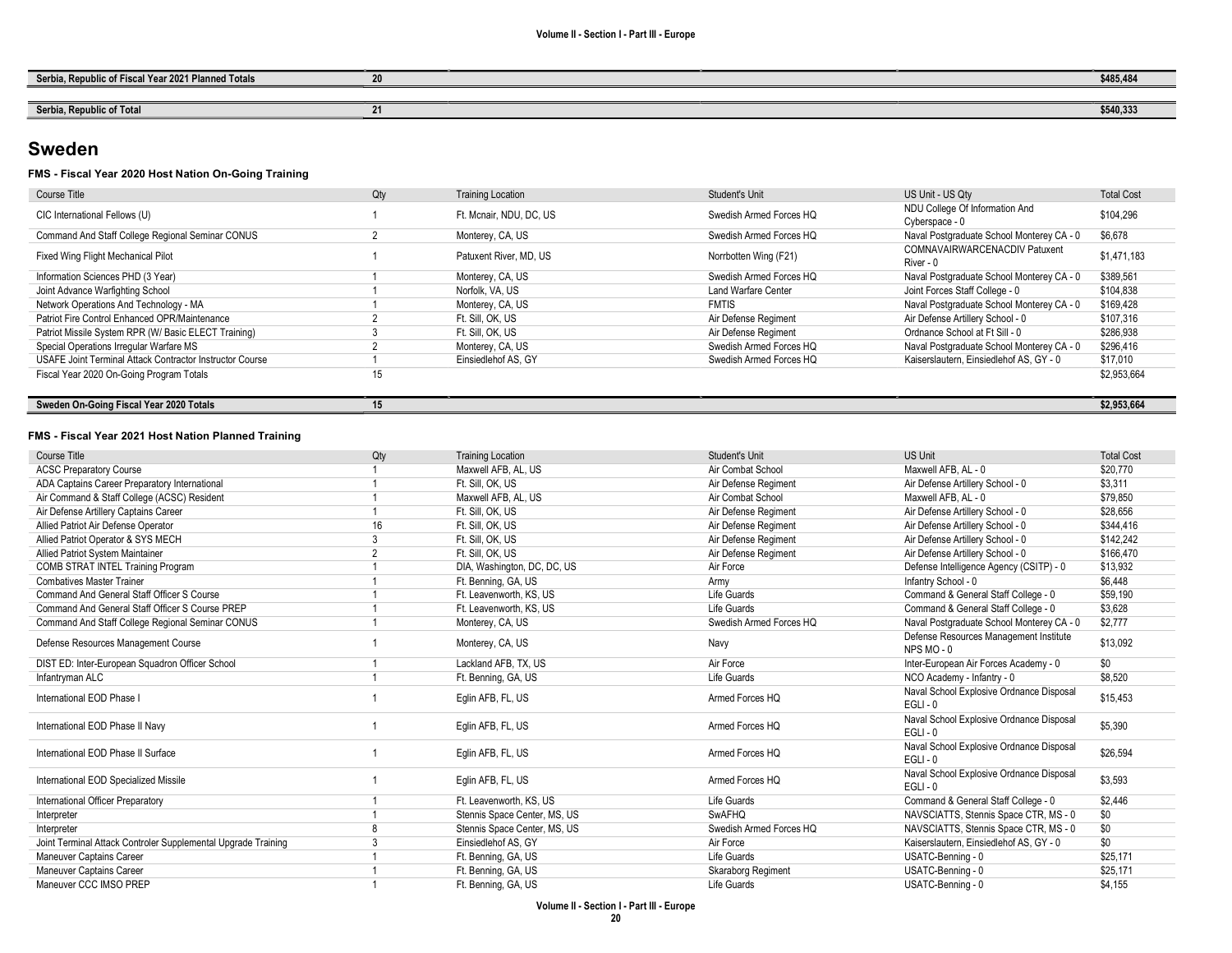| Course Title                                             | Qty            | <b>Training Location</b>     | Student's Unit                  | <b>US Unit</b>                                       | <b>Total Cost</b> |
|----------------------------------------------------------|----------------|------------------------------|---------------------------------|------------------------------------------------------|-------------------|
| Maneuver CCC IMSO PREP                                   |                | Ft. Benning, GA, US          | Skaraborg Regiment              | USATC-Benning - 0                                    | \$4.155           |
| Naval Command College                                    |                | Newport, RI, US              | Navy                            | Naval Command College Newport RI - 0                 | \$81.526          |
| Naval Staff College                                      |                | Newport, RI, US              | Swedish Armed Forces HQ         | Naval Staff College Newport RI - 0                   | \$75,289          |
| Navy Executive Develop Program-Strategic Thinking        |                | Charlottesville, VA          | Navy                            | Darden Executive Education at the University<br>$-0$ | \$3,367           |
| Patriot Introduction & Use                               |                | Sweden (In Country Training) | Army                            | Sweden (In Country Training) - 0                     | \$0               |
| Patriot Launching Station ENH OPR/Maintenance            | 15             | Ft. Sill, OK, US             | Air Defense Regiment            | Air Defense Artillery School - 0                     | \$241.845         |
| Patriot Launching Station ENH OPR/Maintenance            |                | Ft. Sill, OK, US             | Army                            | Air Defense Artillery School - 0                     | \$16,123          |
| Patriot Launching Station ENH OPR/Maintenance ALC        | $\overline{2}$ | Ft. Sill, OK, US             | Army                            | NCO Academy - Field Artillery - 0                    | \$19,046          |
| Patriot Missile System RPR (W/ Basic ELECT Training)     | 6              | Ft. Sill, OK, US             | Army                            | Ordnance School at Ft Sill - 0                       | \$490.938         |
| Patrol Craft Advanced Training Riverine (PCAT-R)         | 13             | Stennis Space Center, MS, US | Swedish Armed Forces HQ         | NAVSCIATTS, Stennis Space CTR, MS - 0                | \$292,812         |
| Reserve Components National Security Course              |                | Ft. Mcnair, NDU, DC, US      | Fourth Surface Warfare Flotilla | College Of International Security Affairs - 0        | \$5,037           |
| Senior International Defense Management                  |                | Monterey, CA, US             | Navy                            | Defense Resources Management Institute<br>NPS MO-0   | \$15,511          |
| Sergeants Major                                          |                | Ft. Bliss, TX, US            | Army                            | Sergeants Major Academy - 0                          | \$45,829          |
| <b>SGM International MIL Students Pre-Course</b>         |                | Ft. Bliss, TX, US            | Army                            | Sergeants Major Academy - 0                          | \$7,321           |
| <b>SNCO Advanced Course</b>                              |                | Camp Pendleton, CA, US       | Navy                            | Staff Non-Commissioned Officers Academy -            | \$4,015           |
| SNCO Career Course USMC                                  |                | Camp Pendleton, CA, US       | Navy                            | Staff Non-Commissioned Officers Academy -            | \$4,374           |
| Special Operations Irregular Warfare MS                  |                | Monterey, CA, US             | Swedish Armed Forces HQ         | Naval Postgraduate School Monterey CA - 0            | \$152,296         |
| Training In Support Of AN/VRC 90E                        |                | Sweden (In Country Training) | Army                            | Sweden (In Country Training) - 0                     | \$0               |
| Training In Support Of IFF TPX-58                        |                | Sweden (In Country Training) | Army                            | Sweden (In Country Training) - 0                     | \$0               |
| UH-60                                                    | $\overline{2}$ | Sweden (In Country Training) | Army                            | Sweden (In Country Training) - 0                     | \$0               |
| UH-60A/L Aviator Training                                | $\overline{2}$ | Ft. Rucker, AL, US           | Armed Forces Helicopter Wing    | Aviation School - 0                                  | \$239,372         |
| UH-60A/L Aviator Training                                |                | Ft. Rucker, AL, US           | Army                            | Aviation School - 0                                  | \$119,686         |
| UH-60M Aviator Qualification (TRANS)                     | $\overline{2}$ | Ft. Rucker, AL, US           | Armed Forces Helicopter Wing    | Aviation School - 0                                  | \$178,794         |
| UH-60M Aviator Qualification (TRANS)                     |                | Ft. Rucker, AL, US           | Army                            | Aviation School - 0                                  | \$89,397          |
| UH-60M Instructor Pilot                                  |                | Ft. Rucker, AL, US           | Army                            | Aviation School - 0                                  | \$153,730         |
| UH-60M Maintenance Test Pilot                            |                | Ft. Rucker, AL, US           | Army                            | Aviation School - 0                                  | \$108,365         |
| USAFE Joint Terminal Attack Contractor Instructor Course |                | Einsiedlehof AS, GY          | Air Force                       | Kaiserslautern, Einsiedlehof AS, GY - 0              | \$17,364          |
| Fiscal Year 2021 Planned Totals                          | 115            |                              |                                 |                                                      | \$3,367,467       |
| Sweden Fiscal Year 2021 Planned Totals                   | 115            |                              |                                 |                                                      | \$3,367,467       |
| <b>Sweden Total</b>                                      | 130            |                              |                                 |                                                      | \$6,321,131       |

# **Switzerland**

| 00007<br>) Totals<br><b>Switzerland On-Goinc</b><br>۲e<br>707<br>- 1517<br>,,,,,, |  |  |  |
|-----------------------------------------------------------------------------------|--|--|--|
|                                                                                   |  |  |  |

### FMS - Fiscal Year 2021 Host Nation Planned Training

| Course Title                                         | Qty | <b>Training Location</b>    | <b>Student's Unit</b>               | <b>US Unit</b>                                         | <b>Total Cost</b> |
|------------------------------------------------------|-----|-----------------------------|-------------------------------------|--------------------------------------------------------|-------------------|
| COMB STRAT INTEL Training Program                    |     | DIA, Washington, DC, DC, US | Air Force                           | Defense Intelligence Agency (CSITP) - 0                | \$27,864          |
| Eisenhower School                                    |     | Ft. Mcnair, NDU, DC, US     | tba                                 | Eisenhower School For National Security - 0            | \$116,982         |
| F/A-18 ELEC/INST (Career) O-Level Maintenance Course |     | Virginia Beach, VA, US      | Navy                                | Center For Naval Aviation Technical Training<br>- 0    | \$3,038           |
| IF American Studies                                  |     | Ft. Mcnair. NDU. DC. US     | tba                                 | National War College - 0                               | \$17,277          |
| IF Preparatory Course                                |     | Ft. Mcnair, NDU, DC, US     | tba                                 | National War College - 0                               | \$13,495          |
| <b>INTEL Support To Transnational Threats</b>        |     | DIA, Washington, DC, DC, US | Air Force                           | Defense Intelligence Agency - 0                        | \$7,338           |
| <b>INTEL Support To Transnational Threats</b>        |     | DIA, Washington, DC, DC, US | Swiss Military Intelligence Service | Defense Intelligence Agency - 0                        | \$7,338           |
| International INTELL Fellows Program                 |     | DIA, Washington, DC, DC, US | Air Force                           | Defense Intelligence Agency - 0                        | \$7,337           |
| Military Police Captains Career                      |     | Ft. Leonard Wood, MO, US    | Military Police, Swiss Armed Forces | Military Police School - 0                             | \$22,289          |
| MP CCC INT L Student Preparation                     |     | Ft. Leonard Wood, MO, US    | Military Police, Swiss Armed Forces | Manscen Army Training Center - 0                       | \$862             |
| On-the-job Training 42 MP Bde / I Corps              |     | Ft. Lewis, WA, US           | Military Police, Swiss Armed Forces | I CORPS & FORT LEWIS - 0                               | \$0               |
| Senior International Defense Management              |     | Monterey, CA, US            | Navy                                | Defense Resources Management Institute<br>$NPS MO - 0$ | \$15,511          |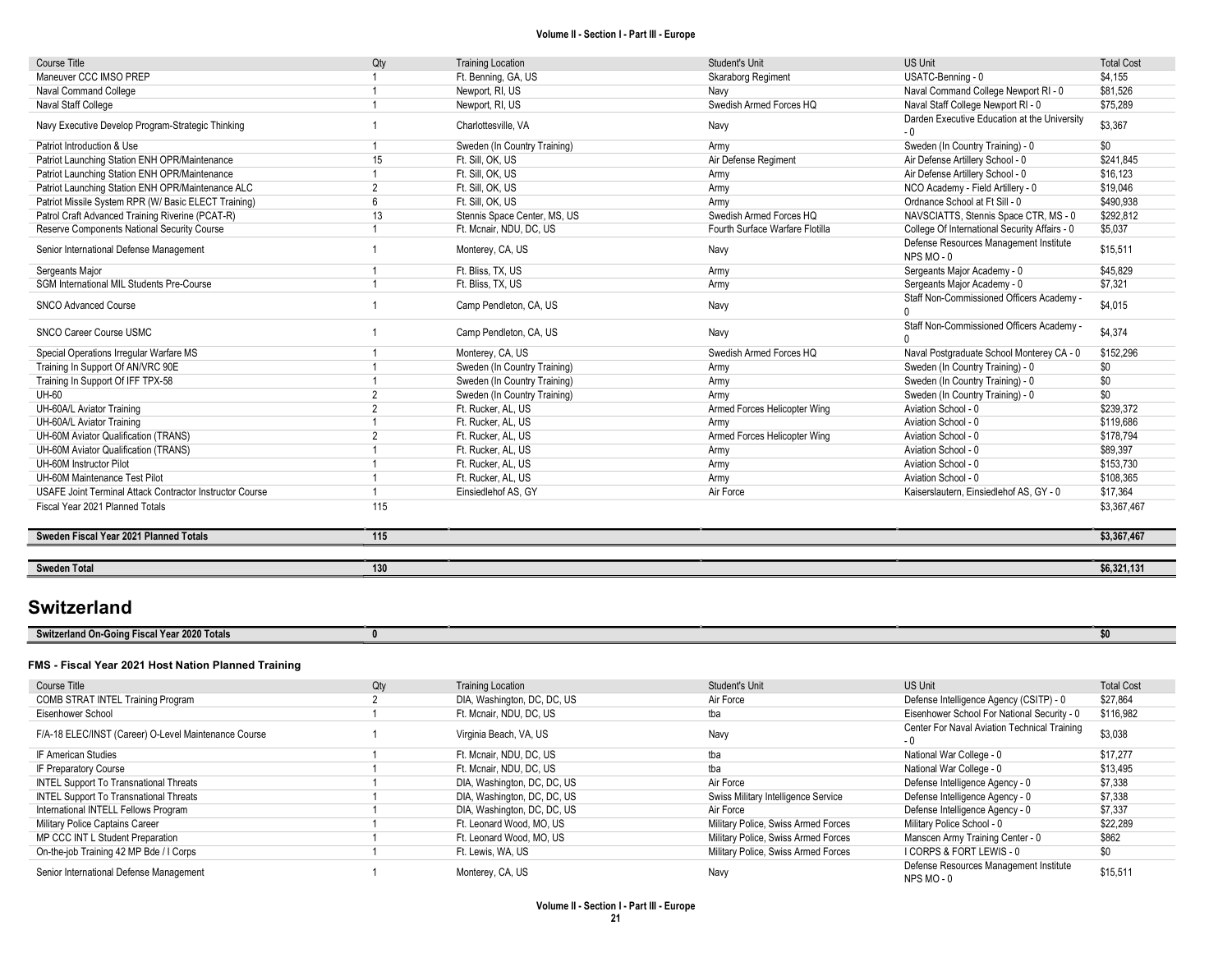| Course Title                                | Qty | <b>Training Location</b> | Student's Unit                                          | <b>US Unit</b>                 | <b>Total Cost</b> |
|---------------------------------------------|-----|--------------------------|---------------------------------------------------------|--------------------------------|-------------------|
| Sergeants Major                             |     | Ft. Bliss, TX, US        | Artillery Training Center, Bi?re, Swiss Armed<br>Forces | Sergeants Major Academy - 0    | \$45,829          |
| SGM International MIL Students Pre-Course   |     | Ft. Bliss, TX, US        | Artillery Training Center, Bi?re, Swiss Armed<br>Forces | Sergeants Major Academy - 0    | \$7,321           |
| Special Operations Combat Medic             |     | Ft. Bragg, NC, US        | Special Forces Command                                  | JFK Special Warfare Center - 0 | \$126,784         |
| Fiscal Year 2021 Planned Totals             | 16  |                          |                                                         |                                | \$419,265         |
|                                             |     |                          |                                                         |                                |                   |
| Switzerland Fiscal Year 2021 Planned Totals | 16  |                          |                                                         |                                | \$419,265         |
|                                             |     |                          |                                                         |                                |                   |
| <b>Switzerland Total</b>                    | 16  |                          |                                                         |                                | \$419,265         |

# Ukraine

## FMF - Fiscal Year 2020 Department of State On-Going Training

| <b>Course Title</b>         | Qty            | <b>Training Location</b>      | Student's Unit                                                                                                                        | US Unit - US Qty                                 | <b>Total Cost</b> |
|-----------------------------|----------------|-------------------------------|---------------------------------------------------------------------------------------------------------------------------------------|--------------------------------------------------|-------------------|
| 110 Transfer Training       |                | Baltimore, MD, US             | Vessel Gorlivka                                                                                                                       | Coast Guard Yard, Baltimore, MD - 0              | \$0               |
| Basic Reconnaissance Course |                | Camp Pendleton, CA, US        | A0515 Main Intelligence Directorate                                                                                                   | School Of Infantry West Camp Pendleton CA<br>- 0 | \$12,474          |
| <b>FMS Management</b>       | $\overline{1}$ | Ukraine (In Country Training) | Army                                                                                                                                  | Ukraine (In Country Training) - 0                | \$1               |
| Javelin Missile             | $\overline{2}$ | Ukraine (In Country Training) | 1st Anti-tank Artillery Battery, Anti-tank<br>Artillery Battalion, 44th Separate Artillery<br>Brigade, Operational Command West       | Ukraine (In Country Training) - 0                | \$0               |
| Javelin Missile             | 1              | Ukraine (In Country Training) | 1st Anti-tank Artillery Battery, Anti-tank<br>Artillery Battalion, 72 Separate Motorized<br>Brigade, Operational Command South        | Ukraine (In Country Training) - 0                | \$0               |
| Javelin Missile             |                | Ukraine (In Country Training) | 1st Anti-tank Artillery Battery, Anti-tank<br>Artillery Battalion, 92nd Separate Motorized<br>Brigade, Operational Command East       | Ukraine (In Country Training) - 0                | \$0               |
| Javelin Missile             |                | Ukraine (In Country Training) | 1st Anti-tank Artillery Battery, Anti-tank<br>Artillery Battalion, 93rd Separate Motorized<br>Brigade, Operational Command East       | Ukraine (In Country Training) - 0                | \$0               |
| Javelin Missile             |                | Ukraine (In Country Training) | 1st Anti-tank Artillery Battery, Anti-tank<br>Artillery BN, 26th Artillery Bde, Operational<br>Command North                          | Ukraine (In Country Training) - 0                | \$0               |
| Javelin Missile             |                | Ukraine (In Country Training) | 1st Anti-tank Artillery Battery, Anti-tank<br>Artillery BN, 40th Separate Artillery Bde,<br>Operational Command South                 | Ukraine (In Country Training) - 0                | \$0               |
| Javelin Missile             |                | Ukraine (In Country Training) | 1st Anti-tank Artillery Battery, Anti-tank<br>Artillery BN, 56th Separate Motorized<br>Infantry Bde, Operational Command South        | Ukraine (In Country Training) - 0                | \$0               |
| Javelin Missile             |                | Ukraine (In Country Training) | 1st Anti-tank Artillery Battery, Anti-tank<br>Artillery Division, 40th Separate Artillery Bde,<br>Operational Command South           | Ukraine (In Country Training) - 0                | \$0               |
| Javelin Missile             | 1              | Ukraine (In Country Training) | 1st Artillery Battalion, 44th Separate Artillery<br>Brigade, Operational Command West                                                 | Ukraine (In Country Training) - 0                | \$0               |
| Javelin Missile             | -1             | Ukraine (In Country Training) | 1st Artillery Battery, 1st Artillery BN                                                                                               | Ukraine (In Country Training) - 0                | \$0               |
| Javelin Missile             |                | Ukraine (In Country Training) | 1st Company, 134th Separate Guard and<br>Maintanance BN, Operational Command<br>North                                                 | Ukraine (In Country Training) - 0                | \$0               |
| Javelin Missile             | 1              | Ukraine (In Country Training) | 1st Motorized Company, Motorized Battalion,<br>17th Separate Tank Brigade, Operational<br>Command East                                | Ukraine (In Country Training) - 0                | \$0               |
| Javelin Missile             |                | Ukraine (In Country Training) | 1st Self-Propelled Howitzer Battery, 1st Self-<br>Propelled Howitzer BN, 72nd Separate<br>Motorized Bde, Operational Command<br>North | Ukraine (In Country Training) - 0                | \$0               |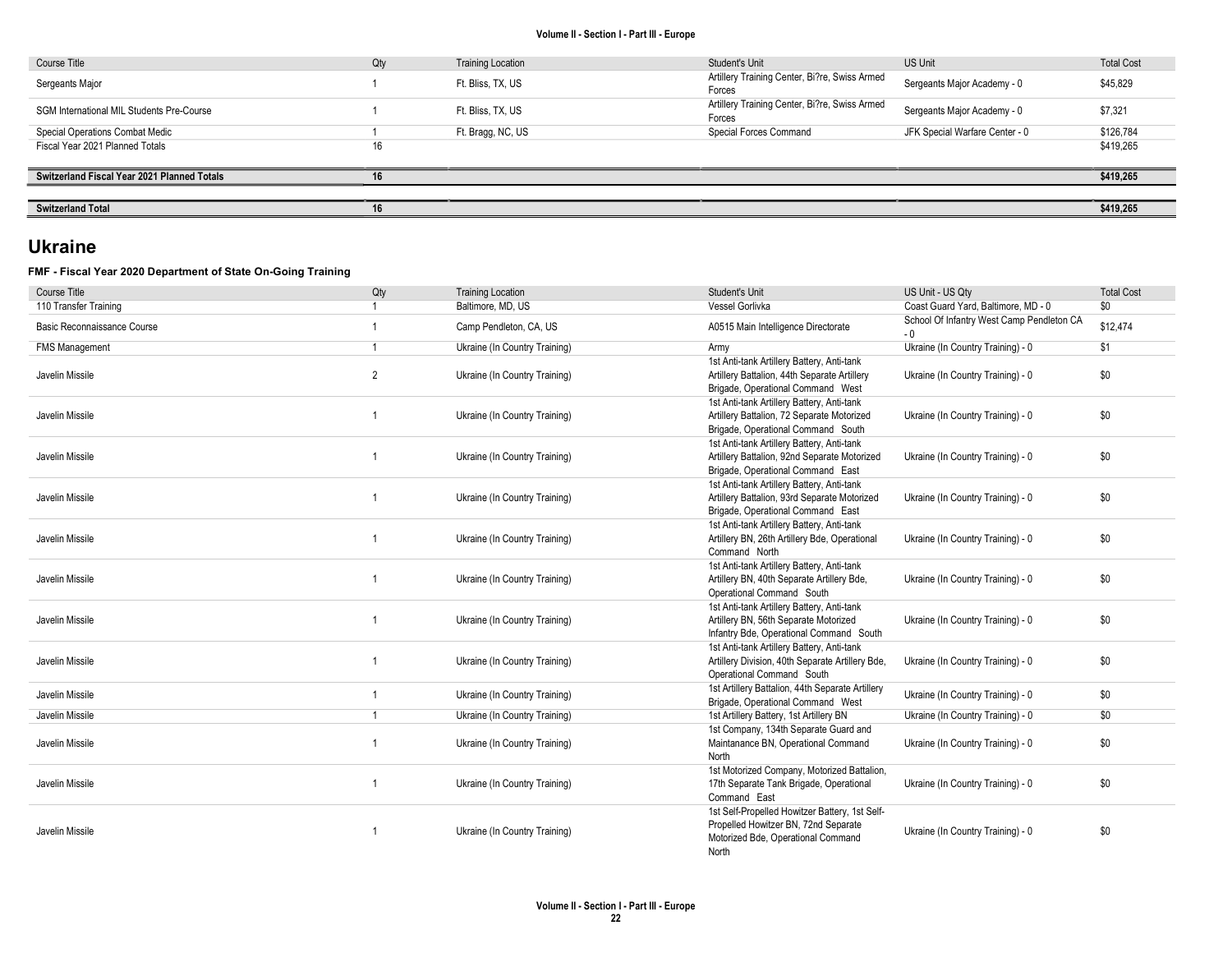| Course Title    | Qty            | <b>Training Location</b>      | Student's Unit                                                                                                                       | US Unit - US Qty                  | <b>Total Cost</b> |
|-----------------|----------------|-------------------------------|--------------------------------------------------------------------------------------------------------------------------------------|-----------------------------------|-------------------|
| Javelin Missile | -1             | Ukraine (In Country Training) | 2nd Anti-tank Artillery Battery, Anti-tank<br>Artillery Battalion, 10th Mountain Assault<br>Brigade, Operational Command West        | Ukraine (In Country Training) - 0 | \$0               |
| Javelin Missile | $\overline{1}$ | Ukraine (In Country Training) | 2nd Anti-tank Artillery Battery, Anti-tank<br>Artillery Battalion, 44th Separate Artillery<br>Brigade, Operational Command West      | Ukraine (In Country Training) - 0 | \$0               |
| Javelin Missile | $\overline{2}$ | Ukraine (In Country Training) | 2nd Anti-tank Artillery Battery, Anti-tank<br>Artillery Battalion, 55th Separate Artillery<br>Brigade, Operational Command East      | Ukraine (In Country Training) - 0 | \$0               |
| Javelin Missile | $\mathbf{1}$   | Ukraine (In Country Training) | 2nd Anti-tank Artillery Battery, Anti-tank<br>Artillery BN, 26 Artillery Bde, Operational<br>Command North                           | Ukraine (In Country Training) - 0 | \$0               |
| Javelin Missile | 2              | Ukraine (In Country Training) | 2nd Anti-tank Artillery Battery, Anti-tank<br>Artillery BN, 28th Separate Motorized Bde,<br>Operational Command South                | Ukraine (In Country Training) - 0 | \$0               |
| Javelin Missile | $\overline{2}$ | Ukraine (In Country Training) | 2nd Anti-tank Artillery Battery, Anti-tank<br>Artillery BN, 44th Separate Artillery Bde,<br>Operational Command West                 | Ukraine (In Country Training) - 0 | \$0               |
| Javelin Missile | $\overline{1}$ | Ukraine (In Country Training) | 2nd Anti-tank Artillery Battery, Anti-tank<br>Artillery BN, 55th Separate Artillery Bde,<br>Operational Command West                 | Ukraine (In Country Training) - 0 | \$0               |
| Javelin Missile | -1             | Ukraine (In Country Training) | 2nd Howitzer Artillery Battery, 2nd Howitzer<br>Artillery Division, 30th Separate Motorized<br>Bde, Operational Command North        | Ukraine (In Country Training) - 0 | \$0               |
| Javelin Missile | -1             | Ukraine (In Country Training) | 2nd Self-Propelled Howitzer Battery, 2nd<br>Self-Propelled Howitzer BN, 72nd Separate<br>Motorized Bde, Operational Command<br>North | Ukraine (In Country Training) - 0 | \$0               |
| Javelin Missile | 3              | Ukraine (In Country Training) | 3rd Anti-tank Artillery Battery, Anti-tank<br>Artillery Battalion, 44th Separate Artillery<br>Brigade, Operational Command West      | Ukraine (In Country Training) - 0 | \$0               |
| Javelin Missile | $\overline{2}$ | Ukraine (In Country Training) | 3rd Anti-tank Artillery Battery, Anti-tank<br>Artillery BN, 40th Separate Artillery Bde,<br>Operational Command South                | Ukraine (In Country Training) - 0 | \$0               |
| Javelin Missile | 2              | Ukraine (In Country Training) | 3rd Anti-tank Artillery Battery, Anti-tank<br>Artillery BN, 44th Separate Artillery Bde,<br>Operational Command West                 | Ukraine (In Country Training) - 0 | \$0               |
| Javelin Missile |                | Ukraine (In Country Training) | 3rd Anti-tank Artillery Battery, Anti-tank<br>Artillery Division, 44th Separate Artillery<br>Brigade, Operational Command West       | Ukraine (In Country Training) - 0 | \$0               |
| Javelin Missile | -1             | Ukraine (In Country Training) | 3rd Company, 39 Security Battalion, 55th<br>Separate Artillery Brigade, Operational<br>Command East                                  | Ukraine (In Country Training) - 0 | \$0               |
| Javelin Missile | -1             | Ukraine (In Country Training) | 3rd Howitzer Artillery Battery, 1st Howitzer<br>Artillery Division, 55th Separate Artillery Bde,<br>Operational Command West         | Ukraine (In Country Training) - 0 | \$0               |
| Javelin Missile | -1             | Ukraine (In Country Training) | 5th Artillery Battery, 2nd Artillery BN, 55th<br>Separate Artillery Bde, Operational<br>Command East                                 | Ukraine (In Country Training) - 0 | \$0               |
| Javelin Missile |                | Ukraine (In Country Training) | 6th Artillery Battery, 2nd Artillery Battalion,<br>1129th Anti-Aircraft Artillery Regiment,<br>Operational Command North             | Ukraine (In Country Training) - 0 | \$0               |
| Javelin Missile | $\mathbf{1}$   | Ukraine (In Country Training) | 6th Artillery Battery, 2nd Artillery Battalion,<br>55th Separate Artillery Brigade, Operational<br>Command East                      | Ukraine (In Country Training) - 0 | \$0               |
| Javelin Missile | $\mathbf{1}$   | Ukraine (In Country Training) | 7th Company, 3rd BN, 30th Separate<br>Motorized Bde, Operational Command<br>North                                                    | Ukraine (In Country Training) - 0 | \$0               |
| Javelin Missile | $\overline{1}$ | Ukraine (In Country Training) | Anti-tank Artillery Battalion, 26th Artillery<br>Brigade, Operational Command West                                                   | Ukraine (In Country Training) - 0 | \$0               |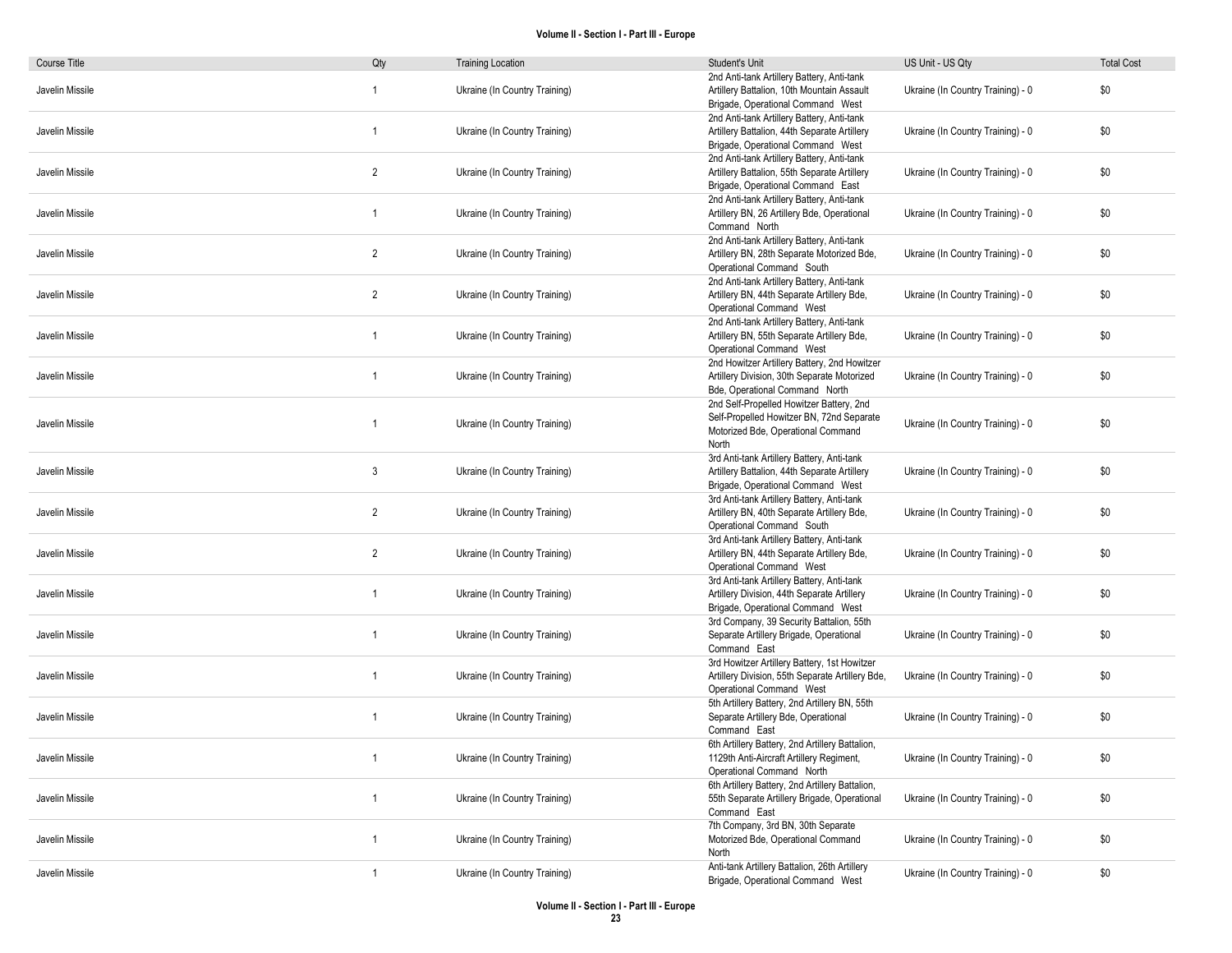| Course Title         | Qty            | <b>Training Location</b>      | Student's Unit                                                                                                                   | US Unit - US Qty                  | <b>Total Cost</b> |
|----------------------|----------------|-------------------------------|----------------------------------------------------------------------------------------------------------------------------------|-----------------------------------|-------------------|
| Javelin Missile      | $\overline{1}$ | Ukraine (In Country Training) | Anti-Tank Guided Missile System Battery,<br>Anti-tank Artillery BN, 40th Separate Artillery<br>Bde, Operational Command South    | Ukraine (In Country Training) - 0 | \$0               |
| Javelin Missile      | $\overline{1}$ | Ukraine (In Country Training) | Anti-Tank Guided Missile System Battery,<br>Anti-tank Artillery BN, 28th Separate<br>Motorized Bde, Operational Command<br>South | Ukraine (In Country Training) - 0 | \$0               |
| Javelin Missile      | $\mathbf{1}$   | Ukraine (In Country Training) | Anti-tank Platoon, Repair and Rehabilitation<br>Regiment, 56th Motorized Infantry Bde,<br>Operational Command South              | Ukraine (In Country Training) - 0 | \$0               |
| Javelin Missile      | $\overline{1}$ | Ukraine (In Country Training) | Anti-tank Unit, Anti-tank & machine-gun<br>Platoon, 59th Infantry Bde, Operational<br>Command South                              | Ukraine (In Country Training) - 0 | \$0               |
| Javelin Missile      | $\overline{1}$ | Ukraine (In Country Training) | Cherniakhovskiy Regional Military<br>Commissariat, Zhytomir oblast, Operational<br>Command North                                 | Ukraine (In Country Training) - 0 | \$0               |
| Javelin Missile      | $\overline{1}$ | Ukraine (In Country Training) | Communication Unit, 50th Separate Repair<br>and Rehabilitation Regiment, Operational<br>Command North                            | Ukraine (In Country Training) - 0 | \$0               |
| Javelin Missile      | $\overline{1}$ | Ukraine (In Country Training) | Field Battalion, Separate Signal Regiment,<br>Operational Command North                                                          | Ukraine (In Country Training) - 0 | \$0               |
| Javelin Missile      | $\overline{1}$ | Ukraine (In Country Training) | Information Protection Service, Kyiv<br>Municipal Military Commissariat, Operational<br>Command North                            | Ukraine (In Country Training) - 0 | \$0               |
| Javelin Missile      | $\mathbf{1}$   | Ukraine (In Country Training) | Support Fire Company, 131st Separate<br>Scout BN, Operational Command South                                                      | Ukraine (In Country Training) - 0 | \$0               |
| Javelin TrainingF-15 | $\mathbf{1}$   | Ukraine (In Country Training) | 1st Anti-Tank Artillery Battery, 1st Anti-Tank<br>Artillery BN, 40th Separate Artillery BDE,<br>Operational Command South        | Ukraine (In Country Training) - 0 | \$0               |
| Javelin TrainingF-15 | $\overline{1}$ | Ukraine (In Country Training) | 1st Anti-Tank Artillery Battery, Anti-Tank<br>Artillery BN, 56th Separate Mechanized<br>Infantry BDE, Operational Command South  | Ukraine (In Country Training) - 0 | \$0               |
| Javelin TrainingF-15 | $\overline{1}$ | Ukraine (In Country Training) | 1st Artillery Battery, 1st Artillery BN, 55th<br>Separate Artillery BDE, Operational<br>Command East                             | Ukraine (In Country Training) - 0 | \$0               |
| Javelin TrainingF-15 | $\mathbf{1}$   | Ukraine (In Country Training) | 235th International Combat Training Center,<br>Operational Command South                                                         | Ukraine (In Country Training) - 0 | \$0               |
| Javelin TrainingF-15 | $\mathbf{1}$   | Ukraine (In Country Training) | 2nd Anti-Tank Artillery Battery, Anti-Tank<br>Artillery BN, 28th Separate Mechanized<br>BDE, Operational Command South           | Ukraine (In Country Training) - 0 | \$0               |
| Javelin TrainingF-15 | 2              | Ukraine (In Country Training) | 3rd Anti-Tank Artillery Battery, Anti-Tank<br>Artillery BN, 44th Separate Artillery BDE,<br><b>Operational Command West</b>      | Ukraine (In Country Training) - 0 | \$0               |
| Javelin TrainingF-15 | $\overline{1}$ | Ukraine (In Country Training) | 3rd Howitzer Artillery Battery, 1st Howitzer<br>Artillery BN, 55th Separate Artillery BDE,<br><b>Operational Command East</b>    | Ukraine (In Country Training) - 0 | \$0               |
| Javelin TrainingF-15 | $\overline{1}$ | Ukraine (In Country Training) | Anti-Tank Artillery Battery, Anti-Tank Artillery<br>BN, 59th Separate Mechanized Infantry<br>BDE, Operational Command South      | Ukraine (In Country Training) - 0 | \$0               |
| Javelin TrainingF-15 | $\overline{1}$ | Ukraine (In Country Training) | Anti-Tank Artillery Battery, Anti-Tank Artillery<br>BN, 92nd Separate Mech BDE, Operational<br><b>Command East</b>               | Ukraine (In Country Training) - 0 | \$0               |
| Javelin TrainingF-15 | $\overline{1}$ | Ukraine (In Country Training) | Anti-Tank Artillery Battery, Anti-Tank Artillery<br>BN, BDE Artillery Group, 53rd Separate<br>Mech BDE, Operational Command East | Ukraine (In Country Training) - 0 | \$0               |
| Javelin TrainingF-15 | $\overline{1}$ | Ukraine (In Country Training) | Anti-Tank Artillery Platoon, Anti-Tank Artillery<br>BN, 44th Separate Artillery BDE, Opeartional<br>Command West                 | Ukraine (In Country Training) - 0 | \$0               |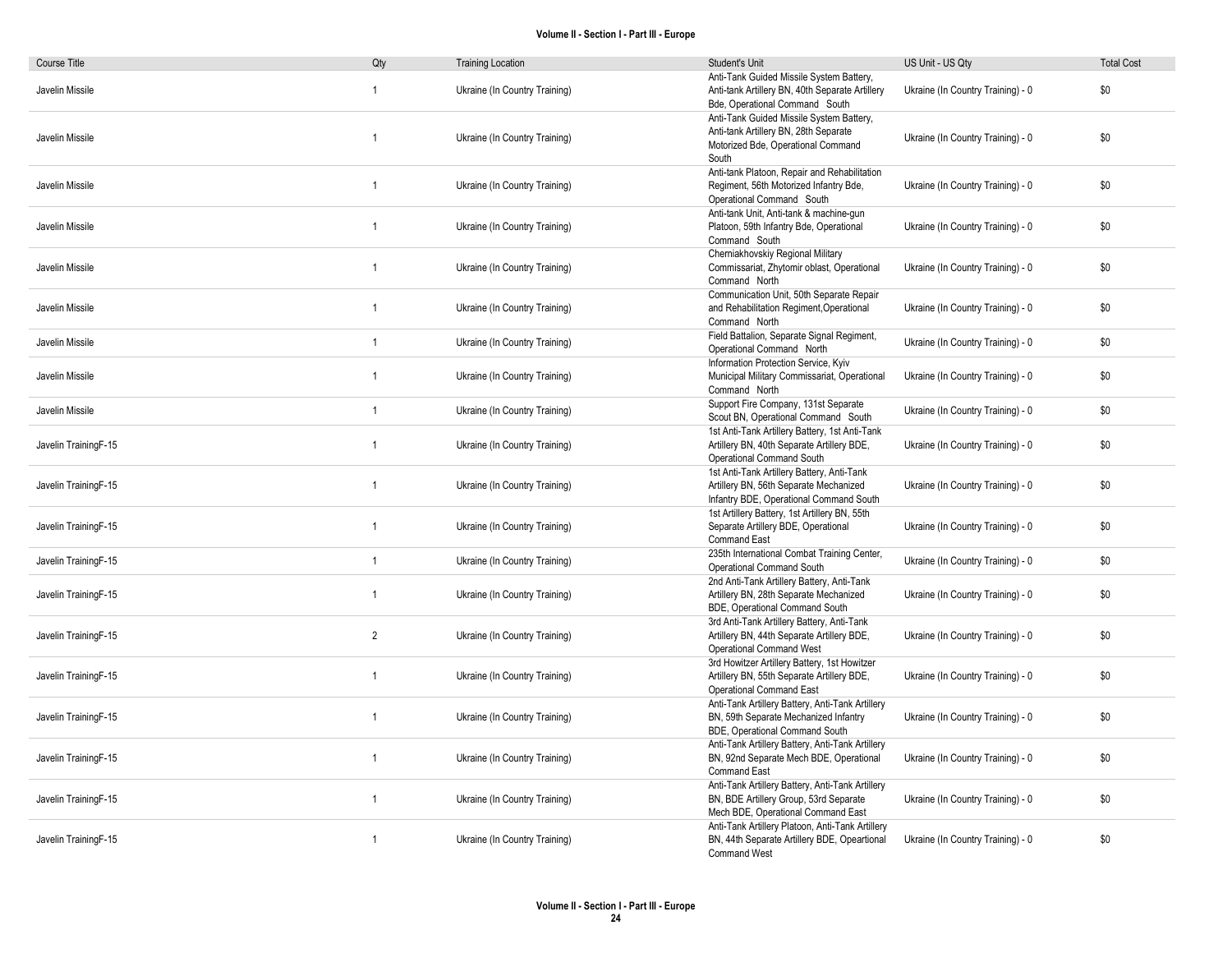| <b>Course Title</b>                                                       | Qty            | <b>Training Location</b>      | Student's Unit                                                                                                                   | US Unit - US Qty                    | <b>Total Cost</b> |
|---------------------------------------------------------------------------|----------------|-------------------------------|----------------------------------------------------------------------------------------------------------------------------------|-------------------------------------|-------------------|
| Javelin TrainingF-15                                                      | 1              | Ukraine (In Country Training) | Anti-Tank Guided Missile Battery, Anti-Tank<br>Artillery BN, 57th Separate Mechanized<br>Infantry BDE, Operational Command South | Ukraine (In Country Training) - 0   | \$0               |
| Javelin TrainingF-15                                                      | $\overline{1}$ | Ukraine (In Country Training) | Anti-Tank Platoon, Fire Support Company,<br>131st Separate Reconnaissance BN,<br>Operational Command South                       | Ukraine (In Country Training) - 0   | \$0               |
| Javelin TrainingF-15                                                      | $\mathbf{1}$   | Ukraine (In Country Training) | Artillery Battery, Artillery BN, 44th Separate<br>Artillery BDE, Operational Command West                                        | Ukraine (In Country Training) - 0   | \$0               |
| Javelin TrainingF-15                                                      | $\overline{1}$ | Ukraine (In Country Training) | Artillery Battery, Howitzer Artillery BN, 40th<br>Separate Artillery BDE, Operational<br><b>Command South</b>                    | Ukraine (In Country Training) - 0   | \$0               |
| Javelin TrainingF-15                                                      | $\overline{1}$ | Ukraine (In Country Training) | Artillery BN, 55th Separate Artillery BDE,<br><b>Operational Command East</b>                                                    | Ukraine (In Country Training) - 0   | \$0               |
| Javelin TrainingF-15                                                      | $\overline{1}$ | Ukraine (In Country Training) | BN Command HQ, 44th Separate Artillery<br>BDE, Operational Command West                                                          | Ukraine (In Country Training) - 0   | \$0               |
| Javelin TrainingF-15                                                      | $\mathbf{1}$   | Ukraine (In Country Training) | Borodianka District Military Enlistment Office,<br>Kyiv oblast, Operational Command North                                        | Ukraine (In Country Training) - 0   | \$0               |
| Javelin TrainingF-15                                                      | $\overline{1}$ | Ukraine (In Country Training) | Cannon Battery, 44th Separate Artillery BDE,<br><b>Opeartional Command West</b>                                                  | Ukraine (In Country Training) - 0   | \$0               |
| Javelin TrainingF-15                                                      | $\mathbf{1}$   | Ukraine (In Country Training) | Chyhyryn District Military Enlistment Office,<br>Cherkasy oblast, Operational Command<br>North                                   | Ukraine (In Country Training) - 0   | \$0               |
| Javelin TrainingF-15                                                      | $\overline{1}$ | Ukraine (In Country Training) | Combat Engineer Platoon, Mechanized BN,<br>17th Tank BDE, Operational Command East                                               | Ukraine (In Country Training) - 0   | \$0               |
| Javelin TrainingF-15                                                      | $\overline{1}$ | Ukraine (In Country Training) | Fire Support Company, 131st Separate<br>Reconnaissance BN, Operational Command<br>South                                          | Ukraine (In Country Training) - 0   | \$0               |
| Javelin TrainingF-15                                                      | $\overline{1}$ | Ukraine (In Country Training) | Mechanized Company, Mechanized BN, 56th<br>Separate Mechanized Infantry BDE,<br>Operational Command South                        | Ukraine (In Country Training) - 0   | \$0               |
| Javelin TrainingF-15                                                      | $\mathbf{1}$   | Ukraine (In Country Training) | Operations Platoon, Anti-Tank Artillery BN,<br>57th Separate Mech Infantry BDE,<br>Operational Command South                     | Ukraine (In Country Training) - 0   | \$0               |
| Javelin TrainingF-15                                                      | $\overline{1}$ | Ukraine (In Country Training) | Platoon Headquarters, Howitzer Artillery<br>Battalion, 55th Separate Artillery BDE,<br><b>Operational Command East</b>           | Ukraine (In Country Training) - 0   | \$0               |
| Javelin TrainingF-15                                                      | 1              | Ukraine (In Country Training) | Radio-Jamming Platoon, 20th Separate<br>Electronic Warfare BN, Operational<br>Command North                                      | Ukraine (In Country Training) - 0   | \$0               |
| Javelin TrainingF-15                                                      | $\overline{1}$ | Ukraine (In Country Training) | Security Platoon, 181th Separate Logistics<br>BN, Operational Command North                                                      | Ukraine (In Country Training) - 0   | \$0               |
| Javelin TrainingF-15                                                      | 1              | Ukraine (In Country Training) | Supply Platoon, Artillery Battalion, 44th<br>Separate Artillery BDE, Opeartional<br><b>Command West</b>                          | Ukraine (In Country Training) - 0   | \$0               |
| Javelin TrainingF-15                                                      | $\mathbf{1}$   | Ukraine (In Country Training) | Supply Squad, Chornuhinskyi District Military<br>Enlistment Office, Poltava oblast,<br>Operational Command North                 | Ukraine (In Country Training) - 0   | \$0               |
| On the Job Training Advance ENG Training Island Close Patrol Boats (ICPB) | $\mathbf{1}$   | Baltimore, MD, US             | A0456                                                                                                                            | Coast Guard Yard, Baltimore, MD - 0 | \$0               |
| On the Job Training Advance ENG Training Island Close Patrol Boats (ICPB) | $\overline{1}$ | Baltimore, MD, US             | A2238                                                                                                                            | Coast Guard Yard, Baltimore, MD - 0 | \$0               |
| Self Study                                                                | $\mathbf{1}$   | Ft. Meade, MD, US             | Military Institute Shevchenko University                                                                                         | Defense Information School - 0      | \$4,853           |
| UTM & CTC TAFT                                                            | $\mathbf{1}$   | Ukraine (In Country Training) | Army                                                                                                                             | Ukraine (In Country Training) - 0   | \$0               |
| Fiscal Year 2020 On-Going Program Totals                                  | 87             |                               |                                                                                                                                  |                                     | \$17,328          |

## GSCF - Fiscal Year 2020 Department of Defense On-Going Training

| Course Title                                           | <b>Training Location</b>      | Student's Unit                                       | US Unit - US Qtv                  | <b>Total Cost</b> |
|--------------------------------------------------------|-------------------------------|------------------------------------------------------|-----------------------------------|-------------------|
| Civilian MTTs To Support the Government Of the Ukraine | Ukraine (In Country Training) | 14th Separate Mechanized Bde                         | Ukraine (In Country Training) - 0 |                   |
| Civilian MTTs To Support the Government Of the Ukraine | Ukraine (In Country Training) | 1st Operations BN, Eastern Operational Task<br>Force | Ukraine (In Country Training) - 0 |                   |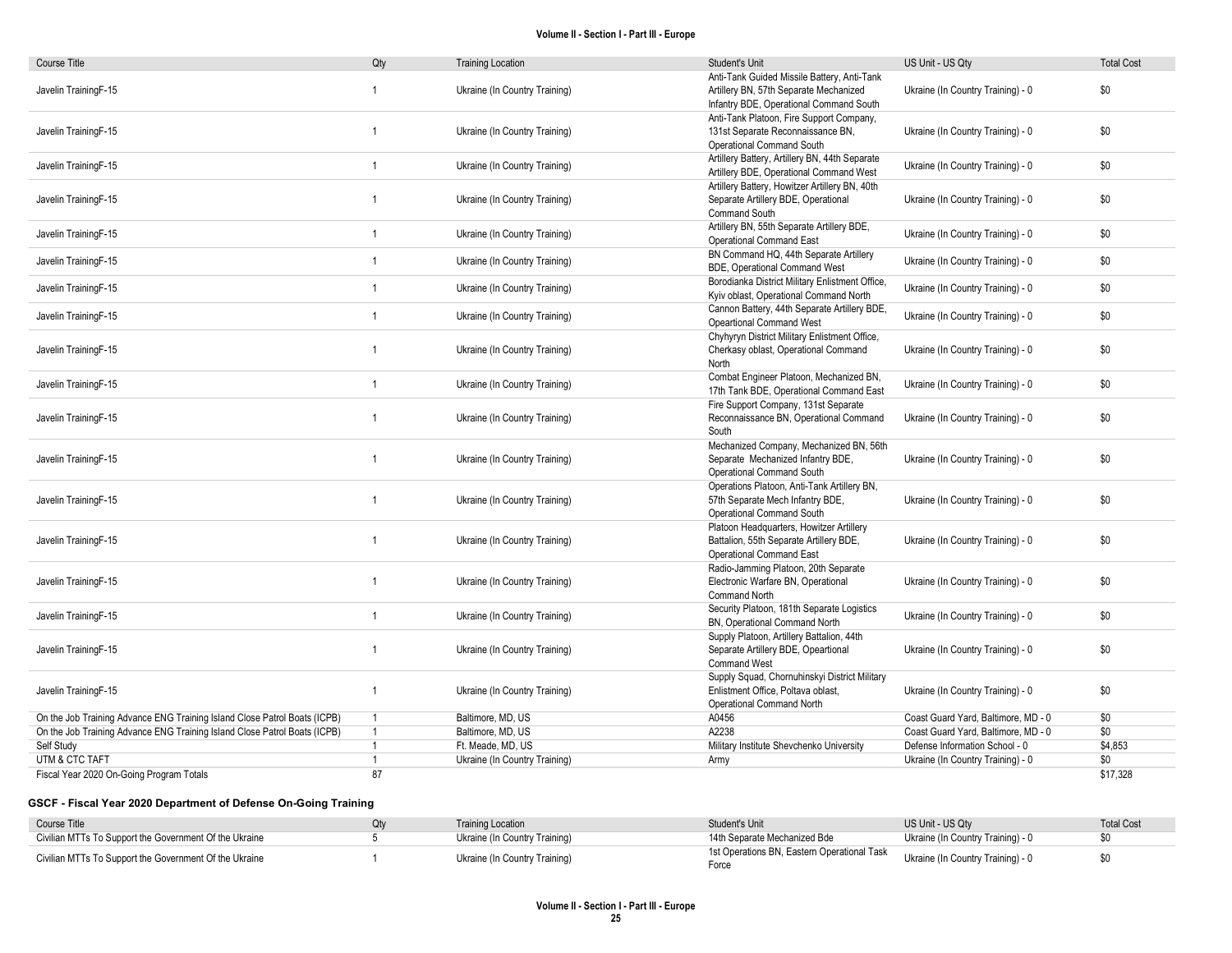| <b>Course Title</b>                                    | Qty            | <b>Training Location</b>      | Student's Unit                                                              | US Unit - US Qty                  | <b>Total Cost</b> |
|--------------------------------------------------------|----------------|-------------------------------|-----------------------------------------------------------------------------|-----------------------------------|-------------------|
| Civilian MTTs To Support the Government Of the Ukraine |                | Ukraine (In Country Training) | 1st Operations BN, Western Operational<br><b>Task Force</b>                 | Ukraine (In Country Training) - 0 | \$0               |
| Civilian MTTs To Support the Government Of the Ukraine | $\overline{2}$ | Ukraine (In Country Training) | 1st Training BN, Instructor Team, NGU<br><b>Training Center</b>             | Ukraine (In Country Training) - 0 | \$0               |
| Civilian MTTs To Support the Government Of the Ukraine |                | Ukraine (In Country Training) | Chief, Psychological Rehab Center, Irpin<br>Military Hospital               | Ukraine (In Country Training) - 0 | \$0               |
| Civilian MTTs To Support the Government Of the Ukraine | -1             | Ukraine (In Country Training) | Instructor Team, 2nd Training BN, Southern<br><b>Operational Task Force</b> | Ukraine (In Country Training) - 0 | \$0               |
| Civilian MTTs To Support the Government Of the Ukraine | 23             | Ukraine (In Country Training) | <b>Irpin Military Hospital</b>                                              | Ukraine (In Country Training) - 0 | \$0               |
| Civilian MTTs To Support the Government Of the Ukraine |                | Ukraine (In Country Training) | <b>KHARKIV Military Hospital</b>                                            | Ukraine (In Country Training) - 0 | \$0               |
| Civilian MTTs To Support the Government Of the Ukraine |                | Ukraine (In Country Training) | KHARKIV Military Hospital, MOD                                              | Ukraine (In Country Training) - 0 | \$0               |
| Civilian MTTs To Support the Government Of the Ukraine | 8              | Ukraine (In Country Training) | <b>LVIV Military Hospital</b>                                               | Ukraine (In Country Training) - 0 | \$0               |
| Civilian MTTs To Support the Government Of the Ukraine |                | Ukraine (In Country Training) | <b>MOD Main Military Medical Department</b>                                 | Ukraine (In Country Training) - 0 | \$0               |
| Civilian MTTs To Support the Government Of the Ukraine | $\overline{4}$ | Ukraine (In Country Training) | National Guard Of Ukraine                                                   | Ukraine (In Country Training) - 0 | \$0               |
| Civilian MTTs To Support the Government Of the Ukraine |                | Ukraine (In Country Training) | Rehab Clinics, Irpin Military Hospital                                      | Ukraine (In Country Training) - 0 | \$0               |
| Civilian MTTs To Support the Government Of the Ukraine | $\overline{1}$ | Ukraine (In Country Training) | <b>VINNYTSIA Military Hospital</b>                                          | Ukraine (In Country Training) - 0 | \$0               |
| Military Medical Mobile Training Teams                 | $\overline{1}$ | Ukraine (In Country Training) | 107th Artillery Regiment, Ground Forces                                     | Ukraine (In Country Training) - 0 | \$0               |
| Military Medical Mobile Training Teams                 |                | Ukraine (In Country Training) | 12th Separate Army Aviation Bde, Ground<br>Forces                           | Ukraine (In Country Training) - 0 | \$0               |
| Military Medical Mobile Training Teams                 | $\overline{1}$ | Ukraine (In Country Training) | 16th Separate Army Aviation Bde, Ground<br>Forces                           | Ukraine (In Country Training) - 0 | \$0               |
| Military Medical Mobile Training Teams                 | $\overline{1}$ | Ukraine (In Country Training) | 18th Separate Army Aviation Bde, Ground<br>Forces                           | Ukraine (In Country Training) - 0 | \$0               |
| Military Medical Mobile Training Teams                 | $\overline{1}$ | Ukraine (In Country Training) | 19th Artillery Bde, Ground Forces                                           | Ukraine (In Country Training) - 0 | \$0               |
| Military Medical Mobile Training Teams                 | 3              | Ukraine (In Country Training) | Eastern Operational Command                                                 | Ukraine (In Country Training) - 0 | \$0               |
| Military Medical Mobile Training Teams                 | $\overline{2}$ | Ukraine (In Country Training) | Main Morale And Psychological Support<br>Directorate, General Staff, AFU    | Ukraine (In Country Training) - 0 | \$0               |
| Military Medical Mobile Training Teams                 | $\overline{1}$ | Ukraine (In Country Training) | Main Operational Support Directorate, Armed<br>Forces Of Ukraine            | Ukraine (In Country Training) - 0 | \$0               |
| Military Medical Mobile Training Teams                 | $\overline{1}$ | Ukraine (In Country Training) | Military Training Department, Kharkiv<br><b>Technical University</b>        | Ukraine (In Country Training) - 0 | \$0               |
| Military Medical Mobile Training Teams                 | 6              | Ukraine (In Country Training) | <b>MOD Main Military Medical Department</b>                                 | Ukraine (In Country Training) - 0 | \$0               |
| Military Medical Mobile Training Teams                 | $\overline{2}$ | Ukraine (In Country Training) | Morale And Psychological Support Center,<br><b>AFU</b>                      | Ukraine (In Country Training) - 0 | \$0               |
| Military Medical Mobile Training Teams                 | 8              | Ukraine (In Country Training) | National Defense University Of Ukraine                                      | Ukraine (In Country Training) - 0 | \$0               |
| Military Medical Mobile Training Teams                 | 11             | Ukraine (In Country Training) | National Guard Of Ukraine                                                   | Ukraine (In Country Training) - 0 | \$0               |
| Military Medical Mobile Training Teams                 |                | Ukraine (In Country Training) | NORHTERN Operational Command, AFU                                           | Ukraine (In Country Training) - 0 | \$0               |
| Military Medical Mobile Training Teams                 | 6              | Ukraine (In Country Training) | Northern Operational Command                                                | Ukraine (In Country Training) - 0 | \$0               |
| Military Medical Mobile Training Teams                 | $\overline{2}$ | Ukraine (In Country Training) | Scientific And Research Institute, AFU                                      | Ukraine (In Country Training) - 0 | \$0               |
| Military Medical Mobile Training Teams                 | 3              | Ukraine (In Country Training) | Southern Operational Command                                                | Ukraine (In Country Training) - 0 | \$0               |
| Military Medical Mobile Training Teams                 | $\overline{4}$ | Ukraine (In Country Training) | <b>UKRAINIAN Air Assault TROOPS</b>                                         | Ukraine (In Country Training) - 0 | \$0               |
| Military Medical Mobile Training Teams                 | 3              | Ukraine (In Country Training) | <b>UKRAINIAN Air Force</b>                                                  | Ukraine (In Country Training) - 0 | \$0               |
| Military Medical Mobile Training Teams                 | $\overline{1}$ | Ukraine (In Country Training) | <b>UKRAINIAN Logistics Command</b>                                          | Ukraine (In Country Training) - 0 | \$0               |
| Military Medical Mobile Training Teams                 | 3              | Ukraine (In Country Training) | <b>UKRAINIAN Navy</b>                                                       | Ukraine (In Country Training) - 0 | \$0               |
| Military Medical Mobile Training Teams                 | $\overline{1}$ | Ukraine (In Country Training) | <b>UKRAINIAN Special Operations Forces</b>                                  | Ukraine (In Country Training) - 0 | \$0               |
| Military Medical Mobile Training Teams                 | $\overline{2}$ | Ukraine (In Country Training) | Western Operational Command                                                 | Ukraine (In Country Training) - 0 | \$0               |
| Fiscal Year 2020 On-Going Program Totals               | 116            |                               |                                                                             |                                   | \$0               |

## IMET-1 - Fiscal Year 2020 Department of State On-Going Training

| Course Title                                           | Qty | <b>Training Location</b>  | Student's Unit                                               | US Unit - US Qty            | <b>Total Cost</b> |
|--------------------------------------------------------|-----|---------------------------|--------------------------------------------------------------|-----------------------------|-------------------|
| Air Command & Staff College (ACSC) Resident            |     | Maxwell AFB, AL, US       | National Defense University Of Ukraine<br>(NDUU)             | Maxwell AFB, AL - 0         | \$54,449          |
| Air War College (AWC) Resident Diploma Program         |     | Maxwell AFB, AL, US       | East Air Command Of the Air Force Unit<br>A2533              | Maxwell AFB, AL - 0         | \$54.189          |
| ALPS III/TOEFL                                         |     | Lackland AFB, TX, US      | A0515 Main Intelligence Directorate Cyber<br>Security Center | DLIELC, Lackland AFB TX - 0 | \$35,245          |
| American Language Course General English Training Only |     | Lackland AFB, TX, US      | Legal Support Directorate, General Staff                     | DLIELC. Lackland AFB TX - 0 | \$24,394          |
| Army War College (Resident Course)                     |     | Carlisle Barracks, PA, US | Automation Development Directorate<br>General Staff          | Army War College - 0        | \$65,044          |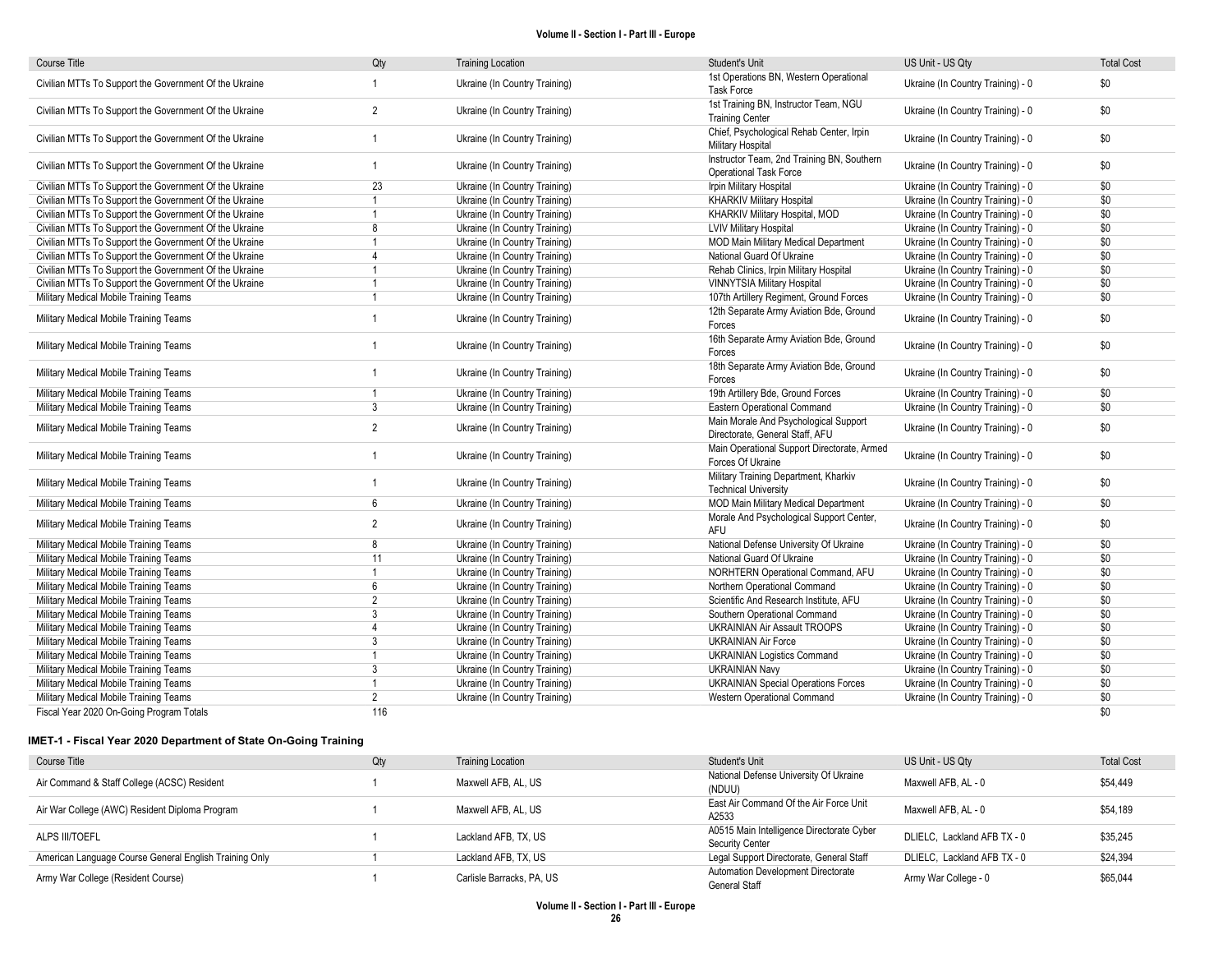| Course Title                               | Qty | <b>Training Location</b>               | Student's Unit                                               | US Unit - US Qty                                 | <b>Total Cost</b> |
|--------------------------------------------|-----|----------------------------------------|--------------------------------------------------------------|--------------------------------------------------|-------------------|
| CIC International Fellows (U)              |     | Ft. Mcnair, NDU, DC, US                | J39 General Staff                                            | NDU College Of Information And<br>Cyberspace - 0 | \$154,727         |
| Command And General Staff Officer S Course |     | Ft. Leavenworth, KS, US                | National Defense University Of Ukraine                       | Command & General Staff College - 0              | \$69,665          |
| DIST ED: 2ND Year Studies                  |     | Carlisle Barracks, PA, US              | A0106 Information Assurance D-te J6<br><b>General Staff</b>  | Army War College - 0                             | \$1,212           |
| Eisenhower School                          |     | Ft. Mcnair, NDU, DC, US                | Military Cooperation Directorate General<br>Staff            | Eisenhower School For National Security - 0      | \$149,234         |
| Joint Advance Warfighting School           |     | Norfolk, VA, US                        | National Defense University Of Ukraine                       | Joint Forces Staff College - 0                   | \$100,963         |
| Naval Command College                      |     | Newport, RI, US                        | A0456 Navy Command                                           | Naval Command College Newport RI - 0             | \$79,371          |
| Naval Staff College                        |     | Newport, RI, US                        | A1960 Frigate Hetman Sahaidachnyi                            | Naval Staff College Newport RI - 0               | \$77,370          |
| NWC International Fellows                  |     | Ft. Mcnair, NDU, DC, US                | A2245 Defense Intelligence Ministry Of<br>Defense Of Ukraine | National War College - 0                         | \$144,231         |
| <b>NWC International Fellows</b>           |     | Ft. Mcnair, NDU, DC, US                | Information Technologies Directorate<br>Ministry Of Defense  | National War College - 0                         | \$144,231         |
| USMC Command And Staff College (USMC CSC)  |     | EDUCATION COMMAND FOR TLA. QUANTICO VA | A0515 Main Intelligence Directorate                          | Education Command For TLA, Quantico VA -         | \$69,586          |
| Fiscal Year 2020 On-Going Program Totals   | 15  |                                        |                                                              |                                                  | \$1,223,911       |

### Service Academies - Fiscal Year 2020 Department of Defense On-Going Training

| Course Title                             | ∩tv | <b>Training Location</b> | Student's Unit | US Unit - US Qtv | <b>Total Cost</b> |
|------------------------------------------|-----|--------------------------|----------------|------------------|-------------------|
| United States Coast Guard Academy        |     | New London, CT           |                | <b>USCG - 12</b> | \$97,000          |
| Fiscal Year 2020 On-Going Program Totals |     |                          |                |                  | \$97,000          |
|                                          |     |                          |                |                  |                   |
| Ukraine On-Going Fiscal Year 2020 Totals | 219 |                          |                |                  | \$1,338,239       |

#### CTIWFP - Fiscal Year 2021 Department of Defense Planned Training

| Course Title                                     | <b>Training Location</b>      | Student's Unit | <b>US Unit</b>                    | <b>Total Cost</b> |
|--------------------------------------------------|-------------------------------|----------------|-----------------------------------|-------------------|
| MTT Information Related Capability (IRC) Seminar | Ukraine (In Country Training) | Navv           | Ukraine (In Country Training) - 0 | \$49,883          |
| Fiscal Year 2021 Planned Totals                  |                               |                |                                   | \$49,883          |

#### FMF - Fiscal Year 2021 Department of State Planned Training

| Course Title                                           | Qty | <b>Training Location</b> | Student's Unit                                                     | <b>US Unit</b>              | <b>Total Cost</b> |
|--------------------------------------------------------|-----|--------------------------|--------------------------------------------------------------------|-----------------------------|-------------------|
| Advanced English Language Instructor Course (AELIC)    |     | Lackland AFB, TX, US     | Kharkiv Air Force University                                       | DLIELC. Lackland AFB TX - 0 | \$32,453          |
| Advanced English Language Instructor Course (AELIC)    |     | Lackland AFB, TX, US     | National Defense University Of Ukraine                             | DLIELC, Lackland AFB TX - 0 | \$32,319          |
| Advanced English Language Instructor Course (AELIC)    |     | Lackland AFB, TX, US     | National Defense University Of Ukraine<br>(NDUU)                   | DLIELC, Lackland AFB TX - 0 | \$32,453          |
| Air Traffic Control Apprentice                         |     | Keesler AFB, MS, US      | 7th Tactical Aviation Brigade A2502                                | Keesler AFB, MS - 0         | \$13,761          |
| ALPS III/TOEFL                                         |     | Lackland AFB, TX, US     | A0334 Main Joint Cyber Defense Center<br><b>General Staff</b>      | DLIELC, Lackland AFB TX - 0 | \$26,865          |
| ALPS III/TOEFL                                         |     | Lackland AFB, TX, US     | A3990                                                              | DLIELC, Lackland AFB TX - 0 | \$26,865          |
| American Language Course General English Training Only |     | Lackland AFB, TX, US     | 140th Special Operations Center (A0661)                            | DLIELC, Lackland AFB TX - 0 | \$14,896          |
| American Language Course General English Training Only |     | Lackland AFB, TX, US     | 25th Military Police Training Center (A1666),<br>Lviv              | DLIELC, Lackland AFB TX - 0 | \$14,896          |
| American Language Course General English Training Only |     | Lackland AFB, TX, US     | 3077 National Guard Of Ukraine                                     | DLIELC, Lackland AFB TX - 0 | \$20,589          |
| American Language Course General English Training Only |     | Lackland AFB, TX, US     | 80th Separate Air Assault Brigade unit<br>A0284                    | DLIELC, Lackland AFB TX - 0 | \$27,406          |
| American Language Course General English Training Only |     | Lackland AFB, TX, US     | 81st Airmobile Brigade A1493                                       | DLIELC, Lackland AFB TX - 0 | \$12,462          |
| American Language Course General English Training Only |     | Lackland AFB, TX, US     | 8th Special Forces Regiment unit A1788                             | DLIELC, Lackland AFB TX - 0 | \$22,368          |
| American Language Course General English Training Only |     | Lackland AFB, TX, US     | A0334 Main Joint Cyber Defense Center<br>General Staff             | DLIELC, Lackland AFB TX - 0 | \$30,899          |
| American Language Course General English Training Only |     | Lackland AFB, TX, US     | A0661 140th SOF Unit, Khmelnytskyi                                 | DLIELC, Lackland AFB TX - 0 | \$14,896          |
| American Language Course General English Training Only |     | Lackland AFB, TX, US     | A0989 56th Motorized Brigade                                       | DLIELC, Lackland AFB TX - 0 | \$13,322          |
| American Language Course General English Training Only |     | Lackland AFB, TX, US     | A1277 74th Informational-Psychological<br><b>Operations Center</b> | DLIELC, Lackland AFB TX - 0 | \$20,489          |
| American Language Course General English Training Only |     | Lackland AFB, TX, US     | A1277 74th Informational-Psychological<br>Operations Center (Lviv) | DLIELC, Lackland AFB TX - 0 | \$20,489          |
| American Language Course General English Training Only |     | Lackland AFB, TX, US     | A1376                                                              | DLIELC, Lackland AFB TX - 0 | \$20,924          |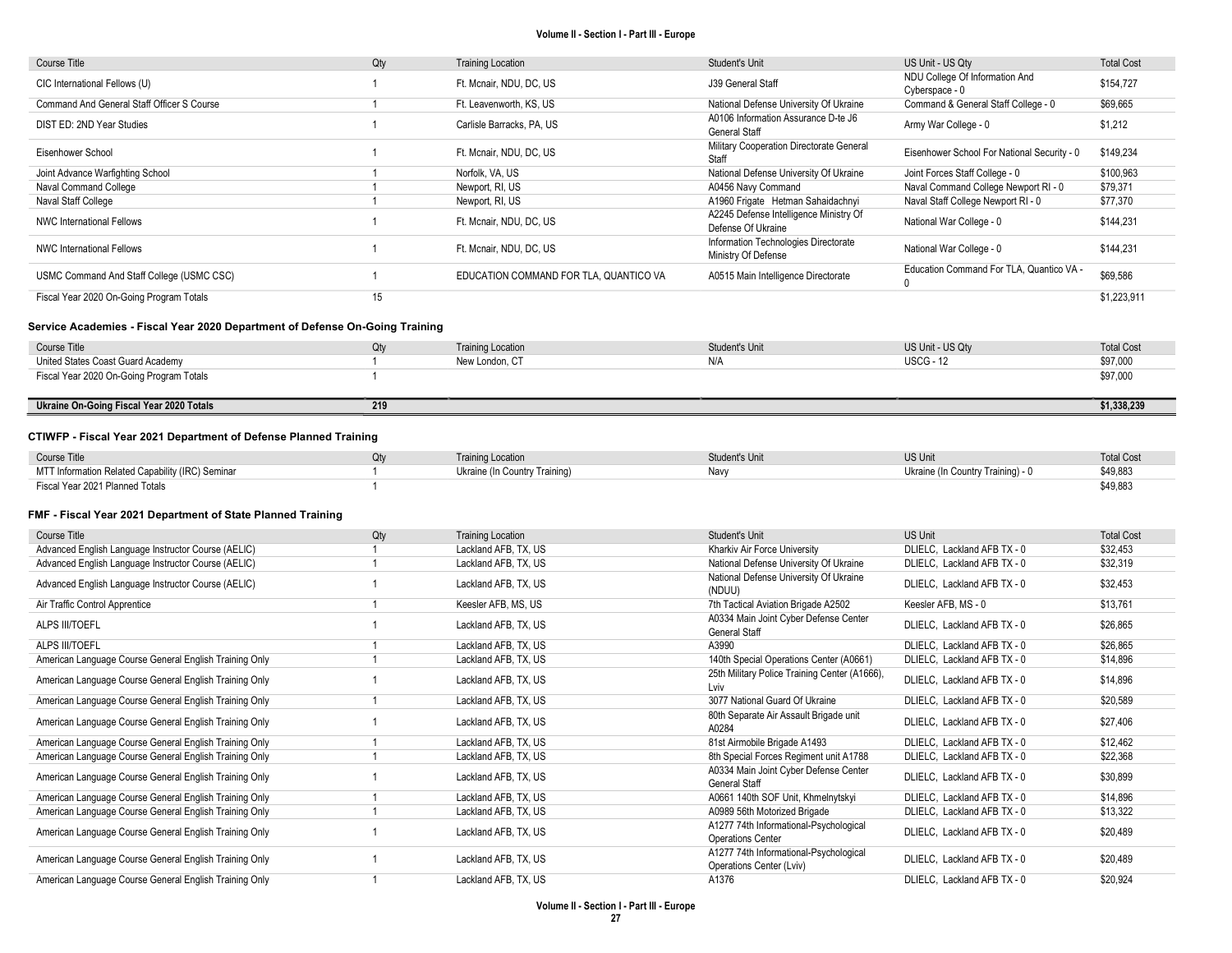| Course Title                                           | Qty            | <b>Training Location</b>     | Student's Unit                                                                      | <b>US Unit</b>                                                | <b>Total Cost</b> |
|--------------------------------------------------------|----------------|------------------------------|-------------------------------------------------------------------------------------|---------------------------------------------------------------|-------------------|
| American Language Course General English Training Only | 1              | Lackland AFB, TX, US         | A2077 SOF                                                                           | DLIELC, Lackland AFB TX - 0                                   | \$19,619          |
| American Language Course General English Training Only | $\mathbf{1}$   | Lackland AFB, TX, US         | A2085 Naval NCO Training Center                                                     | DLIELC, Lackland AFB TX - 0                                   | \$18,012          |
| American Language Course General English Training Only | -1             | Lackland AFB, TX, US         | A3990                                                                               | DLIELC, Lackland AFB TX - 0                                   | \$30,899          |
| American Language Course General English Training Only | $\mathbf{1}$   | Lackland AFB, TX, US         | A3990 179th Training Center Of Signal<br>Troops                                     | DLIELC, Lackland AFB TX - 0                                   | \$20,624          |
| American Language Course General English Training Only | $\overline{1}$ | Lackland AFB, TX, US         | Central Television and Radio Station MOD                                            | DLIELC, Lackland AFB TX - 0                                   | \$20,624          |
| American Language Course General English Training Only | $\mathbf{1}$   | Lackland AFB, TX, US         | Central TV Studio MOD                                                               | DLIELC, Lackland AFB TX - 0                                   | \$30,664          |
| American Language Course General English Training Only | $\mathbf{1}$   | Lackland AFB, TX, US         | CIMIC J9                                                                            | DLIELC, Lackland AFB TX - 0                                   | \$20,824          |
| American Language Course General English Training Only | $\overline{1}$ | Lackland AFB, TX, US         | Department of International Cooperation<br>Ministry of Defense                      | DLIELC, Lackland AFB TX - 0                                   | \$23,444          |
| American Language Course General English Training Only | $\mathbf{1}$   | Lackland AFB, TX, US         | General D-te Of Mil Cooperation &<br>Verification General Staff                     | DLIELC, Lackland AFB TX - 0                                   | \$27,206          |
| American Language Course General English Training Only | -1             | Lackland AFB, TX, US         | General Staff Defense Planning Directorate                                          | DLIELC, Lackland AFB TX - 0                                   | \$28,885          |
| American Language Course General English Training Only | $\overline{1}$ | Lackland AFB, TX, US         | Main Intelligence Directorate unit A0515                                            | DLIELC, Lackland AFB TX - 0                                   | \$25,627          |
| American Language Course General English Training Only | $\mathbf{1}$   | Lackland AFB, TX, US         | National Guard Of Ukraine                                                           | DLIELC, Lackland AFB TX - 0                                   | \$33,281          |
| American Language Course General English Training Only | $\mathbf{1}$   | Lackland AFB, TX, US         | Northern territorial Directorate of the National<br>Guard of Ukraine                | DLIELC, Lackland AFB TX - 0                                   | \$20,924          |
| American Language Course General English Training Only | $\overline{1}$ | Lackland AFB, TX, US         | Press & Information Directorate MOD                                                 | DLIELC, Lackland AFB TX - 0                                   | \$20,489          |
| American Language Course General English Training Only | $\mathbf{1}$   | Lackland AFB, TX, US         | <b>Territorial Recruiting And Social Support</b><br>Center Of Dnipropetrovsk Region | DLIELC, Lackland AFB TX - 0                                   | \$18,012          |
| American Language Course General English Training Only | $\overline{1}$ | Lackland AFB, TX, US         | Zhytomyr Military Institute                                                         | DLIELC, Lackland AFB TX - 0                                   | \$30,699          |
| American Language Course GET And SET                   | $\overline{2}$ | Lackland AFB, TX, US         | 73d Maritime Special Forces Center (MSFC)<br>unit A3199                             | DLIELC, Lackland AFB TX - 0                                   | \$58,288          |
| American Language Course GET And SET                   | $\mathbf{1}$   | Lackland AFB, TX, US         | 7th Tactical Aviation Brigade A2502                                                 | DLIELC, Lackland AFB TX - 0                                   | \$27,306          |
| American Language Course GET And SET                   | $\mathbf{1}$   | Lackland AFB, TX, US         | A0661 SOF                                                                           | DLIELC, Lackland AFB TX - 0                                   | \$29,264          |
| Basic American Language Instructor Course (BALIC)      | $\mathbf{1}$   | Lackland AFB, TX, US         | A0880                                                                               | DLIELC, Lackland AFB TX - 0                                   | \$48,146          |
| Basic American Language Instructor Course (BALIC)      | $\mathbf{1}$   | Lackland AFB, TX, US         | A1594                                                                               | DLIELC, Lackland AFB TX - 0                                   | \$48,146          |
| Basic American Language Instructor Course (BALIC)      | $\mathbf{1}$   | Lackland AFB, TX, US         | Kharkiv Air Force University                                                        | DLIELC, Lackland AFB TX - 0                                   | \$48,281          |
|                                                        |                |                              | 73d Maritime Special Operations Center,                                             | Naval Special Warfare CENTERBASIC                             |                   |
| Basic Underwater Demolition/Seal (BUD/S)               | $\mathbf{1}$   | San Diego, CA, US            | A1594<br>73d Maritime Special Forces Center (MSFC)                                  | Training CO - 0<br>Naval Special Warfare CENTERBASIC          | \$33,484          |
| Basic Underwater Demolition/Seal Orientation BUD/S     | $\overline{2}$ | San Diego, CA, US            | unit A3199                                                                          | Training CO - 0                                               | \$23,176          |
| Basic Underwater Demolition/Seal Orientation BUD/S     | $\mathbf{1}$   | San Diego, CA, US            | 73d Maritime Special Operations Center,<br>A1594                                    | Naval Special Warfare CENTERBASIC<br>Training CO - 0          | \$11,045          |
| <b>CBRN Captains Career</b>                            | $\mathbf{1}$   | Ft. Leonard Wood, MO, US     | 3077 National Guard Of Ukraine                                                      | Chemical School - 0                                           | \$32,920          |
| Civil Affairs Training                                 | $\overline{1}$ | Ft. Bragg, NC, US            | CIMIC J9                                                                            | JFK Special Warfare Center - 0                                | \$46,384          |
| <b>Combat Medic Specialist</b>                         | $\overline{1}$ | Ft. Sam Houston, TX, US      | A0661 SOF                                                                           | Medical Education Training Campus - 0                         | \$23,704          |
| Command And General Staff Officer S Course             | $\overline{1}$ | Ft. Leavenworth, KS, US      | A1376                                                                               | Command & General Staff College - 0                           | \$75,626          |
| Command And General Staff Officer S Course PREP        | $\overline{1}$ | Ft. Leavenworth, KS, US      | A1376                                                                               | Command & General Staff College - 0                           | \$5,711           |
| Computer Science - MS                                  | $\overline{1}$ | Monterey, CA, US             | A0334 Communication (Cyber) Security<br><b>Control Center</b>                       | Naval Postgraduate School Monterey CA - 0                     | \$247,352         |
| <b>Content Management Course</b>                       | $\overline{1}$ | Ft. Meade, MD, US            | Central Television and Radio Station MOD                                            | Defense Information School - 0                                | \$11,329          |
| <b>CSCDEP Final Resident Seminar</b>                   | $\mathbf{1}$   | Quantico, VA, US             | A2245 4th Special Intelligence Service Main<br>Intel Dte Gen Staff                  | Commanding General, Education Command<br>QUANTIC - 0          | \$10,291          |
| Defense Resources Management Course                    | $\mathbf{1}$   | Monterey, CA, US             | General Staff Defense Planning Directorate                                          | Defense Resources Management Institute<br>NPS MO-0            | \$18,925          |
| Digital Multimedia Course                              | $\overline{1}$ | Ft. Meade, MD, US            | Central TV Studio MOD                                                               | Defense Information School - 0                                | \$18,980          |
| <b>Enlisted Navy Recruiting Orientation</b>            | $\mathbf{1}$   | NAVY OFFICER RECRUITING UNIT | A2085 Naval NCO Training Center                                                     | Navy Officer Recruiting Unit, Pensacola, FL -<br>0            | \$6,282           |
| <b>Enlisted Navy Recruiting Orientation</b>            | $\mathbf{1}$   | NAVY OFFICER RECRUITING UNIT | Territorial Recruiting And Social Support<br>Center Of Dnipropetrovsk Region        | Navy Officer Recruiting Unit, Pensacola, FL -<br>$\mathbf{0}$ | \$6,282           |
| Infantry Basic Officer Leader-Branch                   | $\overline{1}$ | Ft. Benning, GA, US          | 8th SOF Regiment A1788                                                              | Infantry School - 0                                           | \$28,979          |
| International Officer INTEL Captains Career            | $\mathbf{1}$   | Ft. Huachuca, AZ, US         | 8th Special Forces Regiment unit A1788                                              | Intelligence School - 0                                       | \$30,319          |
| International Officer Intelligence CCC PREP            | $\mathbf{1}$   | Ft. Huachuca, AZ, US         | 8th Special Forces Regiment unit A1788                                              | Intelligence School - 0                                       | \$4,330           |
| International Officer Preparatory                      | -1             | Ft. Leavenworth, KS, US      | A1376                                                                               | Command & General Staff College - 0                           | \$5,620           |
| International Professional Advance Leadership (IPAL)   | $\mathbf{1}$   | Pensacola, FL, US            | 140th Special Operations Center (A0661)                                             | NITC, NAS Pensacola, FL - 0                                   | \$15,337          |
| International Professional Advance Leadership (IPAL)   | $\mathbf{1}$   | Pensacola, FL, US            | 25th Military Police Training Center (A1666),<br>Lviv                               | NITC, NAS Pensacola, FL - 0                                   | \$15,337          |
| International Professional Advance Leadership (IPAL)   | $\overline{1}$ | Pensacola, FL, US            | A0661 140th SOF Unit, Khmelnytskyi                                                  | NITC, NAS Pensacola, FL - 0                                   | \$15,337          |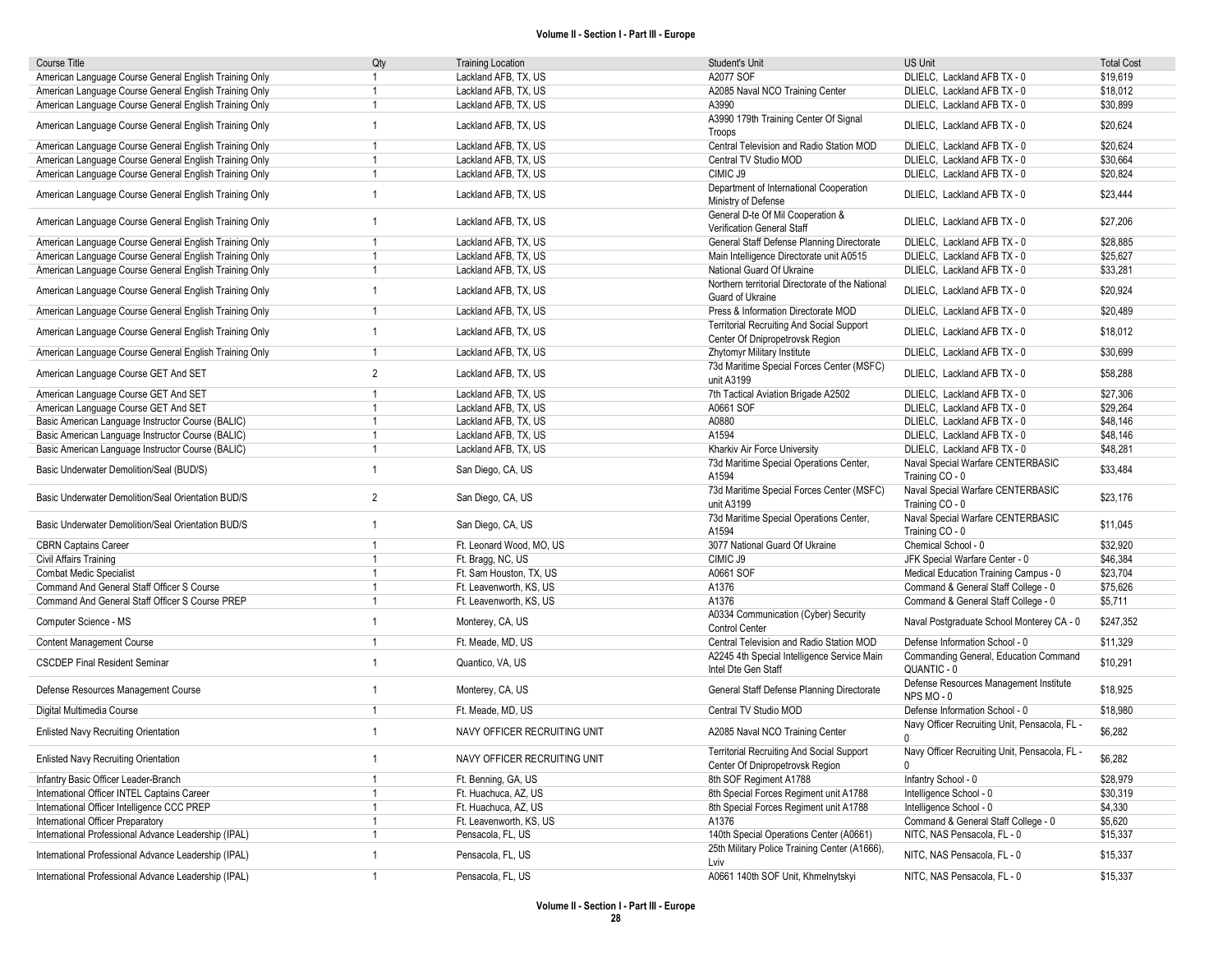| <b>Course Title</b>                                                       | Qty            | <b>Training Location</b> | Student's Unit                                                       | <b>US Unit</b>                                       | <b>Total Cost</b> |
|---------------------------------------------------------------------------|----------------|--------------------------|----------------------------------------------------------------------|------------------------------------------------------|-------------------|
| International Professional Advance Leadership (IPAL)                      |                | Pensacola, FL, US        | A0989 56th Motorized Brigade                                         | NITC. NAS Pensacola. FL - 0                          | \$15.337          |
| INTL Counterterrorism Fellows Program                                     |                | Ft. Mcnair, NDU, DC, US  | National Guard Of Ukraine                                            | College Of International Security Affairs - 0        | \$151,325         |
| INTL Counterterrorism Fellows Program                                     |                | Ft. Mcnair, NDU, DC, US  | Northern territorial Directorate of the National<br>Guard of Ukraine | College Of International Security Affairs - 0        | \$151,325         |
| INTL Counterterrorism Fellows Program (PREP)                              | -1             | Ft. Mcnair, NDU, DC, US  | National Guard Of Ukraine                                            | College Of International Security Affairs - 0        | \$18,698          |
| INTL Counterterrorism Fellows Program (PREP)                              |                | Ft. Mcnair, NDU, DC, US  | Northern territorial Directorate of the National<br>Guard of Ukraine | College Of International Security Affairs - 0        | \$20,153          |
| Joint Intermediate Public Affairs Course                                  | $\overline{1}$ | Ft. Meade, MD, US        | Military Institute Shevchenko University                             | Defense Information School - 0                       | \$15,818          |
| Law Of Military Operations (LOMO)                                         |                | DIILS, Newport, RI, US   | Department of International Cooperation<br>Ministry of Defense       | Defense Institute Of International Legal<br>STUD - 0 | \$13.667          |
| Law Of Military Operations (LOMO)                                         |                | DIILS, Newport, RI, US   | General D-te Of Mil Cooperation &<br>Verification General Staff      | Defense Institute Of International Legal<br>STUD - 0 | \$13,667          |
| Managing English Language Training (MELT)                                 |                | Lackland AFB, TX, US     | Zhytomyr Military Institute                                          | DLIELC, Lackland AFB TX - 0                          | \$13,547          |
| Maneuver Captains Career                                                  |                | Ft. Benning, GA, US      | 80th Separate Air Assault Brigade unit<br>A0284                      | USATC-Benning - 0                                    | \$26,758          |
| Maneuver Captains Career                                                  |                | Ft. Benning, GA, US      | 81st Airmobile Brigade A1493                                         | USATC-Benning - 0                                    | \$25.591          |
| Maneuver CCC IMSO PREP                                                    |                | Ft. Benning, GA, US      | 80th Separate Air Assault Brigade unit<br>A0284                      | USATC-Benning - 0                                    | \$4,806           |
| Maneuver CCC IMSO PREP                                                    |                | Ft. Benning, GA, US      | 81st Airmobile Brigade A1493                                         | USATC-Benning - 0                                    | \$4.224           |
| Methods & Culture Seminar (MACS)                                          |                | Lackland AFB, TX, US     | Kharkiv Air Force University                                         | DLIELC. Lackland AFB TX - 0                          | \$18.701          |
| Methods & Culture Seminar (MACS)                                          |                | Lackland AFB, TX, US     | Military Institute Zhytomyr                                          | DLIELC, Lackland AFB TX - 0                          | \$18,701          |
| Methods & Culture Seminar (MACS)                                          |                | Lackland AFB, TX, US     | National Air Force University, Kharkiv                               | DLIELC, Lackland AFB TX - 0                          | \$18,701          |
| Methods & Culture Seminar (MACS)                                          |                | Lackland AFB, TX, US     | National Defense University Of Ukraine<br>(NDUU)                     | DLIELC, Lackland AFB TX - 0                          | \$18.701          |
| NG Ranger Training Assessment                                             |                | Ft. Benning, GA, US      | Main Intelligence Directorate unit A0515                             | ARNG Warrior Training CTR - 0                        | \$3,167           |
| NITC BUD/S PREP And Screening                                             | 2              | Pensacola, FL, US        | 73d Maritime Special Forces Center (MSFC)<br>unit A3199              | NITC, NAS Pensacola, FL - 0                          | \$18,946          |
| On the Job Training Advance ENG Training Island Close Patrol Boats (ICPB) | 16             | Baltimore, MD, US        | Island Class Patrol Boat P-192                                       | Coast Guard Yard, Baltimore, MD - 0                  | \$0               |
| On the Job Training Advance ENG Training Island Close Patrol Boats (ICPB) | 16             | Baltimore, MD, US        | Island Class Patrol Boat P-193                                       | Coast Guard Yard, Baltimore, MD - 0                  | \$0               |
| PA Course For International Students                                      | -1             | Ft. Meade, MD, US        | Press & Information Directorate MOD                                  | Defense Information School - 0                       | \$10.112          |
| Psychological Operations Training (A&SS)                                  |                | Ft. Bragg, NC, US        | A1277 74th Informational-Psychological<br><b>Operations Center</b>   | JFK Special Warfare Center - 0                       | \$16,195          |
| Psychological Operations Training (A&SS)                                  |                | Ft. Bragg, NC, US        | A1277 74th Informational-Psychological<br>Operations Center (Lviv)   | JFK Special Warfare Center - 0                       | \$16,195          |
| Ranger                                                                    |                | Ft. Benning, GA, US      | Main Intelligence Directorate unit A0515                             | Infantry School - 0                                  | \$13,481          |
| Scout Leader                                                              | $\overline{1}$ | Ft. Benning, GA, US      | A2077 SOF                                                            | Armor School - 0                                     | \$5,377           |
| Signal Captains Career                                                    |                | Ft. Gordon, GA, US       | A3990 179th Training Center Of Signal<br>Troops                      | Signal School - 0                                    | \$14,732          |
| Fiscal Year 2021 Planned Totals                                           | 122            |                          |                                                                      |                                                      | \$2,382,291       |

## GSCF - Fiscal Year 2021 Department of Defense Planned Training

| Course Title                                  | Qty | <b>Training Location</b>     | Student's Unit                                          | <b>US Unit</b>                        | <b>Total Cost</b> |
|-----------------------------------------------|-----|------------------------------|---------------------------------------------------------|---------------------------------------|-------------------|
| Interpreter                                   |     | Stennis Space Center, MS, US | 73d Maritime Special Forces Center (MSFC)<br>unit A3199 | NAVSCIATTS, Stennis Space CTR, MS - 0 | \$2.845           |
| Patrol Craft Officer Coastal (PCOC)           |     | Stennis Space Center, MS, US | 73d Maritime Special Forces Center (MSFC)<br>unit A3199 | NAVSCIATTS, Stennis Space CTR, MS - 0 | \$102,120         |
| Strategic Leaders International Course (SLIC) |     | Stennis Space Center, MS, US | 8th Special Forces Regiment unit A1788                  | NAVSCIATTS. SLIDELL BILLETING - 0     | \$27.497          |
| Strategic Leaders International Course (SLIC) |     | Stennis Space Center, MS, US | Special Operations Command unit A0987                   | NAVSCIATTS, SLIDELL BILLETING - 0     | \$27,497          |
| Fiscal Year 2021 Planned Totals               |     |                              |                                                         |                                       | \$159.959         |

## IMET-1 - Fiscal Year 2021 Department of State Planned Training

| Course Title                                        | Qty | <b>Training Location</b> | Student's Unit                                            | <b>US Unit</b>              | <b>Total Cost</b> |
|-----------------------------------------------------|-----|--------------------------|-----------------------------------------------------------|-----------------------------|-------------------|
| <b>ACSC Preparatory Course</b>                      |     | Maxwell AFB, AL, US      | 456th Transport Aviation Brigade unit A1231,<br>Vinnytsya | Maxwell AFB, AL - 0         | \$18,762          |
| Advanced English Language Instructor Course (AELIC) |     | Lackland AFB. TX. US     | Kharkiv Air Force University                              | DLIELC. Lackland AFB TX - 0 | \$32,453          |
| Air Command & Staff College (ACSC) Resident         |     | Maxwell AFB, AL, US      | 456th Transport Aviation Brigade unit A1231,<br>Vinnytsya | Maxwell AFB, AL - 0         | \$56,153          |
| Airborne                                            |     | Ft. Benning, GA, US      | A2772 142d Training Center SOF, Berdychiv                 | Infantry School - 0         | \$4.166           |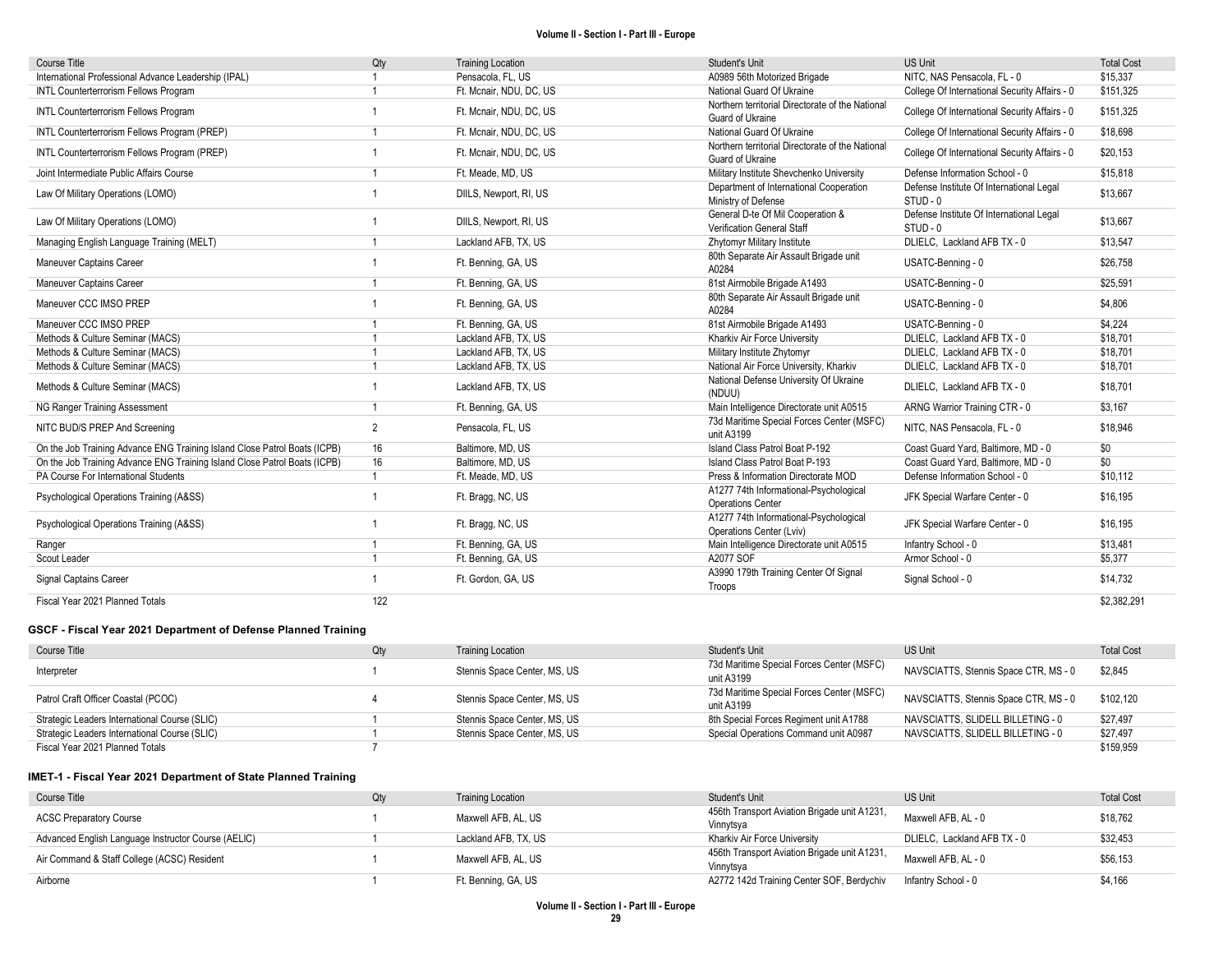| Course Title                                           | Qty            | <b>Training Location</b>               | Student's Unit                                                   | <b>US Unit</b>                                       | <b>Total Cost</b> |
|--------------------------------------------------------|----------------|----------------------------------------|------------------------------------------------------------------|------------------------------------------------------|-------------------|
| Airborne                                               | $\mathbf{1}$   | Ft. Benning, GA, US                    | A2772 SOF                                                        | Infantry School - 0                                  | \$3,681           |
|                                                        | $\mathbf{1}$   |                                        | 456th Transport Aviation Brigade unit A1231,                     |                                                      | \$20,908          |
| ALC Specialized English Training Only                  |                | Lackland AFB, TX, US                   | Vinnytsya                                                        | DLIELC, Lackland AFB TX - 0                          |                   |
| ALC Specialized English Training Only                  | $\overline{1}$ | Lackland AFB, TX, US                   | Main Military Medical Clinical Center                            | DLIELC, Lackland AFB TX - 0                          | \$20,573          |
| <b>AMEDD Captains Career</b>                           | $\mathbf{1}$   | Ft. Sam Houston, TX, US                | A2077 3d Separate SOF Regiment                                   | Medical Center Of Excellence (MEDCoE) - 0            | \$12,670          |
| <b>AMEDD Captains Career</b>                           | $\mathbf{1}$   | Ft. Sam Houston, TX, US                | A3274 Maritime Command                                           | Medical Center Of Excellence (MEDCoE) - 0            | \$12,670          |
| AMEDD Captains Career PH 1                             | $\overline{1}$ | Ft. Sam Houston, TX, US                | A2077 3d Separate SOF Regiment                                   | Medical Center Of Excellence (MEDCoE) - 0            | \$11,380          |
| AMEDD Captains Career PH 1                             | $\overline{1}$ | Ft. Sam Houston, TX, US                | A3274 Maritime Command                                           | Medical Center Of Excellence (MEDCoE) - 0            | \$11,380          |
| American Language Course General English Training Only | $\overline{1}$ | Lackland AFB, TX, US                   | 142d SOF Training Center                                         | DLIELC, Lackland AFB TX - 0                          | \$19,819          |
| American Language Course General English Training Only | $\overline{1}$ | Lackland AFB, TX, US                   | 36th Separate Marine Brigade                                     | DLIELC, Lackland AFB TX - 0                          | \$28,781          |
| American Language Course General English Training Only | $\mathbf{1}$   | Lackland AFB, TX, US                   | A0334 General Staff                                              | DLIELC, Lackland AFB TX - 0                          | \$19.045          |
| American Language Course General English Training Only | $\overline{1}$ | Lackland AFB, TX, US                   | A2772                                                            | DLIELC, Lackland AFB TX - 0                          | \$19,819          |
| American Language Course General English Training Only | $\mathbf{1}$   | Lackland AFB, TX, US                   | A2772 142d Training Center SOF, Berdychiv                        | DLIELC, Lackland AFB TX - 0                          | \$20,824          |
| American Language Course General English Training Only | $\mathbf{1}$   | Lackland AFB, TX, US                   | A4566 Weapons & Equipment Research Dpt                           | DLIELC, Lackland AFB TX - 0                          | \$30,699          |
|                                                        |                |                                        | <b>NDUU</b>                                                      |                                                      |                   |
| American Language Course General English Training Only | $\overline{2}$ | Lackland AFB, TX, US                   | Army                                                             | DLIELC, Lackland AFB TX - 0                          | \$61,398          |
| American Language Course General English Training Only | $\mathbf{1}$   | Lackland AFB, TX, US                   | Main Intelligence Directorate A0515                              | DLIELC, Lackland AFB TX - 0                          | \$30,699          |
| American Language Course General English Training Only | $\mathbf{1}$   | Lackland AFB, TX, US                   | Marine Command A2022                                             | DLIELC, Lackland AFB TX - 0                          | \$20,924          |
| American Language Course General English Training Only | $\overline{1}$ | Lackland AFB, TX, US                   | Military Law and Order Service                                   | DLIELC, Lackland AFB TX - 0                          | \$20,724          |
| American Language Course General English Training Only | 3              | Lackland AFB, TX, US                   | Navy                                                             | DLIELC, Lackland AFB TX - 0                          | \$92,297          |
| American Language Course General English Training Only | $\overline{1}$ | Lackland AFB, TX, US                   | Navy Contact Point Cell                                          | DLIELC, Lackland AFB TX - 0                          | \$30,057          |
| American Language Course General English Training Only | $\mathbf{1}$   | Lackland AFB, TX, US                   | StratCom Directorate General Staff                               | DLIELC, Lackland AFB TX - 0                          | \$20.958          |
| American Language Course GET And SET                   | $\mathbf{1}$   | Lackland AFB, TX, US                   | 299th Tactical Aviation Brigade A4465                            | DLIELC, Lackland AFB TX - 0                          | \$30,699          |
| American Language Course GET And SET                   | $\overline{1}$ | Lackland AFB, TX, US                   | 36th Separate Marine Brigade unit A2802                          | DLIELC, Lackland AFB TX - 0                          | \$30,326          |
| American Language Course GET And SET                   | $\mathbf{1}$   | Lackland AFB, TX, US                   | 80th Air Assault Brigade A0284                                   | DLIELC, Lackland AFB TX - 0                          | \$30,564          |
| American Language Course GET And SET                   | $\mathbf{1}$   | Lackland AFB, TX, US                   | A1356                                                            | DLIELC, Lackland AFB TX - 0                          | \$30,799          |
| American Language Course GET And SET                   | $\mathbf{1}$   | Lackland AFB, TX, US                   | A2077 3d Separate SOF Regiment                                   | DLIELC, Lackland AFB TX - 0                          | \$40,759          |
| American Language Course GET And SET                   | $\overline{1}$ | Lackland AFB, TX, US                   | A3274 Maritime Command                                           | DLIELC, Lackland AFB TX - 0                          | \$40,208          |
| American Language Course GET And SET                   | $\mathbf{1}$   | Lackland AFB, TX, US                   | IT Directorate Ministry of Defense                               | DLIELC, Lackland AFB TX - 0                          | \$20.924          |
| Basic American Language Instructor Course (BALIC)      | $\mathbf{1}$   | Lackland AFB, TX, US                   | Air Force                                                        | DLIELC, Lackland AFB TX - 0                          | \$48,281          |
| Basic American Language Instructor Course (BALIC)      | $\mathbf{1}$   | Lackland AFB, TX, US                   | National Defense University Of Ukraine                           | DLIELC, Lackland AFB TX - 0                          | \$48,281          |
| CIC International Fellows (U)                          | $\mathbf{1}$   | Ft. Mcnair, NDU, DC, US                | IT Directorate Ministry of Defense                               | NDU College Of Information And<br>Cyberspace - 0     | \$158,512         |
| COMB STRAT INTEL Training Program                      | $\mathbf{1}$   | DIA, Washington, DC, DC, US            | A0515 Main Intelligence Directorate                              | Defense Intelligence Agency (CSITP) - 0              | \$14,245          |
| COMB STRAT INTEL Training Program                      | $\mathbf{1}$   | DIA, Washington, DC, DC, US            | Main Intelligence Directorate A0515                              | Defense Intelligence Agency (CSITP) - 0              | \$14,895          |
| Command And General Staff Officer Course - CC PH 2 (A) | $\overline{1}$ | Grafenwöhr, DE                         | Special Operations Command                                       | 7th ILE Detachment - 0                               | \$2,765           |
| Command And General Staff Officer Course - CC PH 2 (B) | $\mathbf{1}$   | Grafenwöhr, DE                         | Special Operations Command                                       | 7th ILE Detachment - 0                               | \$2,695           |
| Cybersecurity Fundamentals And Defense CERT            | $\mathbf{1}$   | Monterey, CA, US                       | A0515 Main Intelligence Directorate Cyber                        | Naval Postgraduate School Monterey CA - 0            | \$56.213          |
|                                                        |                |                                        | <b>Security Center</b><br>A4566 Weapons & Equipment Research Dpt | Defense Resources Management Institute               |                   |
| Defense Resources Management Course                    | $\mathbf{1}$   | Monterey, CA, US                       | <b>NDUU</b>                                                      | NPS MO-0                                             | \$18,677          |
| DIST ED: 2ND Year RES. Phase                           | $\mathbf{1}$   | Carlisle Barracks, PA, US              | A0106 Information Assurance D-te J6<br>General Staff             | Army War College - 0                                 | \$3,113           |
| Eisenhower School                                      | $\mathbf{1}$   | Ft. Mcnair, NDU, DC, US                | A1052                                                            | Eisenhower School For National Security - 0          | \$153,019         |
| <b>Expeditionary Warfare School</b>                    | $\overline{1}$ | EDUCATION COMMAND FOR TLA, QUANTICO VA | 36th Separate Marine Brigade                                     | Education Command For TLA, Quantico VA -<br>$\Omega$ | \$75,653          |
| IF American Studies                                    | $\overline{1}$ | Ft. Mcnair, NDU, DC, US                | 140th Special Forces Center                                      | National War College - 0                             | \$17,277          |
| IF American Studies                                    | $\overline{1}$ | Ft. Mcnair, NDU, DC, US                | A1052                                                            | National War College - 0                             | \$17,277          |
| IF American Studies                                    | $\mathbf{1}$   | Ft. Mcnair, NDU, DC, US                | IT Directorate Ministry of Defense                               | National War College - 0                             | \$17,277          |
| IF Preparatory Course                                  | $\mathbf{1}$   | Ft. Mcnair, NDU, DC, US                | 140th Special Forces Center                                      | National War College - 0                             | \$18,198          |
| IF Preparatory Course                                  | $\overline{1}$ | Ft. Mcnair, NDU, DC, US                | A1052                                                            | National War College - 0                             | \$18,198          |
| IF Preparatory Course                                  | $\mathbf{1}$   | Ft. Mcnair, NDU, DC, US                | IT Directorate Ministry of Defense                               | National War College - 0                             | \$5,618           |
| Intermediate Level Education Common Core               | $\mathbf{1}$   | Grafenwöhr, DE                         | Special Operations Command                                       | 7th ILE Detachment - 0                               | \$2,727           |
| Legal Aspects Of Maritime Security Operations (LAMSO)  | $\mathbf{1}$   | DIILS, Newport, RI, US                 | Navy Command HQ unit A0456                                       | Defense Institute Of International Legal<br>STUD - 0 | \$13,835          |
| Manpower Personnel Training Education (MPT&E)          | $\overline{1}$ | Pensacola, FL, US                      | Navy Personnel Center                                            | NITC, NAS Pensacola, FL - 0                          | \$8,403           |
|                                                        | $\overline{1}$ |                                        | Kyiv Military Institute of Shevchenko                            |                                                      |                   |
| Materials Development Seminar (MDS)                    |                | Lackland AFB, TX, US                   | University                                                       | DLIELC, Lackland AFB TX - 0                          | \$18,836          |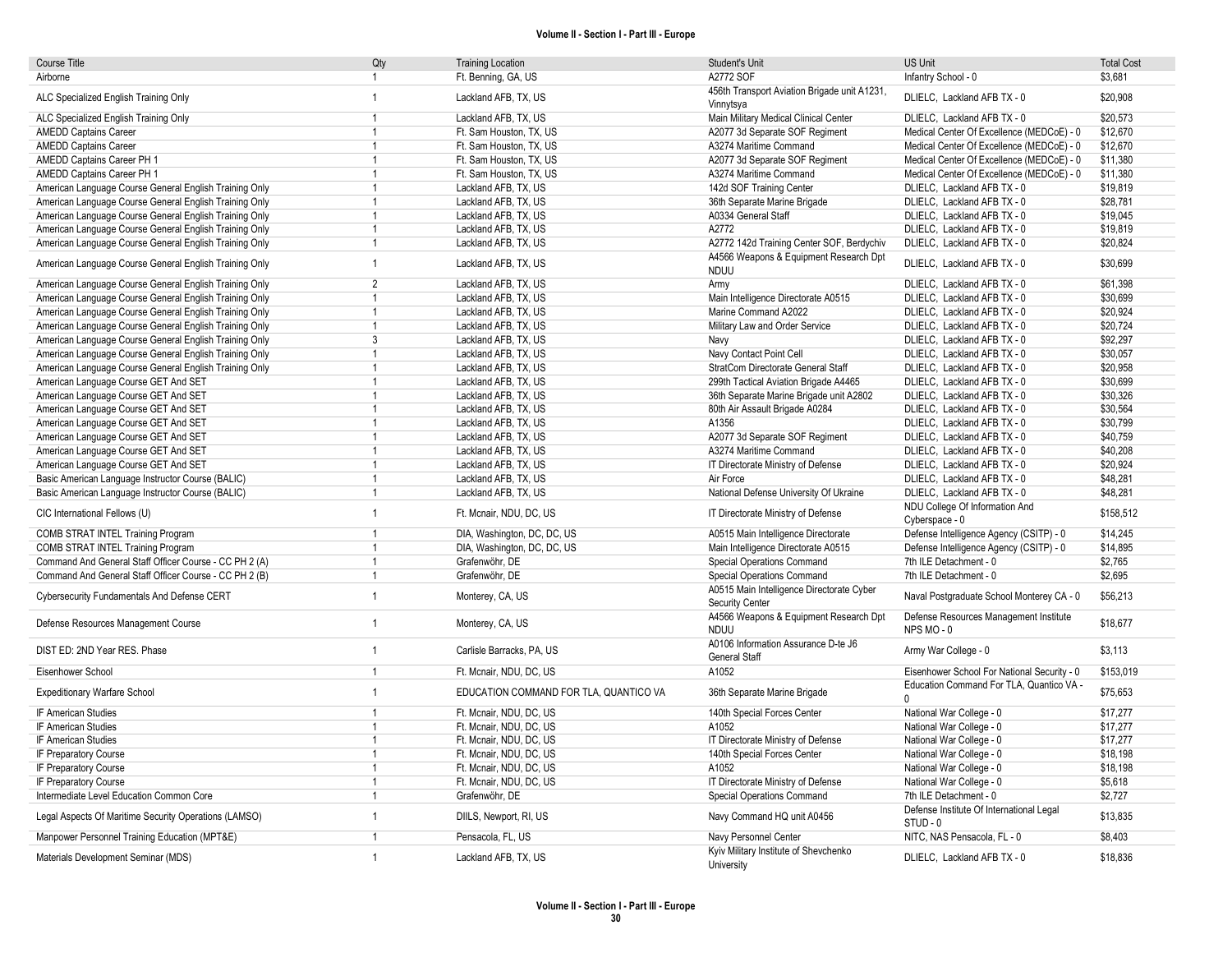| Course Title                                      | Qty | <b>Training Location</b>               | <b>Student's Unit</b>                              | <b>US Unit</b>                                              | <b>Total Cost</b> |
|---------------------------------------------------|-----|----------------------------------------|----------------------------------------------------|-------------------------------------------------------------|-------------------|
| Materials Development Seminar (MDS)               |     | Lackland AFB, TX, US                   | National Defense University Of Ukraine<br>(NDUU)   | DLIELC, Lackland AFB TX - 0                                 | \$18,836          |
| Military Law DEVELPMENT Program                   |     | DIILS, Newport, RI, US                 | Legal Support Directorate, General Staff           | Defense Institute Of International Legal<br>STUD - 0        | \$22,709          |
| Military Police Basic Officer Leader-Branch       |     | Ft. Leonard Wood, MO, US               | Military Law and Order Service                     | Military Police School - 0                                  | \$30,371          |
| Military Police Captains Career                   |     | Ft. Leonard Wood, MO, US               | <b>TBD</b>                                         | Military Police School - 0                                  | \$33,189          |
| MP CCC INT L Student Preparation                  |     | Ft. Leonard Wood. MO. US               | TBD                                                | Manscen Army Training Center - 0                            | \$3,721           |
| Naval Command College                             |     | Newport, RI, US                        | Marine Command A2022                               | Naval Command College Newport RI - 0                        | \$138,164         |
| Naval Staff College                               |     | Newport, RI, US                        | Navy Contact Point Cell                            | Naval Staff College Newport RI - 0                          | \$132,132         |
| <b>NWC International Fellows</b>                  |     | Ft. Mcnair, NDU, DC, US                | 140th Special Forces Center                        | National War College - 0                                    | \$148,016         |
| Scout Leader                                      |     | Ft. Benning, GA, US                    | A2772 SOF                                          | Armor School - 0                                            | \$4,795           |
| Senior International Defense Management           |     | Monterey, CA, US                       | Main Defense Planning Directorate General<br>Staff | Defense Resources Management Institute<br>NPS MO-0          | \$22,102          |
| Senior International Defense Management           |     | Monterey, CA, US                       | Navy                                               | Defense Resources Management Institute<br>NPS MO-0          | \$22,102          |
| Senior International Defense Management           |     | Monterey, CA, US                       | Navy HQ                                            | Defense Resources Management Institute<br>NPS MO-0          | \$22,102          |
| Signal Basic Officer Leader-Branch                |     | Ft. Gordon, GA, US                     | A0334 General Staff                                | Signal School - 0                                           | \$19,743          |
| <b>SOS Preparatory Course</b>                     |     | Maxwell AFB, AL, US                    | A1356                                              | Maxwell AFB, AL - 0                                         | \$14,783          |
| Special Forces Qualification-Allied (Weapons SGT) |     | Ft. Bragg, NC, US                      | A2772 SOF                                          | JFK Special Warfare Center - 0                              | \$49,001          |
| <b>Tactical Air Control Party</b>                 |     | Expeditionary Warfare Training Group   | 299th Tactical Aviation Brigade A4465              | <b>Expeditionary Warfare Training Group</b><br>Atlantic - 0 | \$110,532         |
| USMC Command And Staff College (USMC CSC)         |     | EDUCATION COMMAND FOR TLA, QUANTICO VA | 36th Separate Marine Brigade unit A2802            | Education Command For TLA, Quantico VA -                    | \$74,673          |
| Fiscal Year 2021 Planned Totals                   | 73  |                                        |                                                    |                                                             | \$2,446,085       |

## IMET-2 - Fiscal Year 2021 Department of State Planned Training

| Course Title                                           | Qty | <b>Training Location</b>  | Student's Unit                                   | <b>US Unit</b>                                       | <b>Total Cost</b> |
|--------------------------------------------------------|-----|---------------------------|--------------------------------------------------|------------------------------------------------------|-------------------|
| American Language Course General English Training Only |     | Lackland AFB, TX, US      | 18th Battalion 35th Marine Brigade unit<br>A0216 | DLIELC, Lackland AFB TX - 0                          | \$30,764          |
| American Language Course General English Training Only |     | Lackland AFB, TX, US      | 3d SOF Regiment unit A2077                       | DLIELC, Lackland AFB TX - 0                          | \$30,664          |
| American Language Course General English Training Only |     | Lackland AFB, TX, US      | 503d Marine Battalion unit A1275                 | DLIELC, Lackland AFB TX - 0                          | \$30,764          |
| American Language Course General English Training Only |     | Lackland AFB, TX, US      | A0515 Main Intelligence Directorate              | DLIELC, Lackland AFB TX - 0                          | \$20,589          |
| American Language Course General English Training Only |     | Lackland AFB, TX, US      | Main Intelligence Directorate unit A0515         | DLIELC, Lackland AFB TX - 0                          | \$30,664          |
| Army War College (Resident Course)                     |     | Carlisle Barracks, PA, US | A2022 Marine Command                             | Army War College - 0                                 | \$66,938          |
| Basic Officer Course USMC                              |     | Quantico, VA, US          | 18th Battalion 35th Marine Brigade unit<br>A0216 | Commanding General, Education Command<br>QUANTIC - 0 | \$52,240          |
| Basic Officer Course USMC                              |     | Quantico, VA, US          | 503d Marine Battalion unit A1275                 | Commanding General, Education Command<br>QUANTIC - 0 | \$52,240          |
| International Fellows Academic Preperation             |     | Carlisle Barracks, PA, US | A2022 Marine Command                             | Army War College - 0                                 | \$17,503          |
| International Fellows Orientation                      |     | Carlisle Barracks, PA, US | A2022 Marine Command                             | Army War College - 0                                 | \$9,917           |
| Marines Awaiting Reconnaissance Training (MART)        |     | Camp Pendleton, CA, US    | 3d SOF Regiment unit A2077                       | School Of Infantry West Camp Pendleton CA            | \$1,719           |
| Marines Awaiting Reconnaissance Training (MART)        |     | Camp Pendleton, CA, US    | Main Intelligence Directorate unit A0515         | School Of Infantry West Camp Pendleton CA<br>- 0     | \$1,719           |
| Reconnaissance Training Assessment Program             |     | Camp Pendleton, CA, US    | 3d SOF Regiment unit A2077                       | School Of Infantry West Camp Pendleton CA<br>- 0     | \$3,171           |
| Reconnaissance Training Assessment Program             |     | Camp Pendleton, CA, US    | Main Intelligence Directorate unit A0515         | School Of Infantry West Camp Pendleton CA<br>- 0     | \$3,171           |
| Fiscal Year 2021 Planned Totals                        | 14  |                           |                                                  |                                                      | \$352,063         |

## NADR - Fiscal Year 2021 Department of State Planned Training

| Course Title                     | <b>Training Location</b>     | Student's Unit                             | <b>US Unit</b> | <b>Total Cost</b> |
|----------------------------------|------------------------------|--------------------------------------------|----------------|-------------------|
| ArcGIS Course                    | Kyiv, Ukraine                | MoD Joint Training Center, Demining Center | $N/A - 0$      | \$728             |
| Basics of ArcGIS                 | Kyiv, Ukraine                | Ministry of Defense (MoD), Division of     | $N/A - 0$      | \$464             |
|                                  |                              | <b>Ecological Safety</b>                   |                |                   |
| Non-Technical Survey (Practical) | Marefa-Kharkiv. Ukraine      | MoD Demining Training Center               | $N/A - 0$      | \$22,320          |
| Non-Technical Survey (Theory)    | Kamianets-Podilskyi, Ukraine | MoD Demining Training Center               | $N/A - 0$      | \$22,323          |